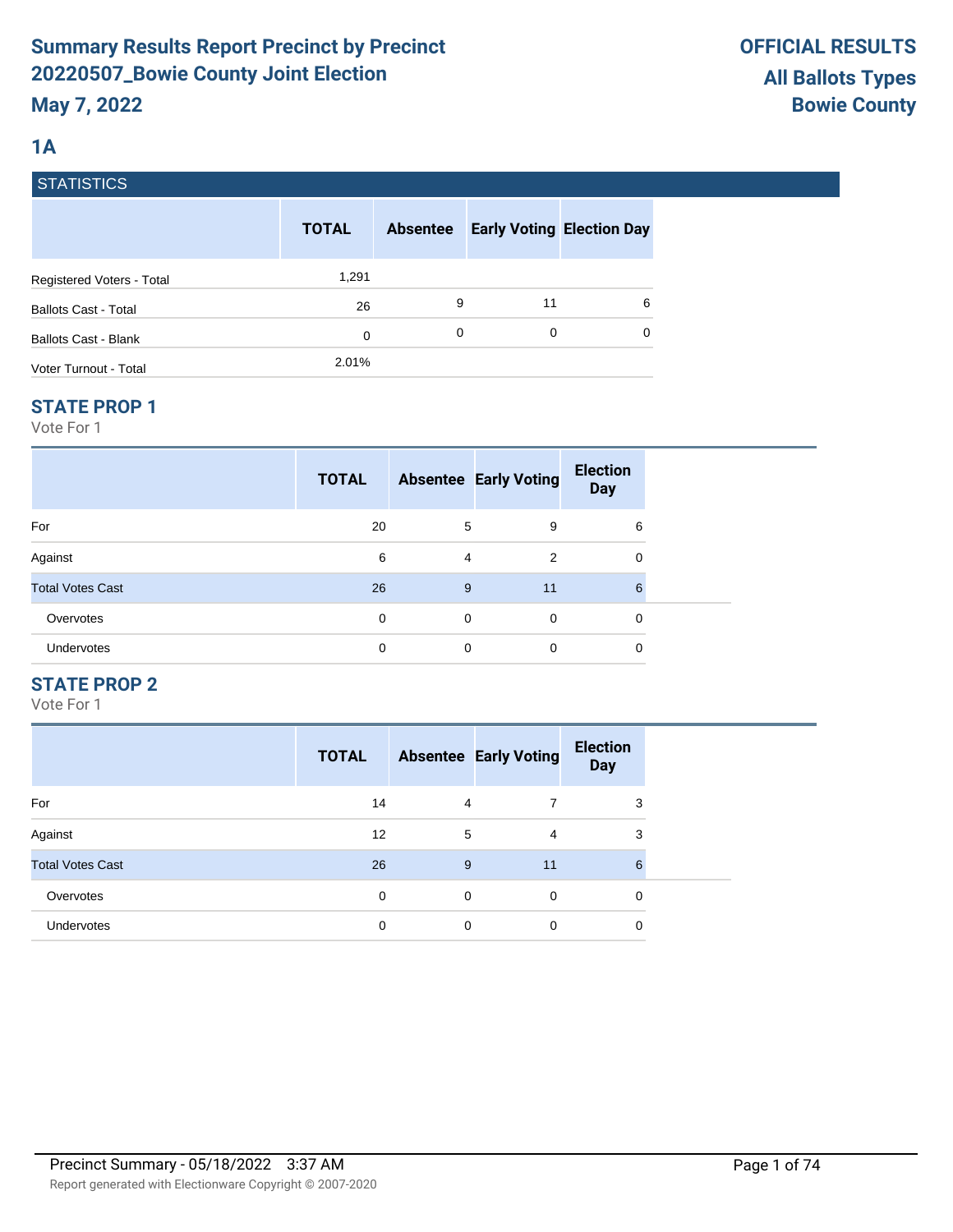# **1B**

|  | <b>STATISTICS</b> |  |
|--|-------------------|--|
|  |                   |  |

|                             | <b>TOTAL</b> | <b>Absentee</b> |    | <b>Early Voting Election Day</b> |
|-----------------------------|--------------|-----------------|----|----------------------------------|
| Registered Voters - Total   | 1,295        |                 |    |                                  |
| <b>Ballots Cast - Total</b> | 32           | 10              | 11 | 11                               |
| <b>Ballots Cast - Blank</b> | 0            | 0               | 0  | 0                                |
| Voter Turnout - Total       | 2.47%        |                 |    |                                  |

## **STATE PROP 1**

Vote For 1

|                         | <b>TOTAL</b> |    | <b>Absentee Early Voting</b> | <b>Election</b><br><b>Day</b> |  |
|-------------------------|--------------|----|------------------------------|-------------------------------|--|
| For                     | 28           | 7  | 11                           | 10                            |  |
| Against                 | 4            | 3  | $\Omega$                     |                               |  |
| <b>Total Votes Cast</b> | 32           | 10 | 11                           | 11                            |  |
| Overvotes               | 0            | 0  | $\Omega$                     | 0                             |  |
| Undervotes              | 0            | 0  | $\mathbf 0$                  | 0                             |  |

# **STATE PROP 2**

|                         | <b>TOTAL</b> |    | <b>Absentee Early Voting</b> | <b>Election</b><br><b>Day</b> |
|-------------------------|--------------|----|------------------------------|-------------------------------|
| For                     | 22           | 2  | 10                           | 10                            |
| Against                 | 10           | 8  | 1                            |                               |
| <b>Total Votes Cast</b> | 32           | 10 | 11                           | 11                            |
| Overvotes               | 0            | 0  | $\Omega$                     | 0                             |
| Undervotes              | 0            | 0  | 0                            | 0                             |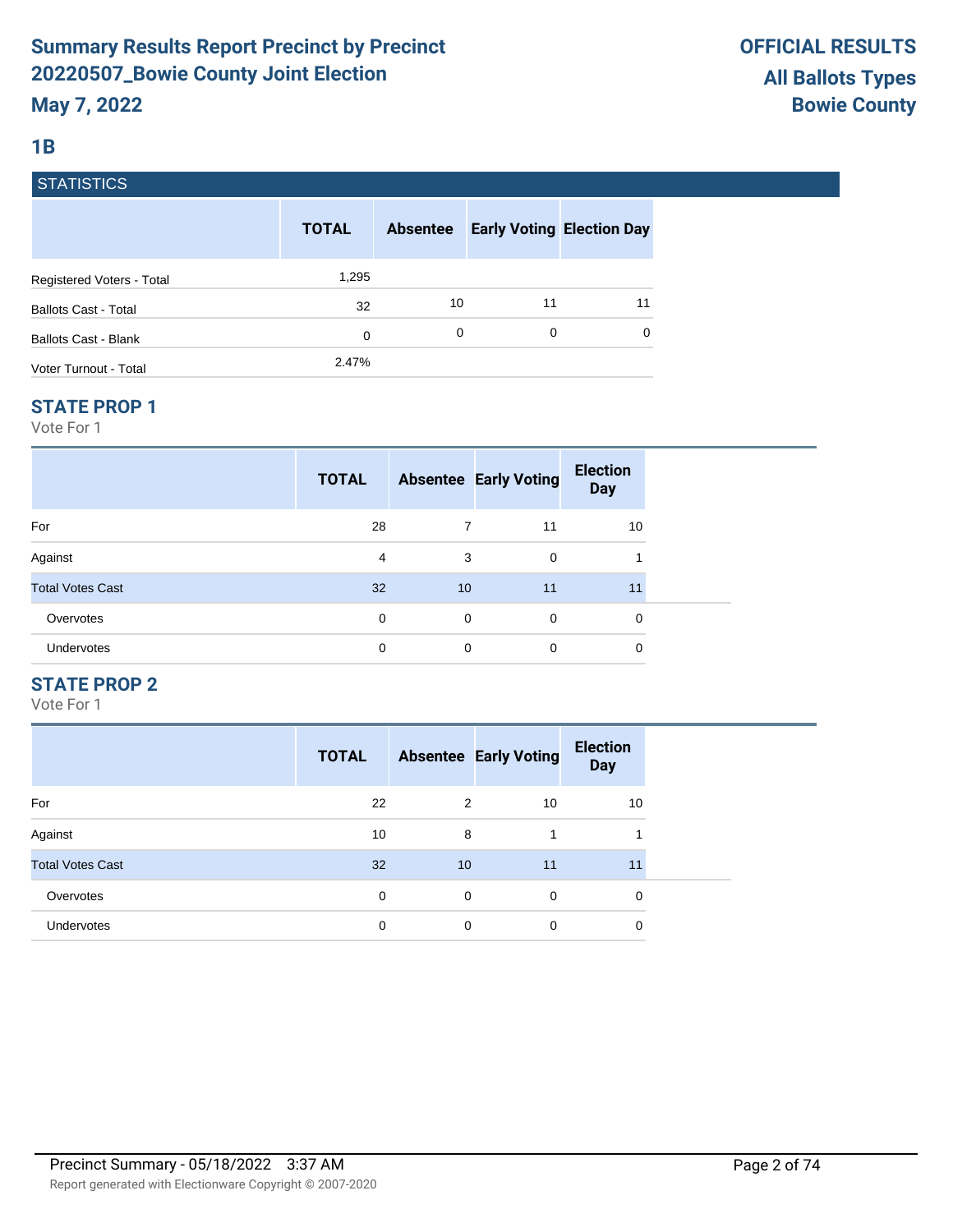# **2A**

|  | <b>STATISTICS</b> |
|--|-------------------|
|  |                   |

|                             | <b>TOTAL</b> | <b>Absentee</b> | <b>Early Voting Election Day</b> |   |
|-----------------------------|--------------|-----------------|----------------------------------|---|
| Registered Voters - Total   | 1,227        |                 |                                  |   |
| <b>Ballots Cast - Total</b> | 42           | 25              | 12                               | 5 |
| <b>Ballots Cast - Blank</b> | 0            | 0               | 0                                | 0 |
| Voter Turnout - Total       | 3.42%        |                 |                                  |   |

## **STATE PROP 1**

Vote For 1

|                         | <b>TOTAL</b> |    | <b>Absentee Early Voting</b> | <b>Election</b><br><b>Day</b> |  |
|-------------------------|--------------|----|------------------------------|-------------------------------|--|
| For                     | 34           | 20 | 10                           | 4                             |  |
| Against                 | 7            | 4  | 2                            |                               |  |
| <b>Total Votes Cast</b> | 41           | 24 | 12                           | 5                             |  |
| Overvotes               | $\Omega$     | 0  | $\Omega$                     | 0                             |  |
| Undervotes              | 4            | 1  | $\mathbf 0$                  | 0                             |  |

# **STATE PROP 2**

|                         | <b>TOTAL</b> |    | <b>Absentee Early Voting</b> | <b>Election</b><br><b>Day</b> |
|-------------------------|--------------|----|------------------------------|-------------------------------|
| For                     | 25           | 15 | 6                            | 4                             |
| Against                 | 17           | 10 | 6                            |                               |
| <b>Total Votes Cast</b> | 42           | 25 | 12                           | 5                             |
| Overvotes               | 0            | 0  | $\Omega$                     | 0                             |
| Undervotes              | 0            | 0  | 0                            | 0                             |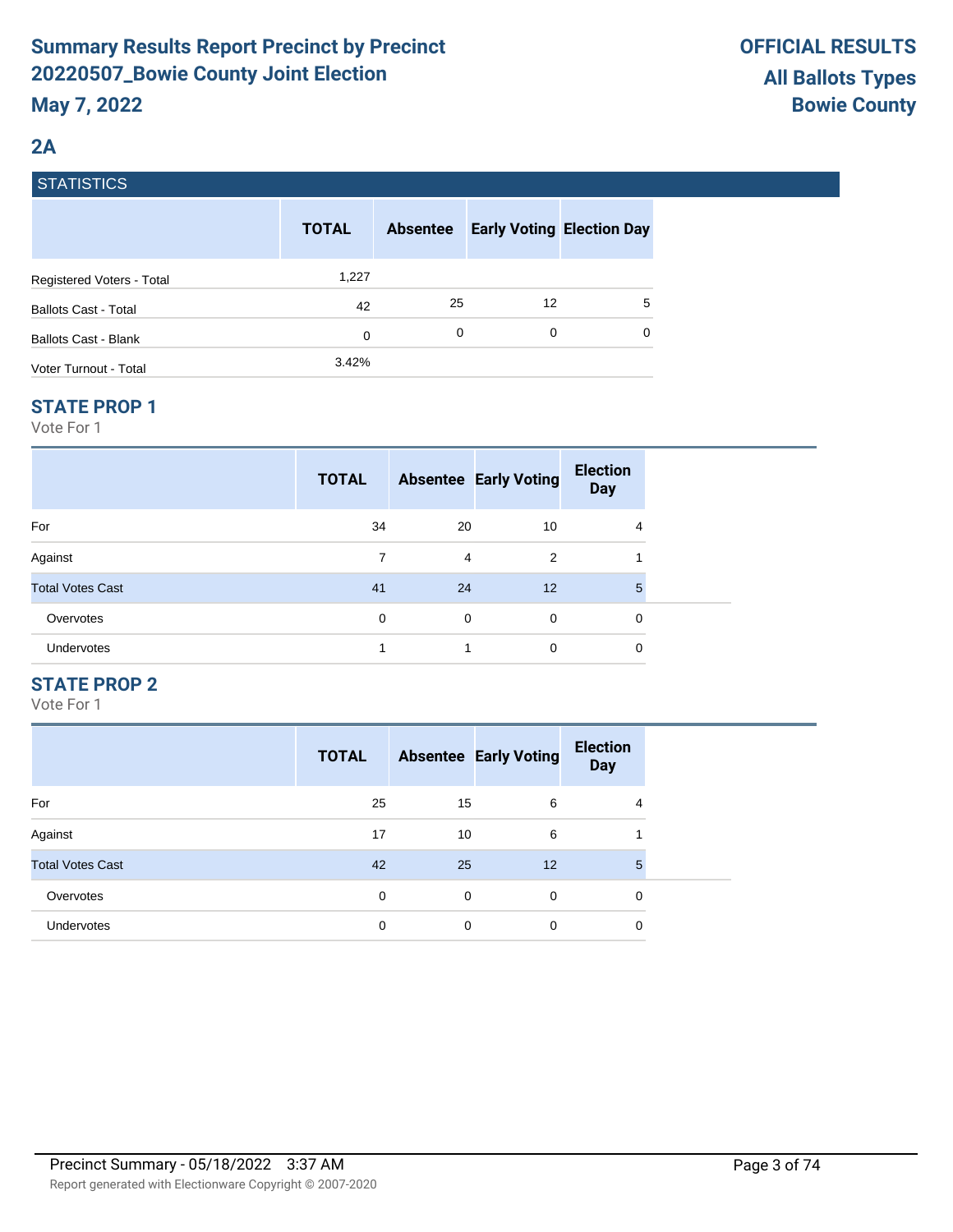## **2B**

# **STATISTICS**

|                             | <b>TOTAL</b> | <b>Absentee</b> | <b>Early Voting Election Day</b> |          |
|-----------------------------|--------------|-----------------|----------------------------------|----------|
| Registered Voters - Total   | 490          |                 |                                  |          |
| <b>Ballots Cast - Total</b> | 11           | 2               | 8                                |          |
| <b>Ballots Cast - Blank</b> |              | 0               |                                  | $\Omega$ |
| Voter Turnout - Total       | 2.24%        |                 |                                  |          |

#### **STATE PROP 1**

Vote For 1

|                         | <b>TOTAL</b> |                | <b>Absentee Early Voting</b> | <b>Election</b><br><b>Day</b> |  |
|-------------------------|--------------|----------------|------------------------------|-------------------------------|--|
| For                     |              |                | 6                            | 0                             |  |
| Against                 | 3            | 1              |                              |                               |  |
| <b>Total Votes Cast</b> | 10           | $\overline{2}$ |                              |                               |  |
| Overvotes               | $\Omega$     | $\mathbf 0$    | $\mathbf 0$                  | 0                             |  |
| Undervotes              |              | 0              |                              | 0                             |  |

# **STATE PROP 2**

|                         | <b>TOTAL</b> |   | <b>Absentee Early Voting</b> | <b>Election</b><br><b>Day</b> |
|-------------------------|--------------|---|------------------------------|-------------------------------|
| For                     | 8            | 2 | 6                            | 0                             |
| Against                 | 2            | 0 |                              |                               |
| <b>Total Votes Cast</b> | 10           | 2 | 7                            |                               |
| Overvotes               | 0            | 0 | $\Omega$                     | 0                             |
| Undervotes              |              | 0 |                              | 0                             |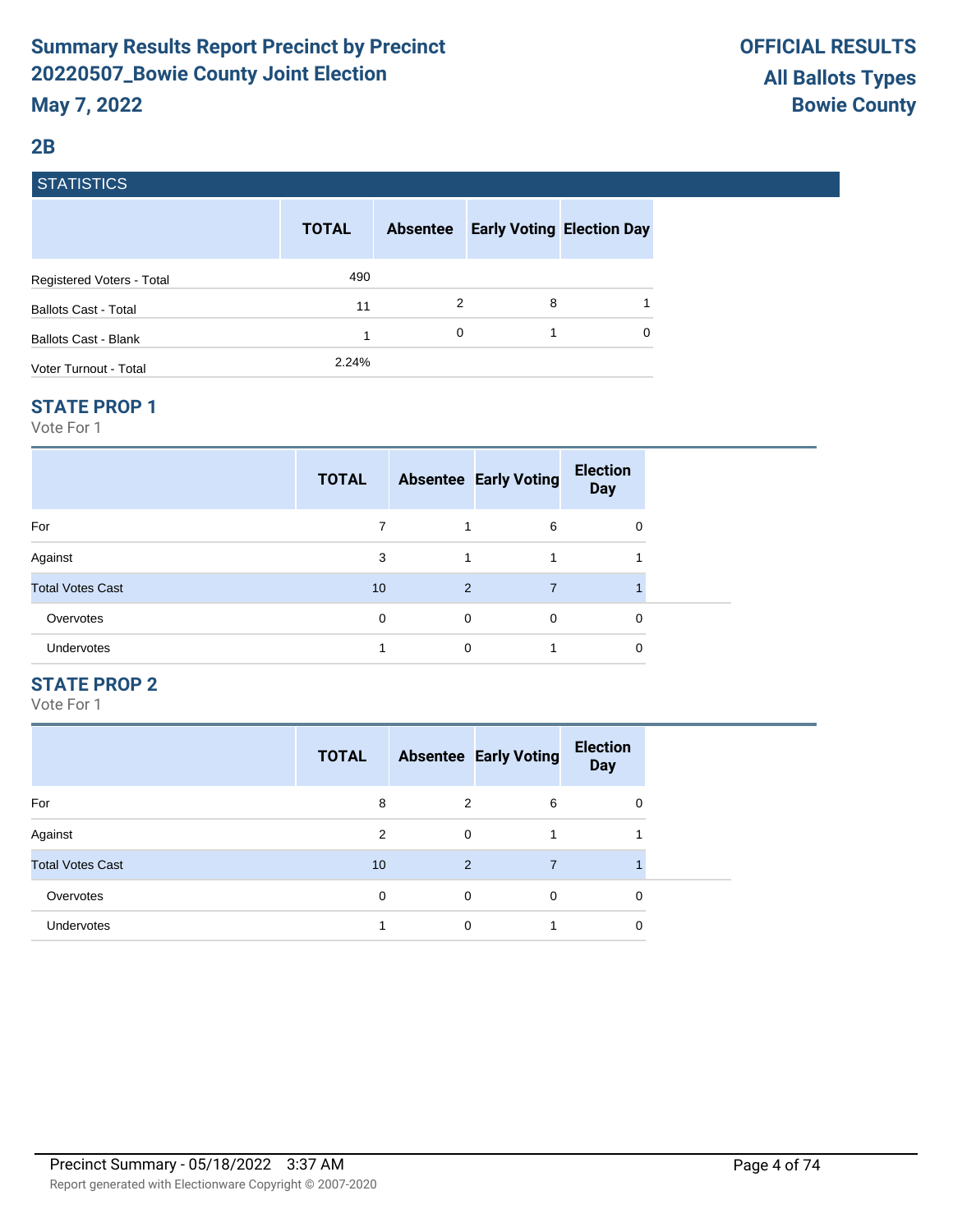# **2C**

# **STATISTICS**

|                             | <b>TOTAL</b> | <b>Absentee</b> |   | <b>Early Voting Election Day</b> |
|-----------------------------|--------------|-----------------|---|----------------------------------|
| Registered Voters - Total   | 1,414        |                 |   |                                  |
| <b>Ballots Cast - Total</b> | 25           | 17              | 8 | 0                                |
| <b>Ballots Cast - Blank</b> | 0            | 0               | 0 | 0                                |
| Voter Turnout - Total       | 1.77%        |                 |   |                                  |

#### **STATE PROP 1**

Vote For 1

|                         | <b>TOTAL</b> |    | <b>Absentee Early Voting</b> | <b>Election</b><br><b>Day</b> |  |
|-------------------------|--------------|----|------------------------------|-------------------------------|--|
| For                     | 17           | 10 | 7                            | 0                             |  |
| Against                 | 8            | 7  |                              | 0                             |  |
| <b>Total Votes Cast</b> | 25           | 17 | 8                            | $\Omega$                      |  |
| Overvotes               | 0            | 0  | 0                            | 0                             |  |
| Undervotes              | 0            | 0  | 0                            | 0                             |  |

# **STATE PROP 2**

|                         | <b>TOTAL</b> |    | <b>Absentee Early Voting</b> | <b>Election</b><br><b>Day</b> |
|-------------------------|--------------|----|------------------------------|-------------------------------|
| For                     | 14           | 8  | 6                            | 0                             |
| Against                 | 11           | 9  | 2                            | 0                             |
| <b>Total Votes Cast</b> | 25           | 17 | 8                            | 0                             |
| Overvotes               | 0            | 0  | $\Omega$                     | 0                             |
| <b>Undervotes</b>       | 0            | 0  | 0                            | 0                             |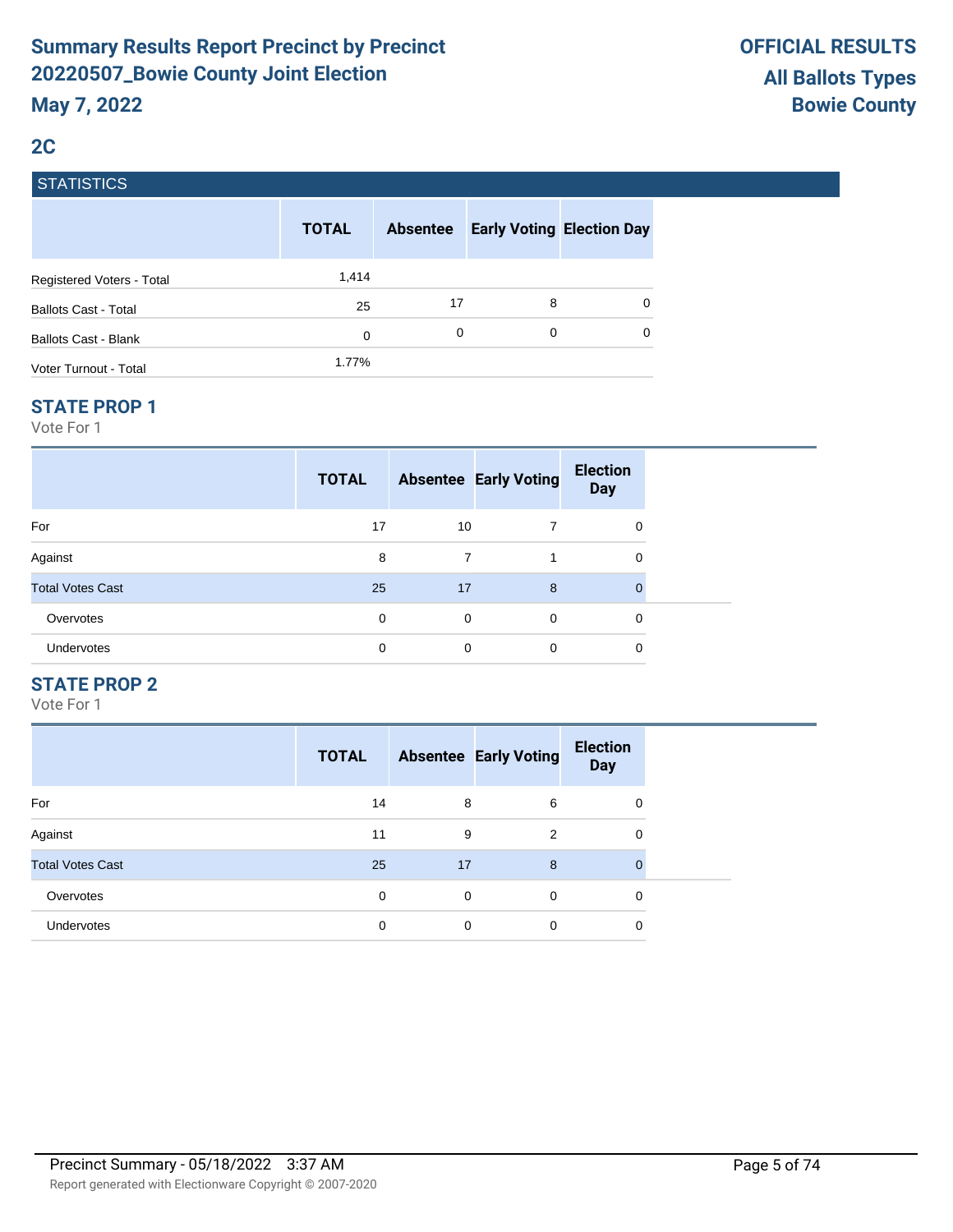#### **2D**

# **STATISTICS**

|                             | <b>TOTAL</b> | <b>Absentee</b> |   | <b>Early Voting Election Day</b> |
|-----------------------------|--------------|-----------------|---|----------------------------------|
| Registered Voters - Total   | 102          |                 |   |                                  |
| <b>Ballots Cast - Total</b> | 1            |                 | 0 | 0                                |
| Ballots Cast - Blank        | 0            | 0               | 0 | $\Omega$                         |
| Voter Turnout - Total       | 0.98%        |                 |   |                                  |

#### **STATE PROP 1**

Vote For 1

|                         | <b>TOTAL</b> |             | <b>Absentee Early Voting</b> | <b>Election</b><br><b>Day</b> |  |
|-------------------------|--------------|-------------|------------------------------|-------------------------------|--|
| For                     |              |             | $\Omega$                     | 0                             |  |
| Against                 | 0            | $\mathbf 0$ | 0                            | 0                             |  |
| <b>Total Votes Cast</b> |              |             | $\overline{0}$               | $\mathbf{0}$                  |  |
| Overvotes               | 0            | $\mathbf 0$ | $\Omega$                     | 0                             |  |
| Undervotes              | 0            | 0           | $\Omega$                     | 0                             |  |

# **STATE PROP 2**

|                         | <b>TOTAL</b> |              | <b>Absentee Early Voting</b> | <b>Election</b><br><b>Day</b> |
|-------------------------|--------------|--------------|------------------------------|-------------------------------|
| For                     |              |              | $\Omega$                     | 0                             |
| Against                 | $\Omega$     | $\mathbf 0$  | $\Omega$                     | 0                             |
| <b>Total Votes Cast</b> |              | $\mathbf{1}$ | $\overline{0}$               | $\Omega$                      |
| Overvotes               | $\Omega$     | $\mathbf 0$  | $\Omega$                     | $\Omega$                      |
| <b>Undervotes</b>       | 0            | $\Omega$     | $\Omega$                     | 0                             |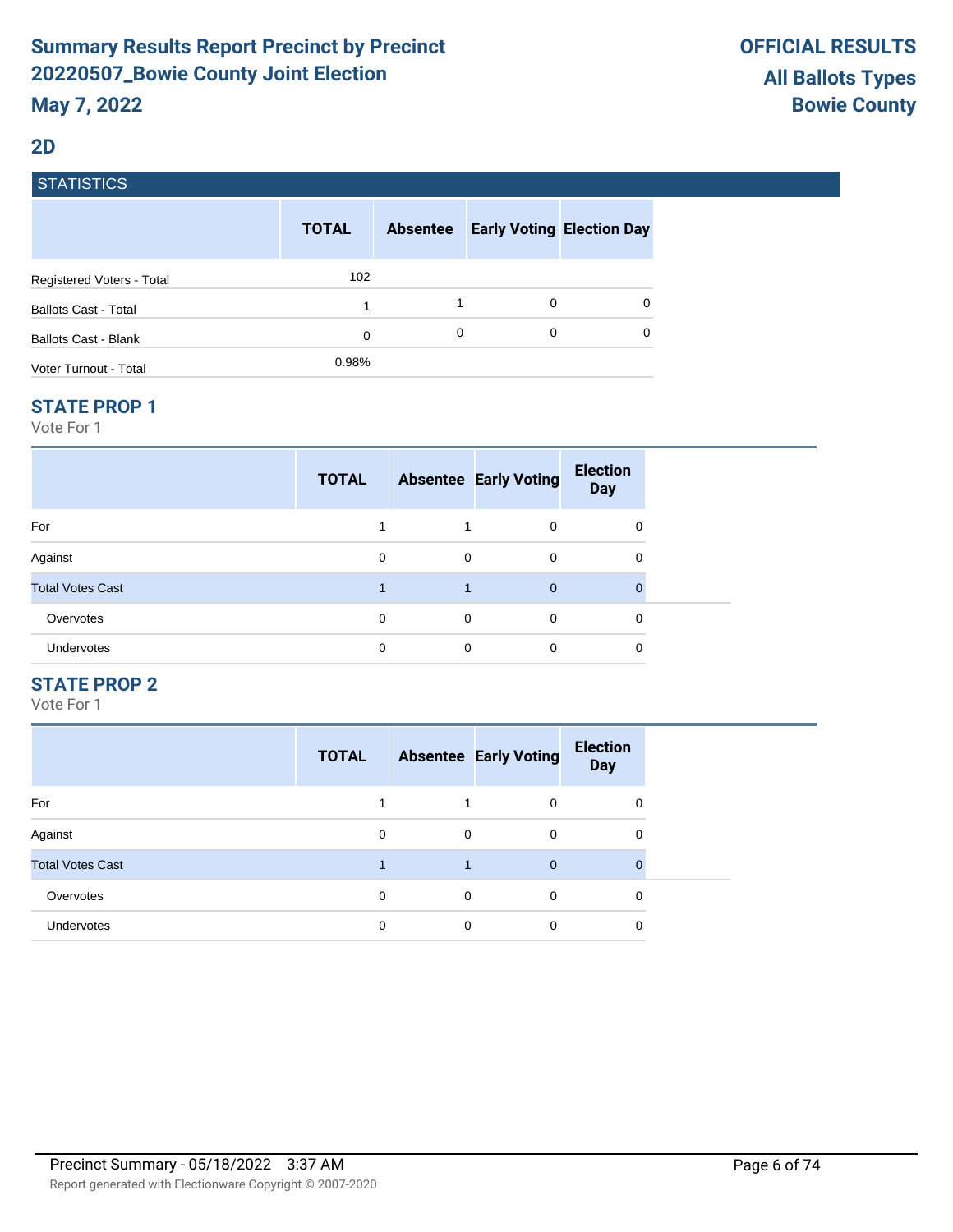# **3A**

# **STATISTICS**

|                             | <b>TOTAL</b> | <b>Absentee</b> | <b>Early Voting Election Day</b> |    |
|-----------------------------|--------------|-----------------|----------------------------------|----|
| Registered Voters - Total   | 1,395        |                 |                                  |    |
| <b>Ballots Cast - Total</b> | 40           | 12              | 15                               | 13 |
| Ballots Cast - Blank        | 0            | 0               | 0                                | 0  |
| Voter Turnout - Total       | 2.87%        |                 |                                  |    |

## **STATE PROP 1**

Vote For 1

|                         | <b>TOTAL</b> |                   | <b>Absentee Early Voting</b> | <b>Election</b><br><b>Day</b> |  |
|-------------------------|--------------|-------------------|------------------------------|-------------------------------|--|
| For                     | 37           | 9                 | 15                           | 13                            |  |
| Against                 | 3            | 3                 | 0                            | 0                             |  |
| <b>Total Votes Cast</b> | 40           | $12 \overline{ }$ | 15                           | 13                            |  |
| Overvotes               | 0            | $\mathbf 0$       | 0                            | 0                             |  |
| Undervotes              | 0            | 0                 | 0                            | 0                             |  |

# **STATE PROP 2**

|                         | <b>TOTAL</b> |                | <b>Absentee Early Voting</b> | <b>Election</b><br><b>Day</b> |
|-------------------------|--------------|----------------|------------------------------|-------------------------------|
| For                     | 36           | 10             | 13                           | 13                            |
| Against                 | 4            | $\overline{2}$ | 2                            | 0                             |
| <b>Total Votes Cast</b> | 40           | 12             | 15                           | 13                            |
| Overvotes               | $\Omega$     | $\mathbf 0$    | $\Omega$                     | 0                             |
| <b>Undervotes</b>       | 0            | 0              | 0                            | 0                             |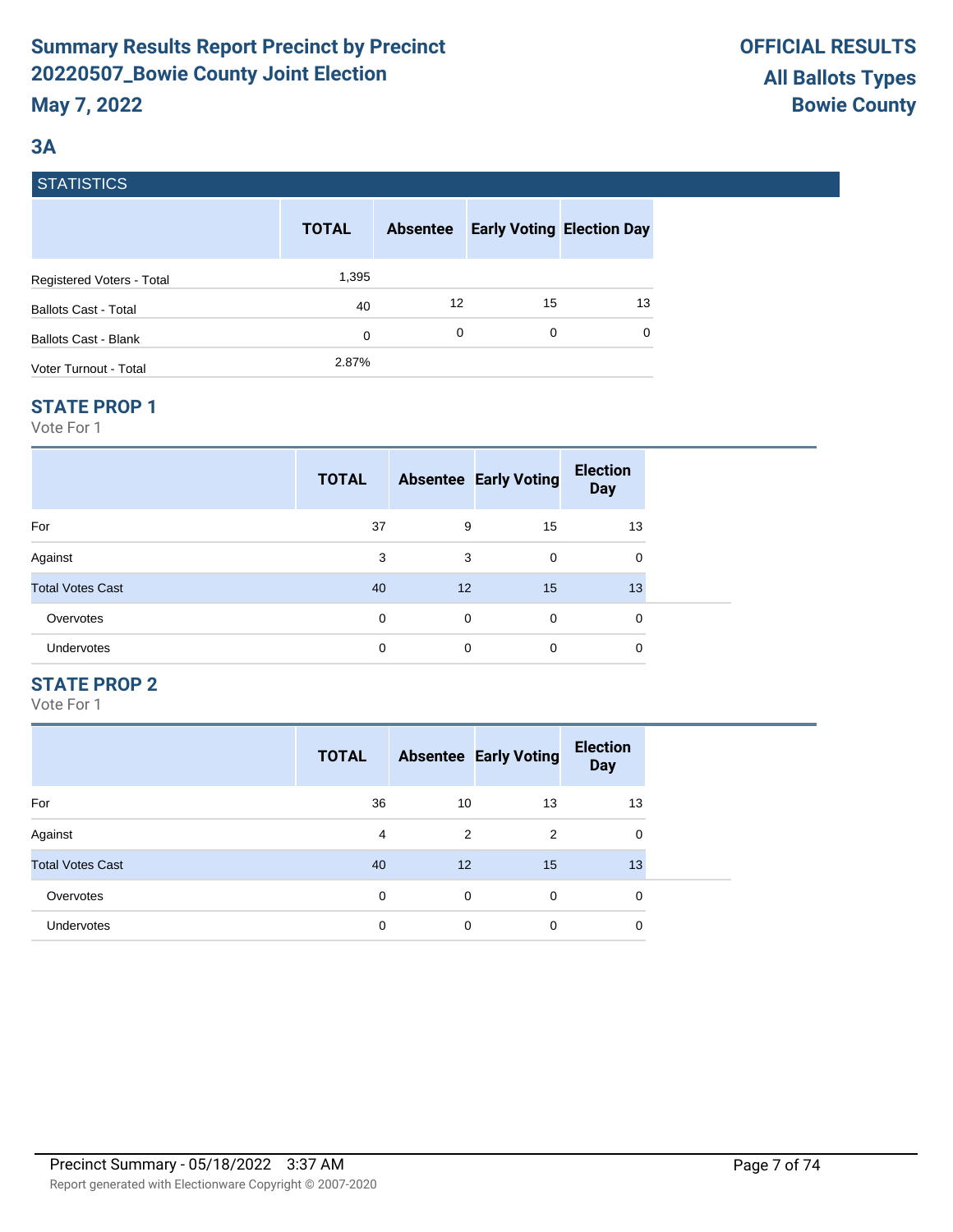# **3B**

# **STATISTICS**

|                             | <b>TOTAL</b> | <b>Absentee</b> |   | <b>Early Voting Election Day</b> |
|-----------------------------|--------------|-----------------|---|----------------------------------|
| Registered Voters - Total   | 1,583        |                 |   |                                  |
| <b>Ballots Cast - Total</b> | 20           | 6               | 5 | 9                                |
| <b>Ballots Cast - Blank</b> | 0            | 0               | 0 | 0                                |
| Voter Turnout - Total       | 1.26%        |                 |   |                                  |

#### **STATE PROP 1**

Vote For 1

|                         | <b>TOTAL</b> |             | <b>Absentee Early Voting</b> | <b>Election</b><br><b>Day</b> |  |
|-------------------------|--------------|-------------|------------------------------|-------------------------------|--|
| For                     | 18           | 6           | 4                            | 8                             |  |
| Against                 | 2            | $\mathbf 0$ | 1                            |                               |  |
| <b>Total Votes Cast</b> | 20           | 6           | 5                            | 9                             |  |
| Overvotes               | 0            | $\mathbf 0$ | $\mathbf 0$                  | 0                             |  |
| Undervotes              | 0            | 0           | $\Omega$                     | 0                             |  |

# **STATE PROP 2**

|                         | <b>TOTAL</b> |   | <b>Absentee Early Voting</b> | <b>Election</b><br><b>Day</b> |
|-------------------------|--------------|---|------------------------------|-------------------------------|
| For                     | 17           | 6 | 4                            |                               |
| Against                 | 3            | 0 |                              | 2                             |
| <b>Total Votes Cast</b> | 20           | 6 | 5                            | 9                             |
| Overvotes               | 0            | 0 | $\mathbf 0$                  | 0                             |
| <b>Undervotes</b>       | 0            | 0 | 0                            | 0                             |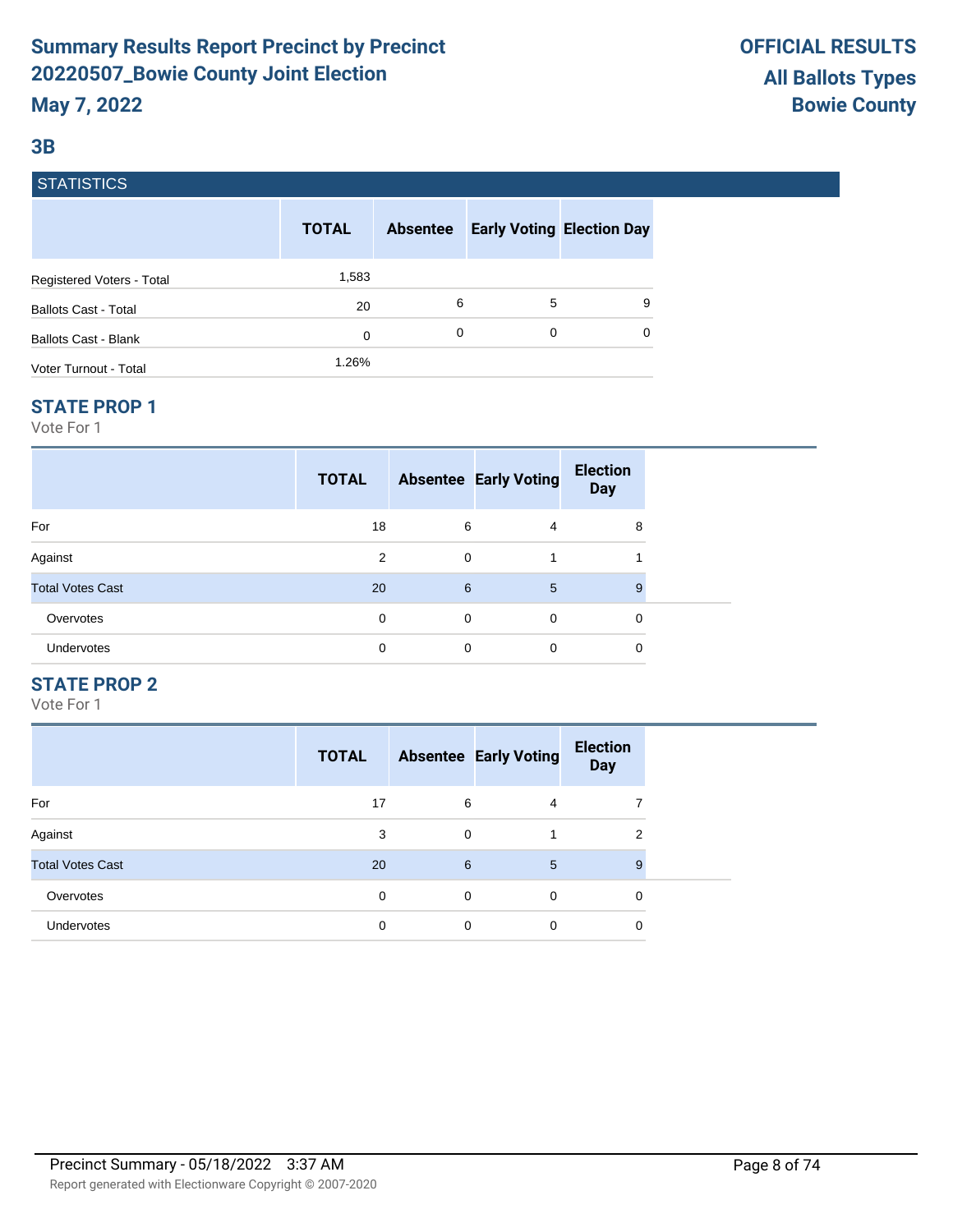# **4A**

# **STATISTICS**

|                             | <b>TOTAL</b> | <b>Absentee</b> |   | <b>Early Voting Election Day</b> |
|-----------------------------|--------------|-----------------|---|----------------------------------|
| Registered Voters - Total   | 1,085        |                 |   |                                  |
| <b>Ballots Cast - Total</b> | 20           |                 | 9 | 4                                |
| <b>Ballots Cast - Blank</b> | 0            | 0               | 0 | $\Omega$                         |
| Voter Turnout - Total       | 1.84%        |                 |   |                                  |

#### **STATE PROP 1**

Vote For 1

|                         | <b>TOTAL</b> |             | <b>Absentee Early Voting</b> | <b>Election</b><br><b>Day</b> |  |
|-------------------------|--------------|-------------|------------------------------|-------------------------------|--|
| For                     | 18           | 6           | 8                            | 4                             |  |
| Against                 | 2            | 1           |                              | 0                             |  |
| <b>Total Votes Cast</b> | 20           | 7           | 9                            | 4                             |  |
| Overvotes               | 0            | $\mathbf 0$ | $\Omega$                     | 0                             |  |
| Undervotes              | 0            | 0           | $\mathbf 0$                  | 0                             |  |

# **STATE PROP 2**

|                         | <b>TOTAL</b> |   | <b>Absentee Early Voting</b> | <b>Election</b><br><b>Day</b> |
|-------------------------|--------------|---|------------------------------|-------------------------------|
| For                     | 16           | 4 | 8                            | 4                             |
| Against                 | 4            | 3 |                              | 0                             |
| <b>Total Votes Cast</b> | 20           | 7 | 9                            |                               |
| Overvotes               | 0            | 0 | $\Omega$                     | 0                             |
| <b>Undervotes</b>       | 0            | 0 | 0                            | 0                             |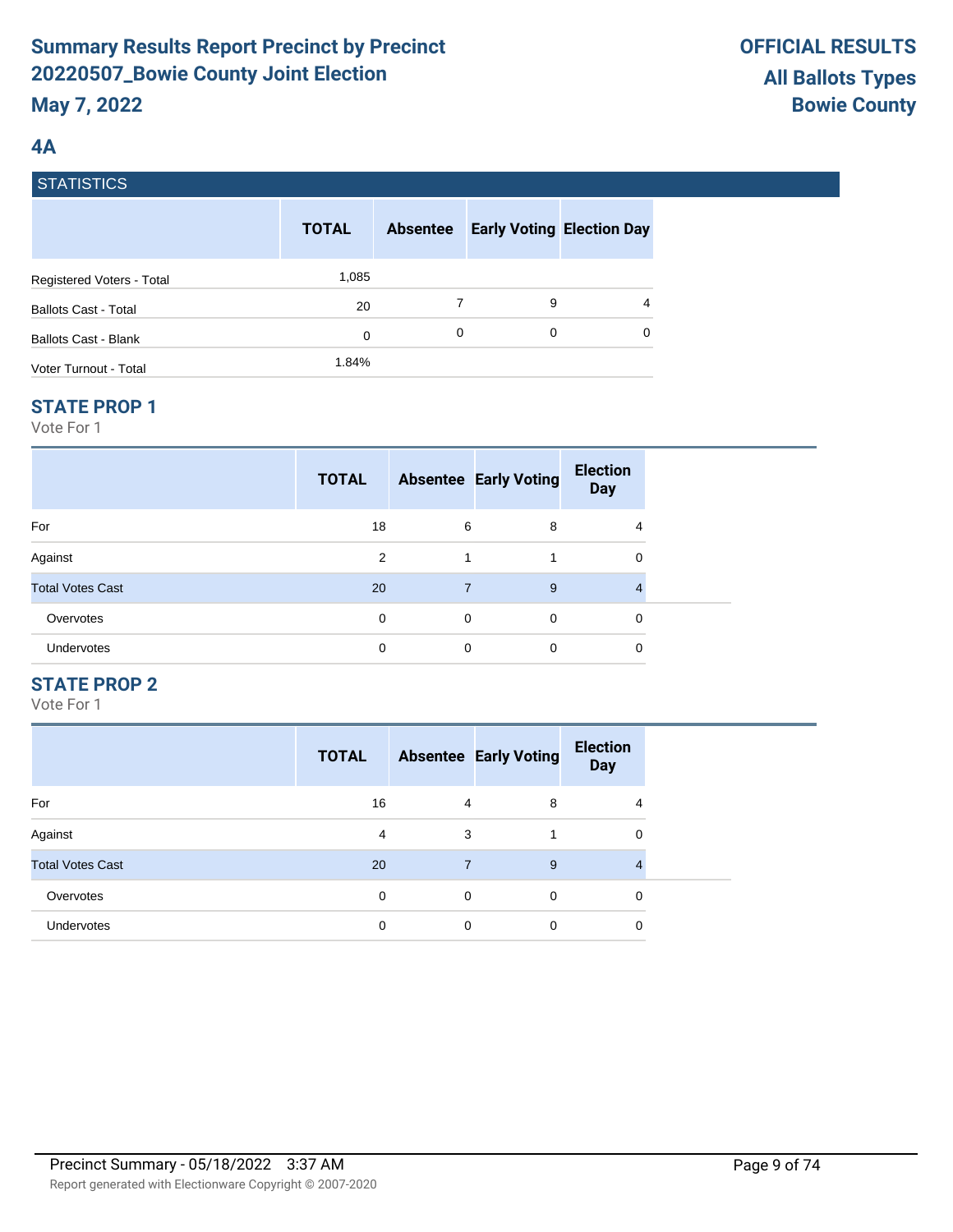# **4B**

# **STATISTICS**

|                             | <b>TOTAL</b> | <b>Absentee</b> | <b>Early Voting Election Day</b> |          |
|-----------------------------|--------------|-----------------|----------------------------------|----------|
| Registered Voters - Total   | 1,290        |                 |                                  |          |
| <b>Ballots Cast - Total</b> | 52           | 12              | 19                               | 21       |
| <b>Ballots Cast - Blank</b> | 0            | 0               | 0                                | $\Omega$ |
| Voter Turnout - Total       | 4.03%        |                 |                                  |          |

#### **STATE PROP 1**

Vote For 1

|                         | <b>TOTAL</b> |             | <b>Absentee Early Voting</b> | <b>Election</b><br><b>Day</b> |  |
|-------------------------|--------------|-------------|------------------------------|-------------------------------|--|
| For                     | 42           | 11          | 14                           | 17                            |  |
| Against                 | 10           | 1           | 5                            | 4                             |  |
| <b>Total Votes Cast</b> | 52           | 12          | 19                           | 21                            |  |
| Overvotes               | 0            | $\mathbf 0$ | $\Omega$                     | 0                             |  |
| Undervotes              | 0            | 0           | $\Omega$                     | 0                             |  |

# **STATE PROP 2**

|                         | <b>TOTAL</b> |    | <b>Absentee Early Voting</b> | <b>Election</b><br><b>Day</b> |
|-------------------------|--------------|----|------------------------------|-------------------------------|
| For                     | 41           | 11 | 14                           | 16                            |
| Against                 | 11           |    | 5                            | 5                             |
| <b>Total Votes Cast</b> | 52           | 12 | 19                           | 21                            |
| Overvotes               | 0            | 0  | $\Omega$                     | 0                             |
| <b>Undervotes</b>       | 0            | 0  | 0                            | 0                             |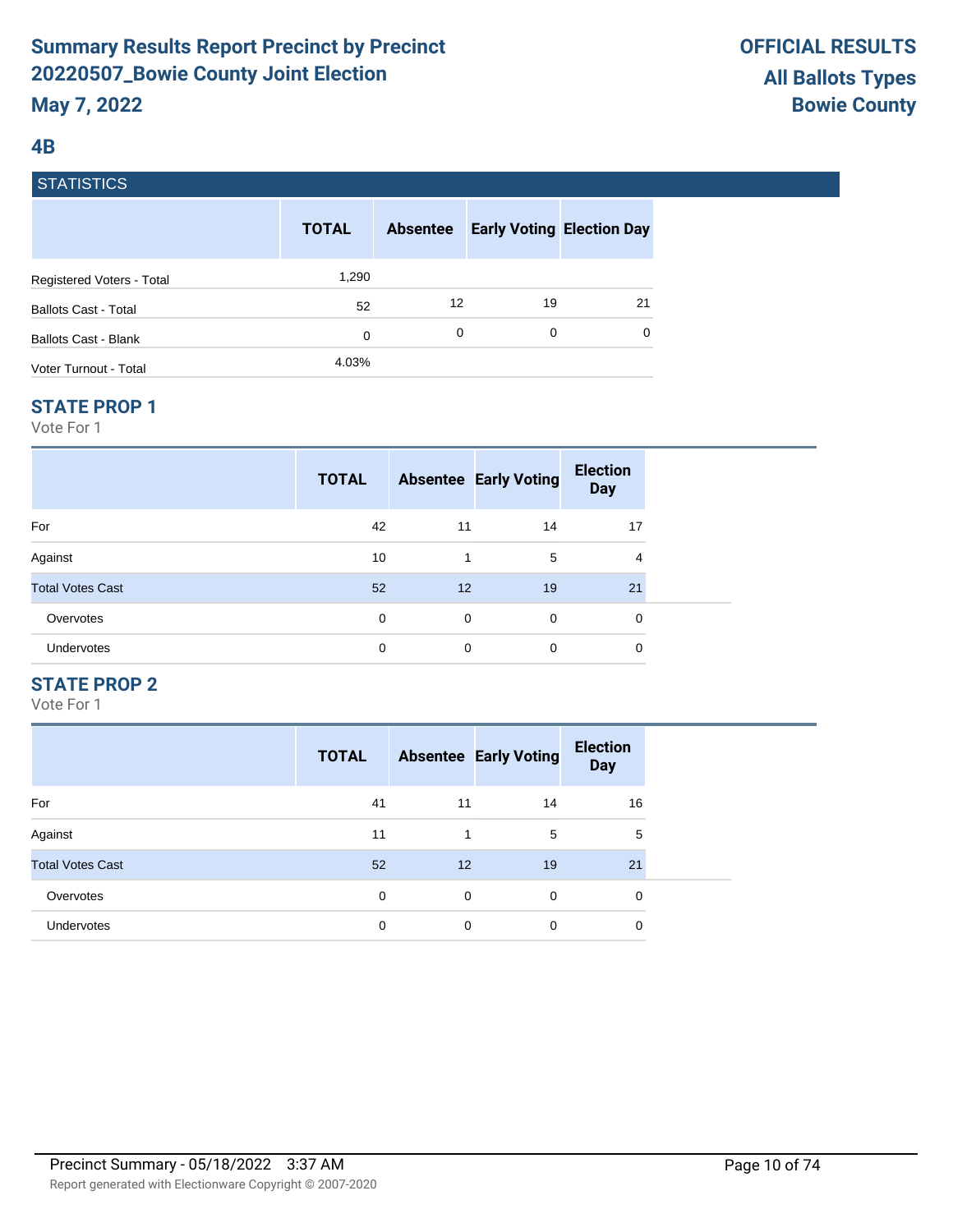# **4C**

# **STATISTICS**

|                             | <b>TOTAL</b> | <b>Absentee</b> | <b>Early Voting Election Day</b> |   |
|-----------------------------|--------------|-----------------|----------------------------------|---|
| Registered Voters - Total   | 994          |                 |                                  |   |
| <b>Ballots Cast - Total</b> | 34           | 15              | 10                               | 9 |
| Ballots Cast - Blank        | 0            | 0               | 0                                | 0 |
| Voter Turnout - Total       | 3.42%        |                 |                                  |   |

#### **STATE PROP 1**

Vote For 1

|                         | <b>TOTAL</b> |                   | <b>Absentee Early Voting</b> | <b>Election</b><br><b>Day</b> |  |
|-------------------------|--------------|-------------------|------------------------------|-------------------------------|--|
| For                     | 29           | $12 \overline{ }$ | 9                            | 8                             |  |
| Against                 | 5            | 3                 | 1                            |                               |  |
| <b>Total Votes Cast</b> | 34           | 15                | 10                           | 9                             |  |
| Overvotes               | 0            | $\mathbf 0$       | $\mathbf 0$                  | 0                             |  |
| Undervotes              | 0            | 0                 | $\Omega$                     | 0                             |  |

# **STATE PROP 2**

|                         | <b>TOTAL</b> |    | <b>Absentee Early Voting</b> | <b>Election</b><br><b>Day</b> |
|-------------------------|--------------|----|------------------------------|-------------------------------|
| For                     | 27           | 11 | 8                            | 8                             |
| Against                 |              | 4  | 2                            |                               |
| <b>Total Votes Cast</b> | 34           | 15 | 10                           | 9                             |
| Overvotes               | 0            | 0  | $\Omega$                     | 0                             |
| <b>Undervotes</b>       | 0            | 0  | 0                            | 0                             |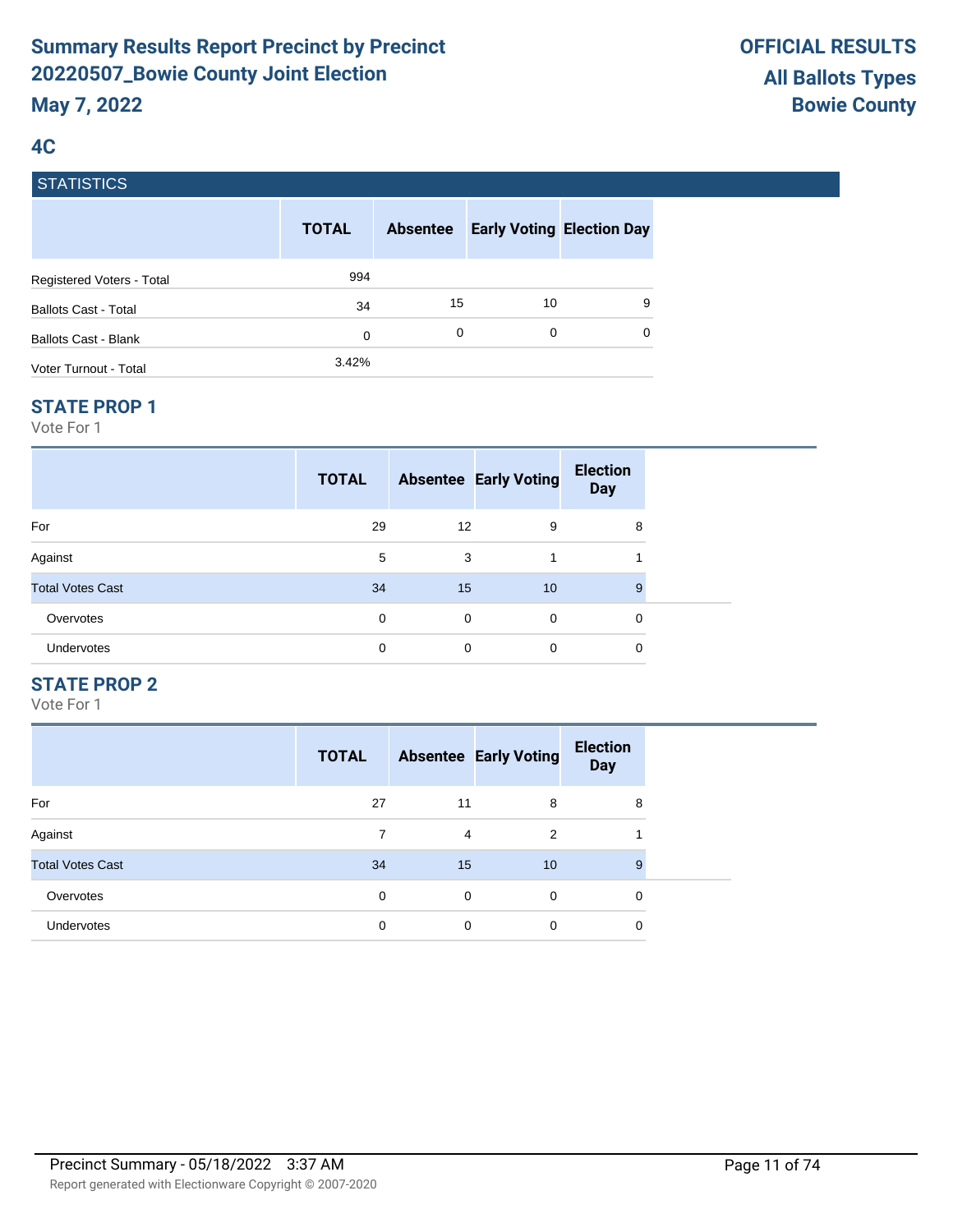#### **4D**

| <b>STATISTICS</b> |  |
|-------------------|--|
|                   |  |
|                   |  |

|                             | <b>TOTAL</b> | <b>Absentee</b> |   | <b>Early Voting Election Day</b> |
|-----------------------------|--------------|-----------------|---|----------------------------------|
| Registered Voters - Total   | 41           |                 |   |                                  |
| <b>Ballots Cast - Total</b> | 3            | 0               | 3 | 0                                |
| <b>Ballots Cast - Blank</b> | 0            | 0               | 0 | 0                                |
| Voter Turnout - Total       | 7.32%        |                 |   |                                  |

#### **STATE PROP 1**

Vote For 1

|                         | <b>TOTAL</b> |                | <b>Absentee Early Voting</b> | <b>Election</b><br><b>Day</b> |  |
|-------------------------|--------------|----------------|------------------------------|-------------------------------|--|
| For                     | 3            | $\mathbf 0$    | 3                            | 0                             |  |
| Against                 | 0            | 0              | $\mathbf 0$                  | 0                             |  |
| <b>Total Votes Cast</b> | 3            | $\overline{0}$ | 3                            | $\overline{0}$                |  |
| Overvotes               | 0            | 0              | 0                            | 0                             |  |
| Undervotes              | 0            | 0              | 0                            | 0                             |  |

# **STATE PROP 2**

|                         | <b>TOTAL</b> |                | <b>Absentee Early Voting</b> | <b>Election</b><br><b>Day</b> |
|-------------------------|--------------|----------------|------------------------------|-------------------------------|
| For                     | 3            | 0              | 3                            | 0                             |
| Against                 | 0            | 0              | 0                            | 0                             |
| <b>Total Votes Cast</b> | 3            | $\overline{0}$ | 3                            | $\mathbf 0$                   |
| Overvotes               | $\Omega$     | $\mathbf 0$    | $\Omega$                     | 0                             |
| <b>Undervotes</b>       | $\Omega$     | 0              | $\Omega$                     | 0                             |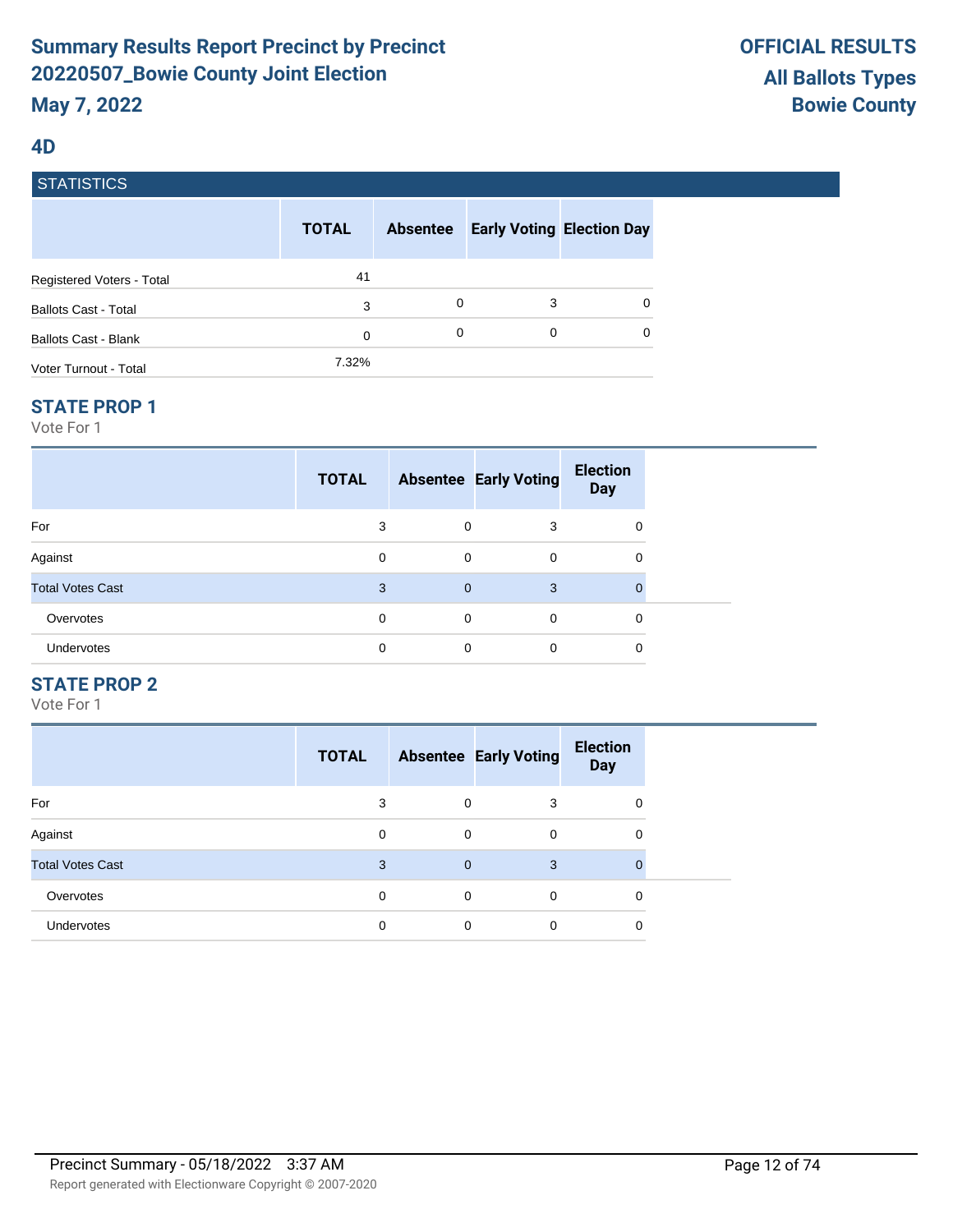# **5A**

|  | <b>STATISTICS</b> |
|--|-------------------|
|  |                   |

|                             | <b>TOTAL</b> | <b>Absentee</b> |   | <b>Early Voting Election Day</b> |
|-----------------------------|--------------|-----------------|---|----------------------------------|
| Registered Voters - Total   | 274          |                 |   |                                  |
| <b>Ballots Cast - Total</b> | 8            | 0               | 2 | 6                                |
| <b>Ballots Cast - Blank</b> | 0            | 0               | 0 | 0                                |
| Voter Turnout - Total       | 2.92%        |                 |   |                                  |

## **STATE PROP 1**

Vote For 1

|                         | <b>TOTAL</b> |                | <b>Absentee Early Voting</b> | <b>Election</b><br><b>Day</b> |  |
|-------------------------|--------------|----------------|------------------------------|-------------------------------|--|
| For                     | 8            | 0              | 2                            | 6                             |  |
| Against                 | 0            | 0              | 0                            | 0                             |  |
| <b>Total Votes Cast</b> | 8            | $\overline{0}$ | 2                            | 6                             |  |
| Overvotes               | 0            | $\mathbf 0$    | $\Omega$                     | 0                             |  |
| Undervotes              | 0            | 0              | $\Omega$                     | 0                             |  |

# **STATE PROP 2**

|                         | <b>TOTAL</b> |             | <b>Absentee Early Voting</b> | <b>Election</b><br><b>Day</b> |
|-------------------------|--------------|-------------|------------------------------|-------------------------------|
| For                     | 8            | 0           | 2                            | 6                             |
| Against                 | 0            | 0           | 0                            | 0                             |
| <b>Total Votes Cast</b> | 8            | $\mathbf 0$ | 2                            | 6                             |
| Overvotes               | $\Omega$     | $\mathbf 0$ | $\Omega$                     | 0                             |
| <b>Undervotes</b>       | 0            | 0           | 0                            | 0                             |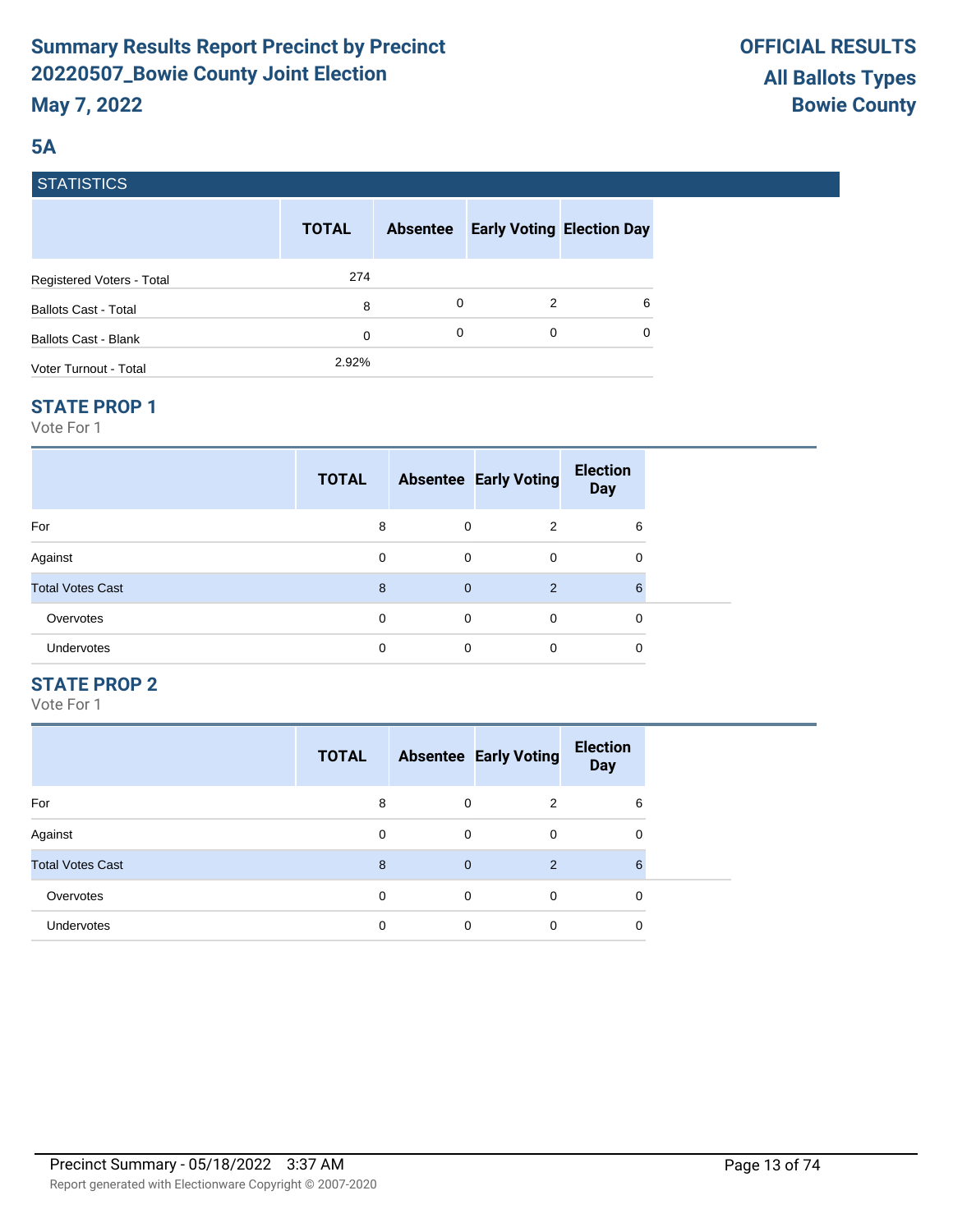## **5B**

# **STATISTICS**

|                             | <b>TOTAL</b> | <b>Absentee</b> |   | <b>Early Voting Election Day</b> |
|-----------------------------|--------------|-----------------|---|----------------------------------|
| Registered Voters - Total   | 2            |                 |   |                                  |
| <b>Ballots Cast - Total</b> | 0            | 0               | 0 | 0                                |
| <b>Ballots Cast - Blank</b> | 0            | 0               | 0 | $\Omega$                         |
| Voter Turnout - Total       | $0.00\%$     |                 |   |                                  |

#### **STATE PROP 1**

Vote For 1

|                         | <b>TOTAL</b> |                | <b>Absentee Early Voting</b> | <b>Election</b><br><b>Day</b> |  |
|-------------------------|--------------|----------------|------------------------------|-------------------------------|--|
| For                     | 0            | $\mathbf 0$    | $\Omega$                     | 0                             |  |
| Against                 | 0            | $\mathbf 0$    | 0                            | 0                             |  |
| <b>Total Votes Cast</b> | $\mathbf 0$  | $\overline{0}$ | $\overline{0}$               | $\mathbf{0}$                  |  |
| Overvotes               | 0            | $\mathbf 0$    | $\Omega$                     | 0                             |  |
| Undervotes              | $\Omega$     | 0              | $\Omega$                     | 0                             |  |

## **STATE PROP 2**

|                         | <b>TOTAL</b> |              | <b>Absentee Early Voting</b> | <b>Election</b><br><b>Day</b> |
|-------------------------|--------------|--------------|------------------------------|-------------------------------|
| For                     | $\Omega$     | 0            | $\Omega$                     | 0                             |
| Against                 | 0            | 0            | 0                            | 0                             |
| <b>Total Votes Cast</b> | $\mathbf{0}$ | $\mathbf{0}$ | $\mathbf 0$                  | $\mathbf 0$                   |
| Overvotes               | $\Omega$     | $\mathbf 0$  | $\Omega$                     | 0                             |
| <b>Undervotes</b>       | $\Omega$     | 0            | $\Omega$                     | 0                             |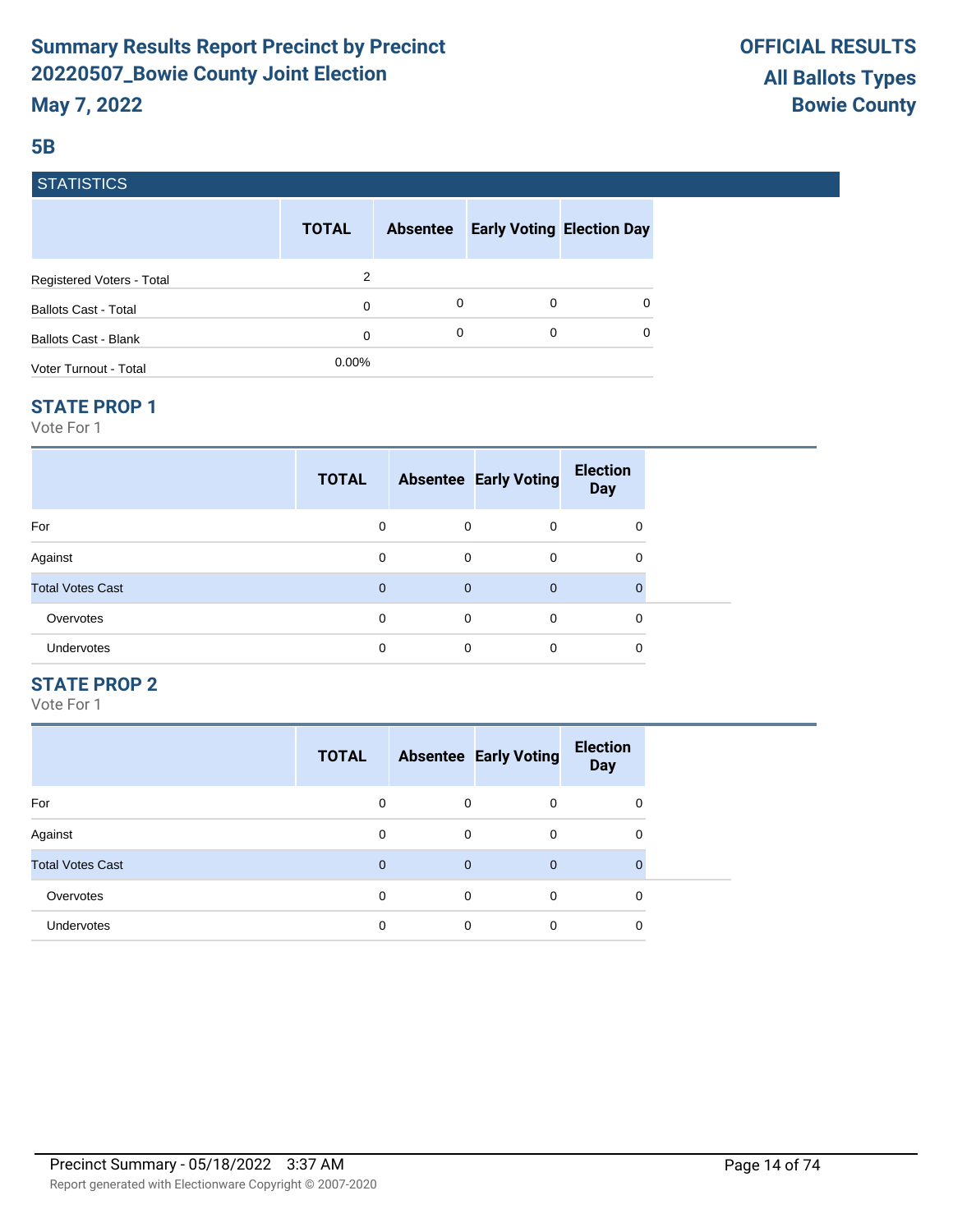# **5C**

# **STATISTICS**

|                             | <b>TOTAL</b> | <b>Absentee</b> | <b>Early Voting Election Day</b> |     |
|-----------------------------|--------------|-----------------|----------------------------------|-----|
| Registered Voters - Total   | 4,928        |                 |                                  |     |
| <b>Ballots Cast - Total</b> | 668          | 69              | 395                              | 204 |
| Ballots Cast - Blank        | 0            | 0               | 0                                | 0   |
| Voter Turnout - Total       | 13.56%       |                 |                                  |     |

#### **STATE PROP 1**

Vote For 1

|                         | <b>TOTAL</b> |             | <b>Absentee Early Voting</b> | <b>Election</b><br><b>Day</b> |
|-------------------------|--------------|-------------|------------------------------|-------------------------------|
| For                     | 559          | 49          | 356                          | 154                           |
| Against                 | 92           | 18          | 30                           | 44                            |
| <b>Total Votes Cast</b> | 651          | 67          | 386                          | 198                           |
| Overvotes               | 0            | $\mathbf 0$ | 0                            | 0                             |
| <b>Undervotes</b>       | 17           | 2           | 9                            | 6                             |

# **STATE PROP 2**

|                         | <b>TOTAL</b> |    | <b>Absentee Early Voting</b> | <b>Election</b><br><b>Day</b> |
|-------------------------|--------------|----|------------------------------|-------------------------------|
| For                     | 605          | 65 | 357                          | 183                           |
| Against                 | 50           | 3  | 29                           | 18                            |
| <b>Total Votes Cast</b> | 655          | 68 | 386                          | 201                           |
| Overvotes               | 0            | 0  | $\mathbf 0$                  | 0                             |
| <b>Undervotes</b>       | 13           | ٠  | 9                            | 3                             |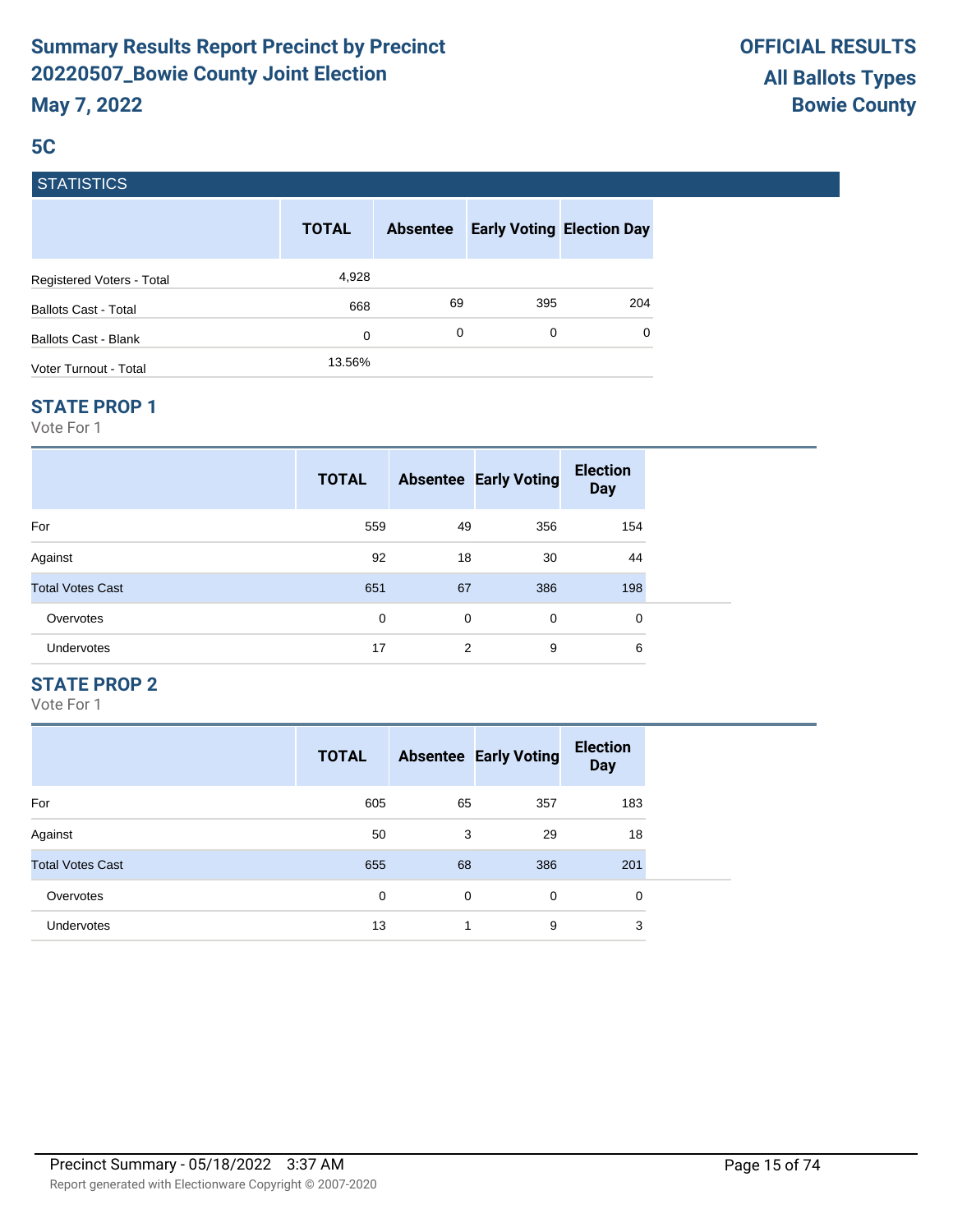# **5C**

# **Prop A PGISD**

|                         | <b>TOTAL</b> |             | <b>Absentee Early Voting</b> | <b>Election</b><br><b>Day</b> |  |
|-------------------------|--------------|-------------|------------------------------|-------------------------------|--|
| For                     | 381          | 20          | 261                          | 100                           |  |
| Against                 | 241          | 40          | 114                          | 87                            |  |
| <b>Total Votes Cast</b> | 622          | 60          | 375                          | 187                           |  |
| Overvotes               | 0            | $\mathbf 0$ | 0                            | 0                             |  |
| <b>Undervotes</b>       | 6            | 0           | 3                            | 3                             |  |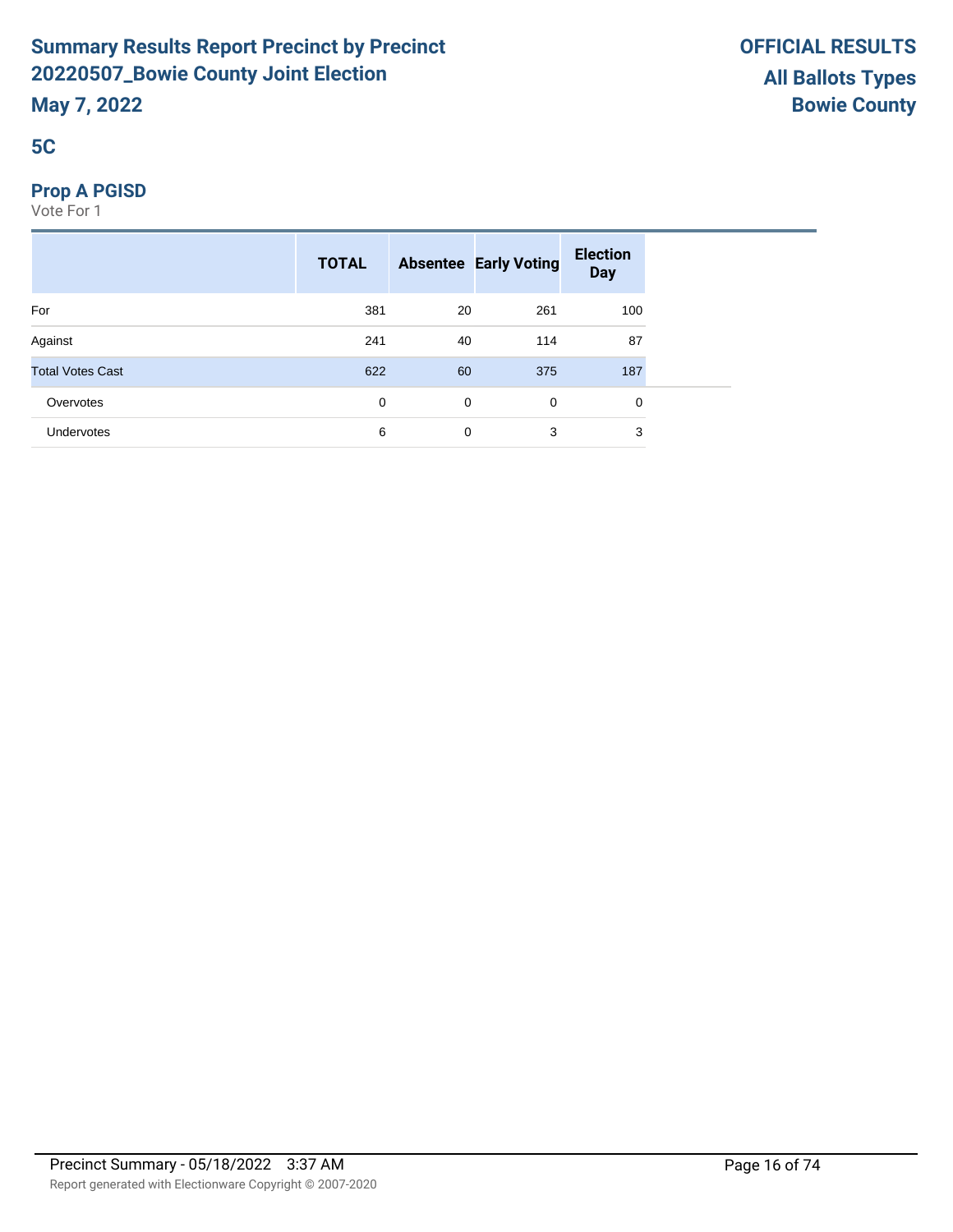# **6A**

# **STATISTICS**

|                             | <b>TOTAL</b> | <b>Absentee</b> | <b>Early Voting Election Day</b> |    |
|-----------------------------|--------------|-----------------|----------------------------------|----|
| Registered Voters - Total   | 2,413        |                 |                                  |    |
| <b>Ballots Cast - Total</b> | 150          | 32              | 60                               | 58 |
| Ballots Cast - Blank        | 0            | 0               | 0                                | 0  |
| Voter Turnout - Total       | 6.22%        |                 |                                  |    |

#### **STATE PROP 1**

Vote For 1

|                         | <b>TOTAL</b> |    | <b>Absentee Early Voting</b> | <b>Election</b><br><b>Day</b> |  |
|-------------------------|--------------|----|------------------------------|-------------------------------|--|
| For                     | 131          | 27 | 53                           | 51                            |  |
| Against                 | 14           | 3  | 6                            | 5                             |  |
| <b>Total Votes Cast</b> | 145          | 30 | 59                           | 56                            |  |
| Overvotes               | 0            | 0  | 0                            | 0                             |  |
| <b>Undervotes</b>       | 5            | 2  | 1                            | 2                             |  |

# **STATE PROP 2**

|                         | <b>TOTAL</b> |                | <b>Absentee Early Voting</b> | <b>Election</b><br><b>Day</b> |
|-------------------------|--------------|----------------|------------------------------|-------------------------------|
| For                     | 129          | 28             | 53                           | 48                            |
| Against                 | 18           | $\overline{4}$ | 6                            | 8                             |
| <b>Total Votes Cast</b> | 147          | 32             | 59                           | 56                            |
| Overvotes               | $\Omega$     | 0              | $\Omega$                     | 0                             |
| <b>Undervotes</b>       | 3            | 0              |                              | 2                             |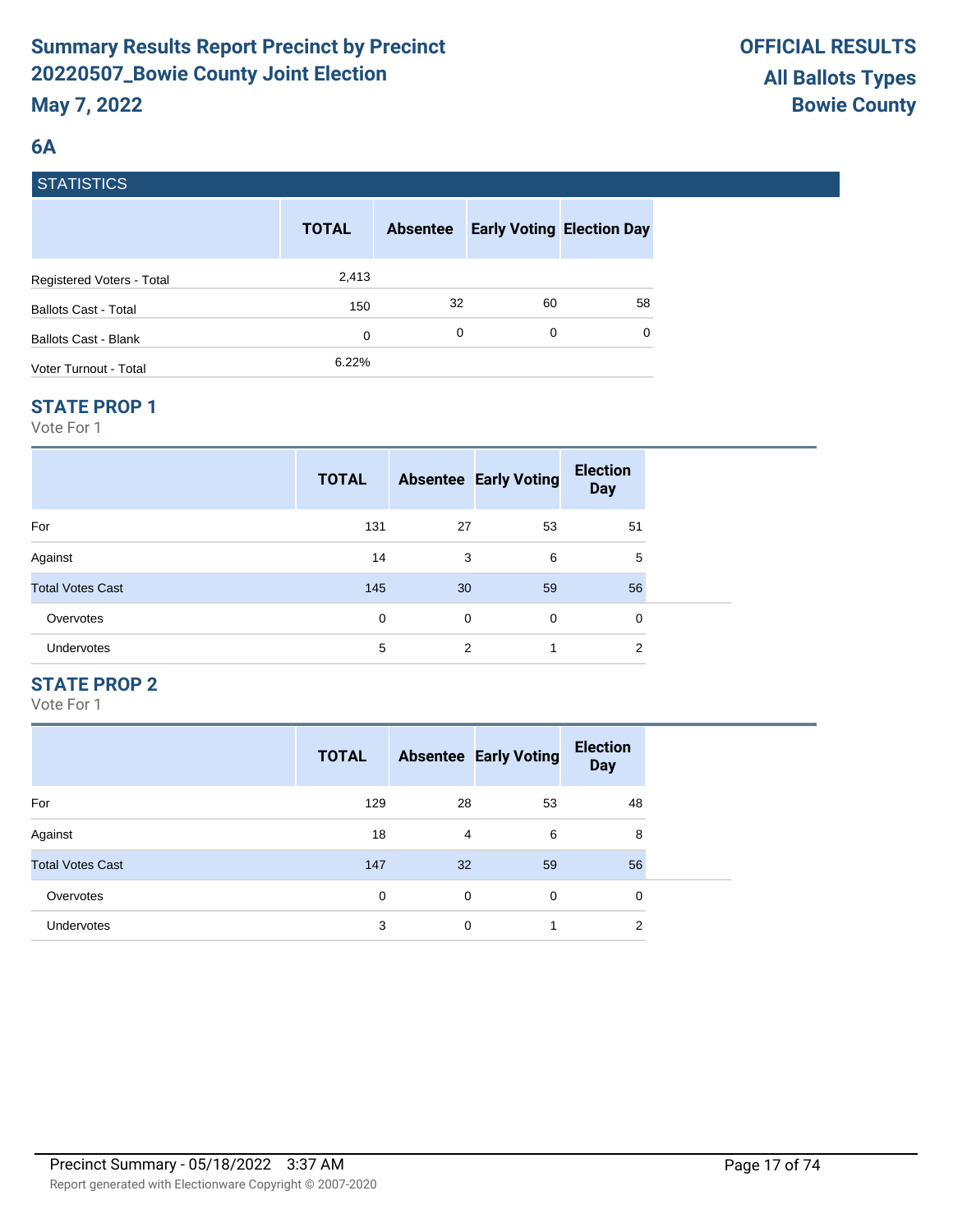# **6A**

# **Prop A PGISD**

|                         | <b>TOTAL</b> |             | <b>Absentee Early Voting</b> | <b>Election</b><br><b>Day</b> |  |
|-------------------------|--------------|-------------|------------------------------|-------------------------------|--|
| For                     | 50           | 5           | 23                           | 22                            |  |
| Against                 | 35           | 6           | 17                           | 12                            |  |
| <b>Total Votes Cast</b> | 85           | 11          | 40                           | 34                            |  |
| Overvotes               | 0            | $\mathbf 0$ | $\mathbf 0$                  | 0                             |  |
| Undervotes              |              | 0           | 0                            |                               |  |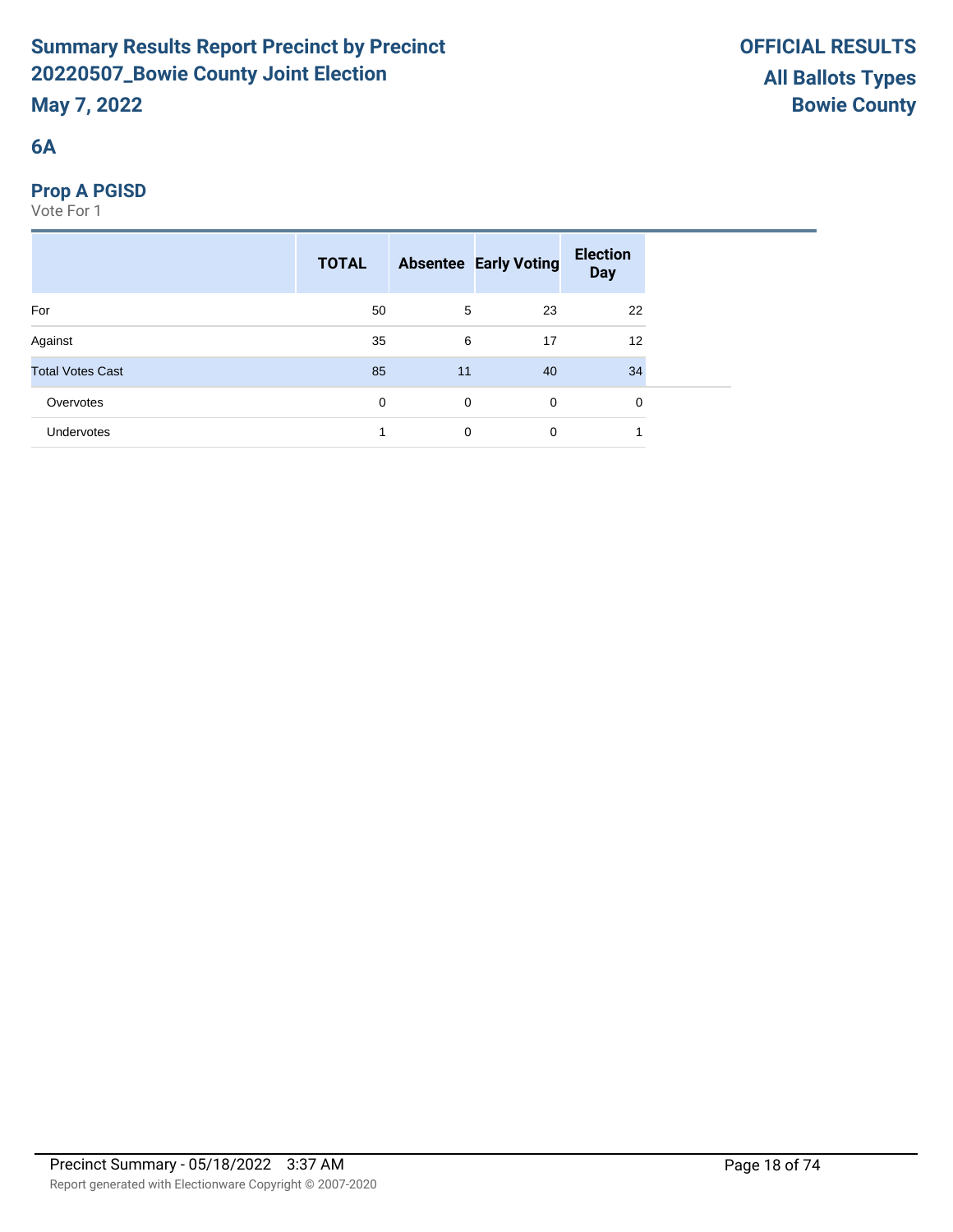## **6B**

# **STATISTICS**

|                             | <b>TOTAL</b> | <b>Absentee</b> | <b>Early Voting Election Day</b> |     |
|-----------------------------|--------------|-----------------|----------------------------------|-----|
| Registered Voters - Total   | 2,229        |                 |                                  |     |
| <b>Ballots Cast - Total</b> | 412          | 18              | 283                              | 111 |
| Ballots Cast - Blank        | 0            | 0               | 0                                | 0   |
| Voter Turnout - Total       | 18.48%       |                 |                                  |     |

#### **STATE PROP 1**

Vote For 1

|                         | <b>TOTAL</b> |             | <b>Absentee Early Voting</b> | <b>Election</b><br><b>Day</b> |  |
|-------------------------|--------------|-------------|------------------------------|-------------------------------|--|
| For                     | 334          | 9           | 241                          | 84                            |  |
| Against                 | 59           | 8           | 30                           | 21                            |  |
| <b>Total Votes Cast</b> | 393          | 17          | 271                          | 105                           |  |
| Overvotes               | $\Omega$     | $\mathbf 0$ | 0                            | 0                             |  |
| <b>Undervotes</b>       | 19           | 1           | 12                           | 6                             |  |

## **STATE PROP 2**

|                         | <b>TOTAL</b> |                   | <b>Absentee Early Voting</b> | <b>Election</b><br><b>Day</b> |
|-------------------------|--------------|-------------------|------------------------------|-------------------------------|
| For                     | 346          | $12 \overline{ }$ | 241                          | 93                            |
| Against                 | 56           | 6                 | 34                           | 16                            |
| <b>Total Votes Cast</b> | 402          | 18                | 275                          | 109                           |
| Overvotes               | $\Omega$     | $\mathbf 0$       | $\Omega$                     | 0                             |
| <b>Undervotes</b>       | 10           | $\mathbf 0$       | 8                            | $\overline{2}$                |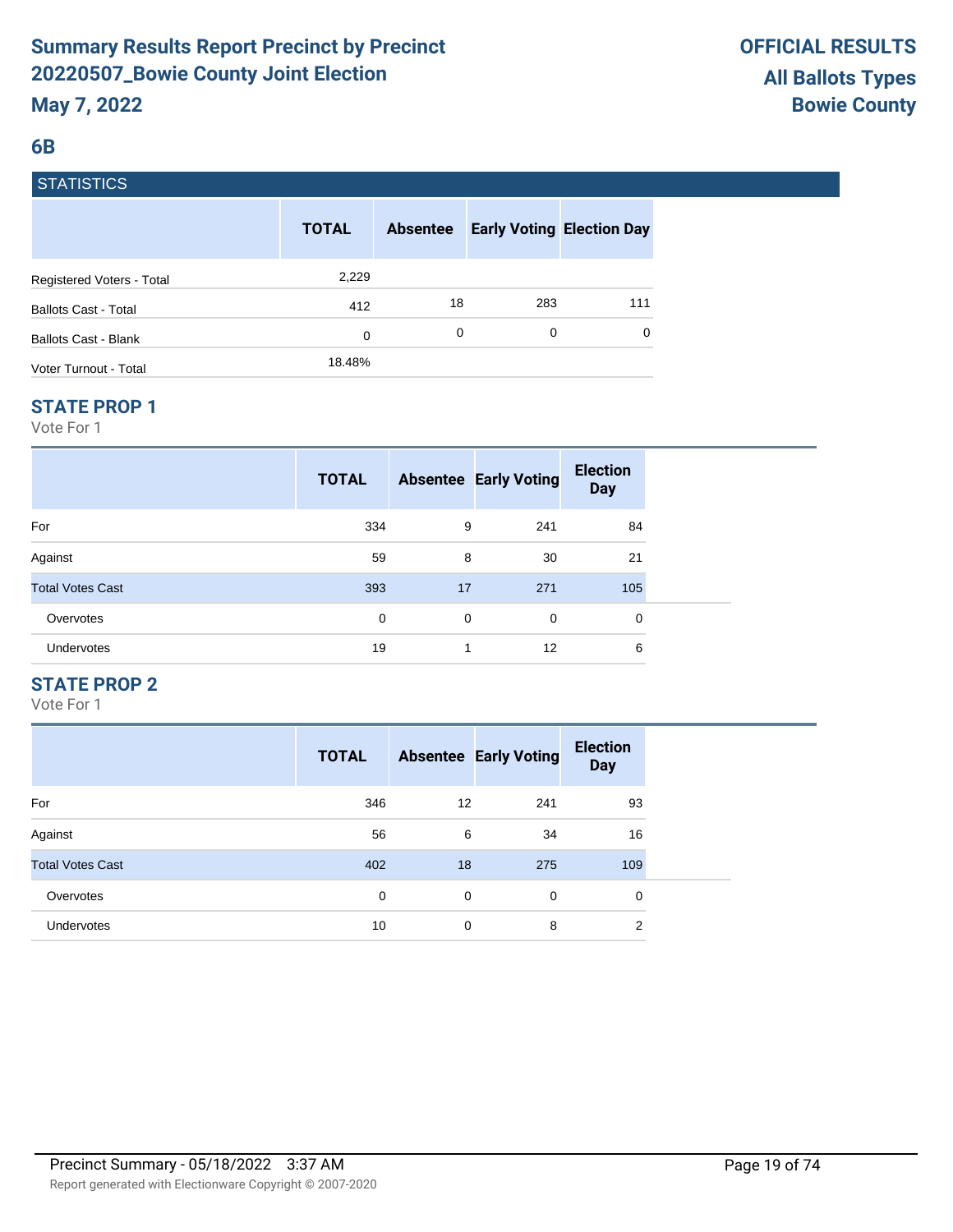# **6B**

# **Prop A PGISD**

|                         | <b>TOTAL</b> |             | <b>Absentee Early Voting</b> | <b>Election</b><br><b>Day</b> |  |
|-------------------------|--------------|-------------|------------------------------|-------------------------------|--|
| For                     | 256          | 6           | 186                          | 64                            |  |
| Against                 | 156          | 12          | 97                           | 47                            |  |
| <b>Total Votes Cast</b> | 412          | 18          | 283                          | 111                           |  |
| Overvotes               | 0            | $\mathbf 0$ | $\mathbf 0$                  | 0                             |  |
| Undervotes              | $\mathbf 0$  | 0           | $\mathbf 0$                  | 0                             |  |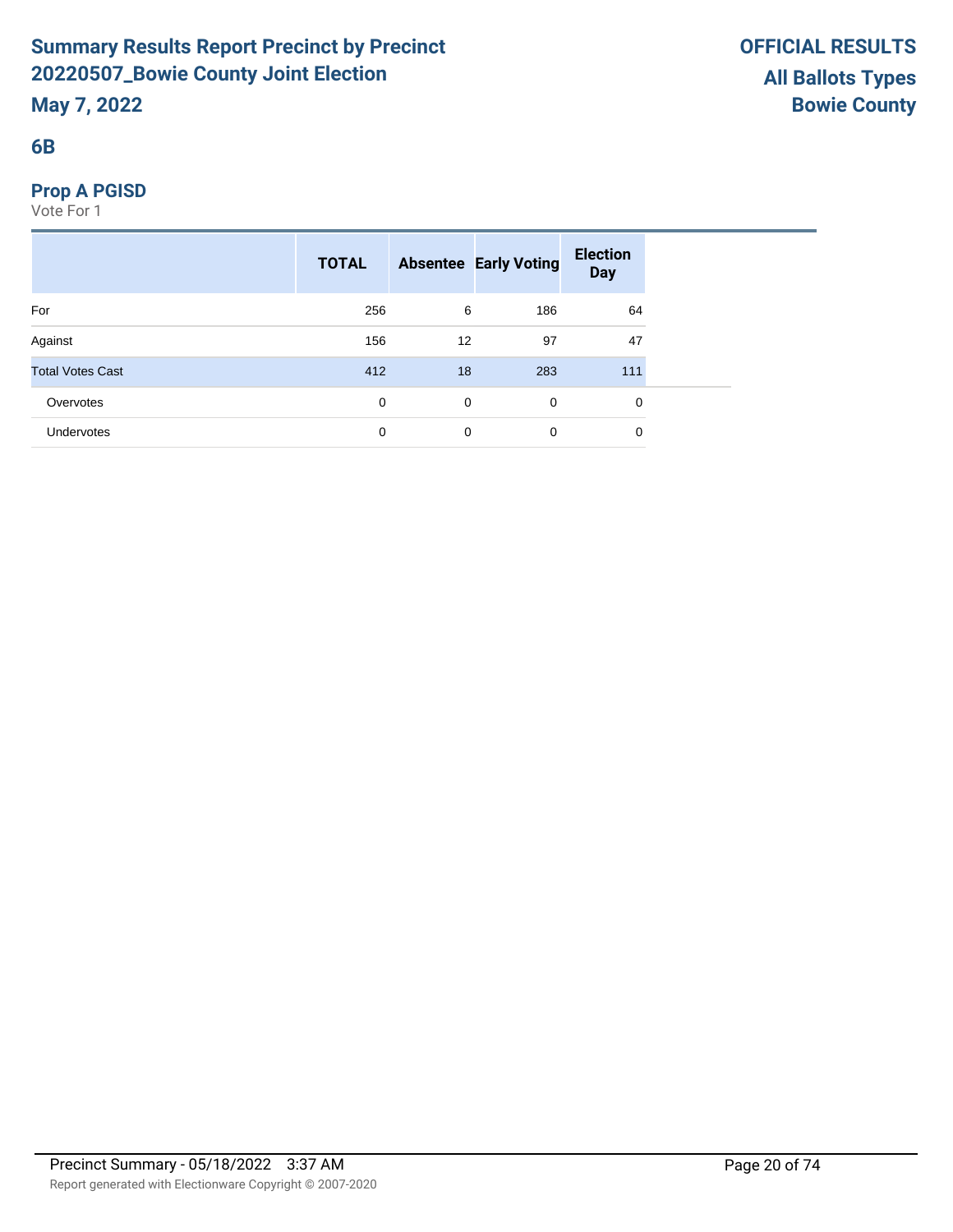## **7**

# **STATISTICS**

|                             | <b>TOTAL</b> | <b>Absentee</b> | <b>Early Voting Election Day</b> |    |
|-----------------------------|--------------|-----------------|----------------------------------|----|
| Registered Voters - Total   | 4,013        |                 |                                  |    |
| <b>Ballots Cast - Total</b> | 164          | 53              | 34                               | 77 |
| Ballots Cast - Blank        | 0            | 0               | 0                                | 0  |
| Voter Turnout - Total       | 4.09%        |                 |                                  |    |

#### **STATE PROP 1**

Vote For 1

|                         | <b>TOTAL</b> |    | <b>Absentee Early Voting</b> | <b>Election</b><br><b>Day</b> |  |
|-------------------------|--------------|----|------------------------------|-------------------------------|--|
| For                     | 133          | 38 | 29                           | 66                            |  |
| Against                 | 29           | 14 | 5                            | 10                            |  |
| <b>Total Votes Cast</b> | 162          | 52 | 34                           | 76                            |  |
| Overvotes               | 0            | 0  | $\mathbf 0$                  | $\mathbf 0$                   |  |
| <b>Undervotes</b>       | 2            | 1  | $\mathbf 0$                  | 1                             |  |

# **STATE PROP 2**

|                         | <b>TOTAL</b> |    | <b>Absentee Early Voting</b> | <b>Election</b><br><b>Day</b> |
|-------------------------|--------------|----|------------------------------|-------------------------------|
| For                     | 143          | 42 | 31                           | 70                            |
| Against                 | 21           | 11 | 3                            | 7                             |
| <b>Total Votes Cast</b> | 164          | 53 | 34                           | 77                            |
| Overvotes               | 0            | 0  | $\Omega$                     | 0                             |
| Undervotes              | 0            | 0  | 0                            | 0                             |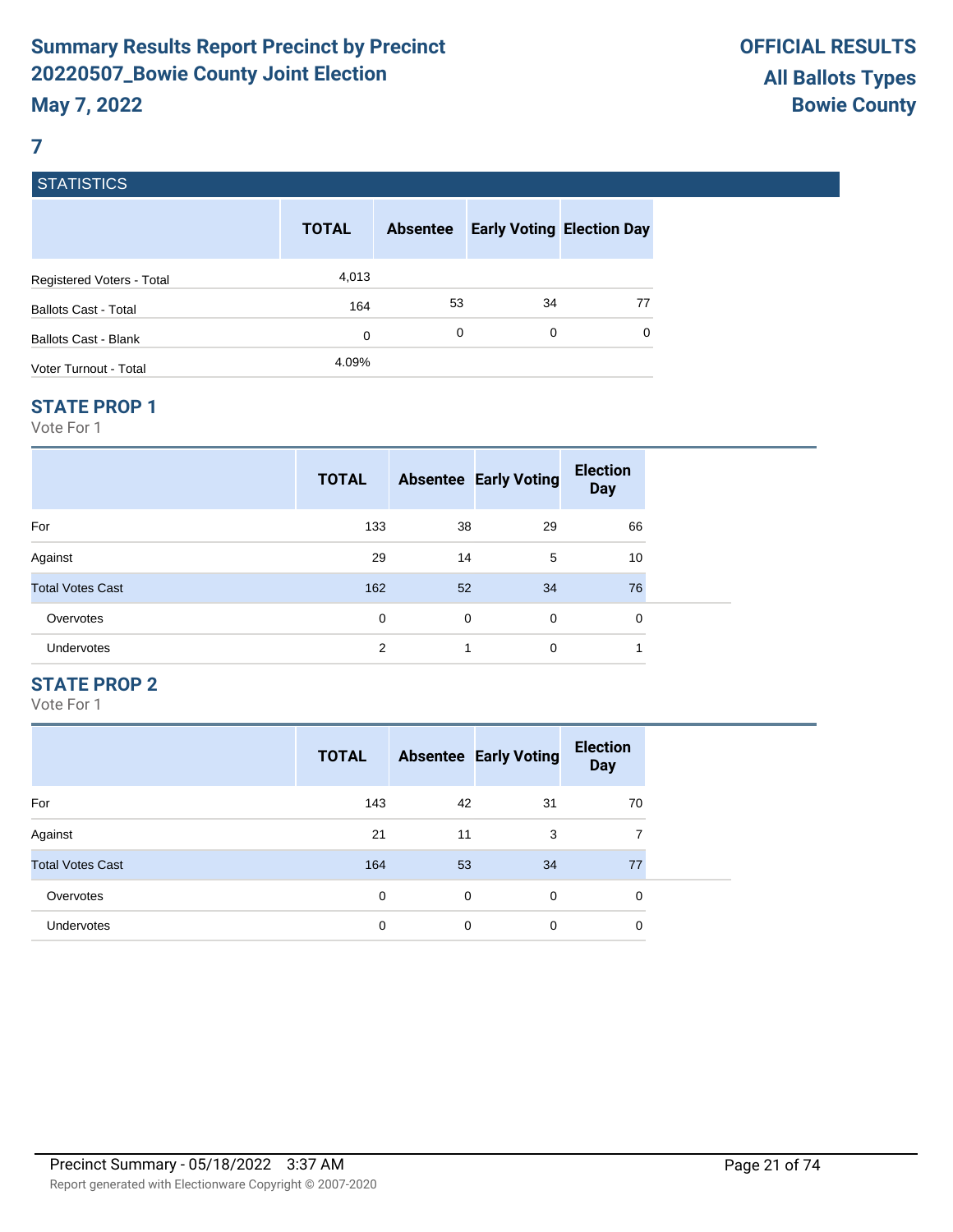# **8A**

|  | <b>STATISTICS</b> |
|--|-------------------|
|  |                   |

|                             | <b>TOTAL</b> | <b>Absentee</b> |   | <b>Early Voting Election Day</b> |
|-----------------------------|--------------|-----------------|---|----------------------------------|
| Registered Voters - Total   | 859          |                 |   |                                  |
| <b>Ballots Cast - Total</b> | 50           | 18              | 9 | 23                               |
| <b>Ballots Cast - Blank</b> | 0            | 0               | 0 | 0                                |
| Voter Turnout - Total       | 5.82%        |                 |   |                                  |

## **STATE PROP 1**

Vote For 1

| <b>TOTAL</b> |          | <b>Election</b><br><b>Day</b> |                              |
|--------------|----------|-------------------------------|------------------------------|
| 31           | 6        | 15                            |                              |
| 18           | 2        | 8                             |                              |
| 49           | 8        | 23                            |                              |
| $\Omega$     | $\Omega$ | $\mathbf 0$                   |                              |
|              | 1        | 0                             |                              |
|              |          | 10<br>8<br>18<br>0<br>0       | <b>Absentee Early Voting</b> |

# **STATE PROP 2**

|                         | <b>TOTAL</b> |    | <b>Absentee Early Voting</b> | <b>Election</b><br><b>Day</b> |
|-------------------------|--------------|----|------------------------------|-------------------------------|
| For                     | 31           | 9  |                              | 15                            |
| Against                 | 19           | 9  | $\overline{2}$               | 8                             |
| <b>Total Votes Cast</b> | 50           | 18 | 9                            | 23                            |
| Overvotes               | $\Omega$     | 0  | $\Omega$                     | 0                             |
| <b>Undervotes</b>       | 0            | 0  | 0                            | 0                             |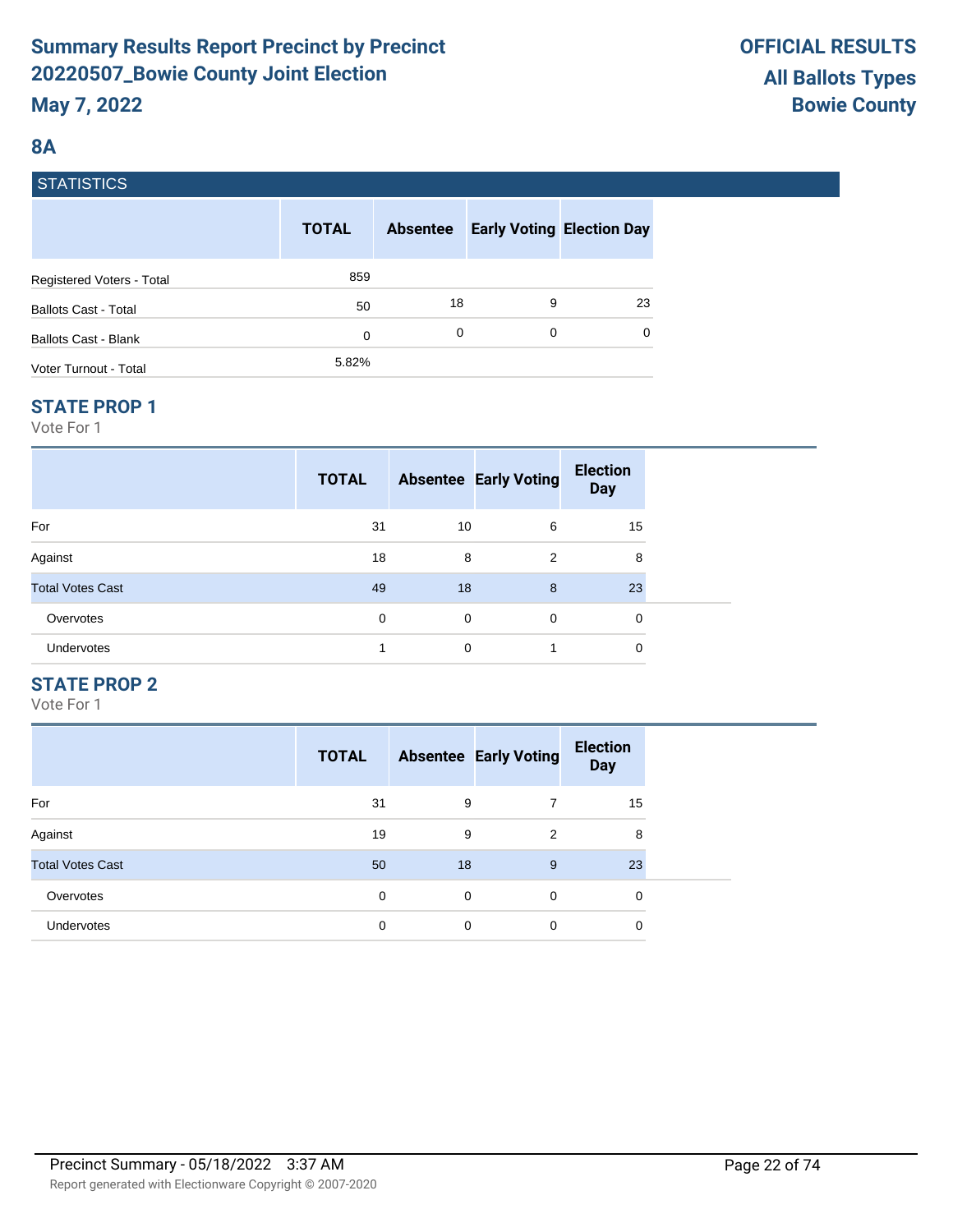## **8B**

# **STATISTICS**

|                             | <b>TOTAL</b> | <b>Absentee</b> | <b>Early Voting Election Day</b> |    |
|-----------------------------|--------------|-----------------|----------------------------------|----|
| Registered Voters - Total   | 3,396        |                 |                                  |    |
| <b>Ballots Cast - Total</b> | 127          | 17              | 46                               | 64 |
| Ballots Cast - Blank        | 0            | 0               | 0                                | 0  |
| Voter Turnout - Total       | 3.74%        |                 |                                  |    |

#### **STATE PROP 1**

Vote For 1

|                         | <b>TOTAL</b> |                | <b>Absentee Early Voting</b> | <b>Election</b><br><b>Day</b> |  |
|-------------------------|--------------|----------------|------------------------------|-------------------------------|--|
| For                     | 116          | 13             | 41                           | 62                            |  |
| Against                 | 10           | $\overline{4}$ | 4                            | 2                             |  |
| <b>Total Votes Cast</b> | 126          | 17             | 45                           | 64                            |  |
| Overvotes               | 0            | 0              | 0                            | 0                             |  |
| <b>Undervotes</b>       | 4            | 0              | 1                            | 0                             |  |

# **STATE PROP 2**

|                         | <b>TOTAL</b> |    | <b>Absentee Early Voting</b> | <b>Election</b><br><b>Day</b> |
|-------------------------|--------------|----|------------------------------|-------------------------------|
| For                     | 112          | 15 | 41                           | 56                            |
| Against                 | 14           | 2  | 5                            | 7                             |
| <b>Total Votes Cast</b> | 126          | 17 | 46                           | 63                            |
| Overvotes               | 0            | 0  | $\Omega$                     | 0                             |
| <b>Undervotes</b>       |              | 0  | 0                            |                               |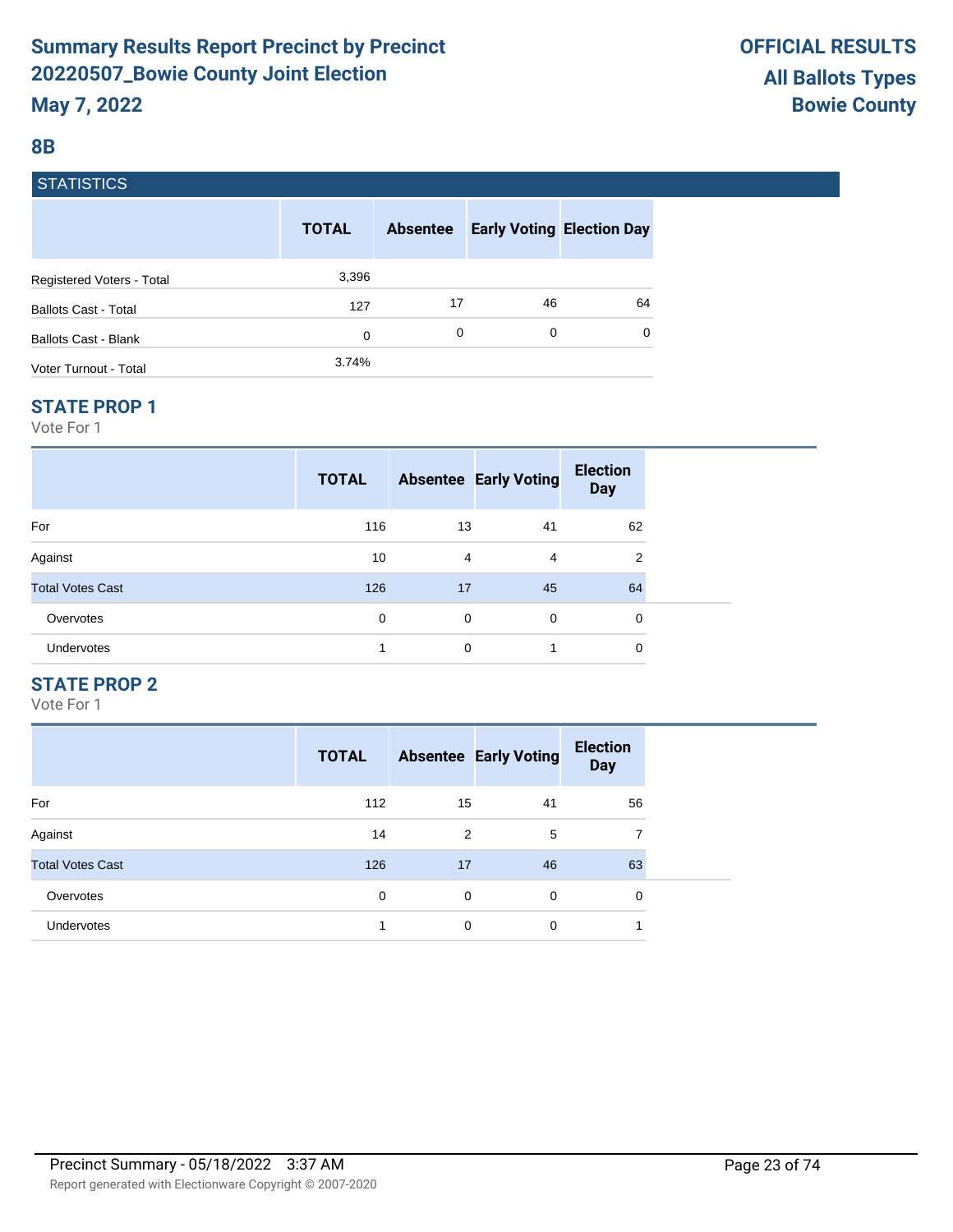# **8C**

# **STATISTICS**

|                             | <b>TOTAL</b> | <b>Absentee</b> |   | <b>Early Voting Election Day</b> |
|-----------------------------|--------------|-----------------|---|----------------------------------|
| Registered Voters - Total   | 1,472        |                 |   |                                  |
| <b>Ballots Cast - Total</b> | 37           | 13              |   | 23                               |
| <b>Ballots Cast - Blank</b> | 0            | 0               | 0 | $\Omega$                         |
| Voter Turnout - Total       | 2.51%        |                 |   |                                  |

#### **STATE PROP 1**

Vote For 1

|                         | <b>TOTAL</b> |             | <b>Absentee Early Voting</b> | <b>Election</b><br><b>Day</b> |  |
|-------------------------|--------------|-------------|------------------------------|-------------------------------|--|
| For                     | 34           | 10          |                              | 23                            |  |
| Against                 | 3            | 3           | $\mathbf 0$                  | 0                             |  |
| <b>Total Votes Cast</b> | 37           | 13          |                              | 23                            |  |
| Overvotes               | 0            | $\mathbf 0$ | $\mathbf 0$                  | 0                             |  |
| Undervotes              | 0            | 0           | 0                            | 0                             |  |

# **STATE PROP 2**

|                         | <b>TOTAL</b> |    | <b>Absentee Early Voting</b> | <b>Election</b><br><b>Day</b> |
|-------------------------|--------------|----|------------------------------|-------------------------------|
| For                     | 33           | 11 |                              | 21                            |
| Against                 | 4            | 2  | 0                            | 2                             |
| <b>Total Votes Cast</b> | 37           | 13 |                              | 23                            |
| Overvotes               | $\Omega$     | 0  | $\Omega$                     | 0                             |
| <b>Undervotes</b>       | 0            | 0  | 0                            | 0                             |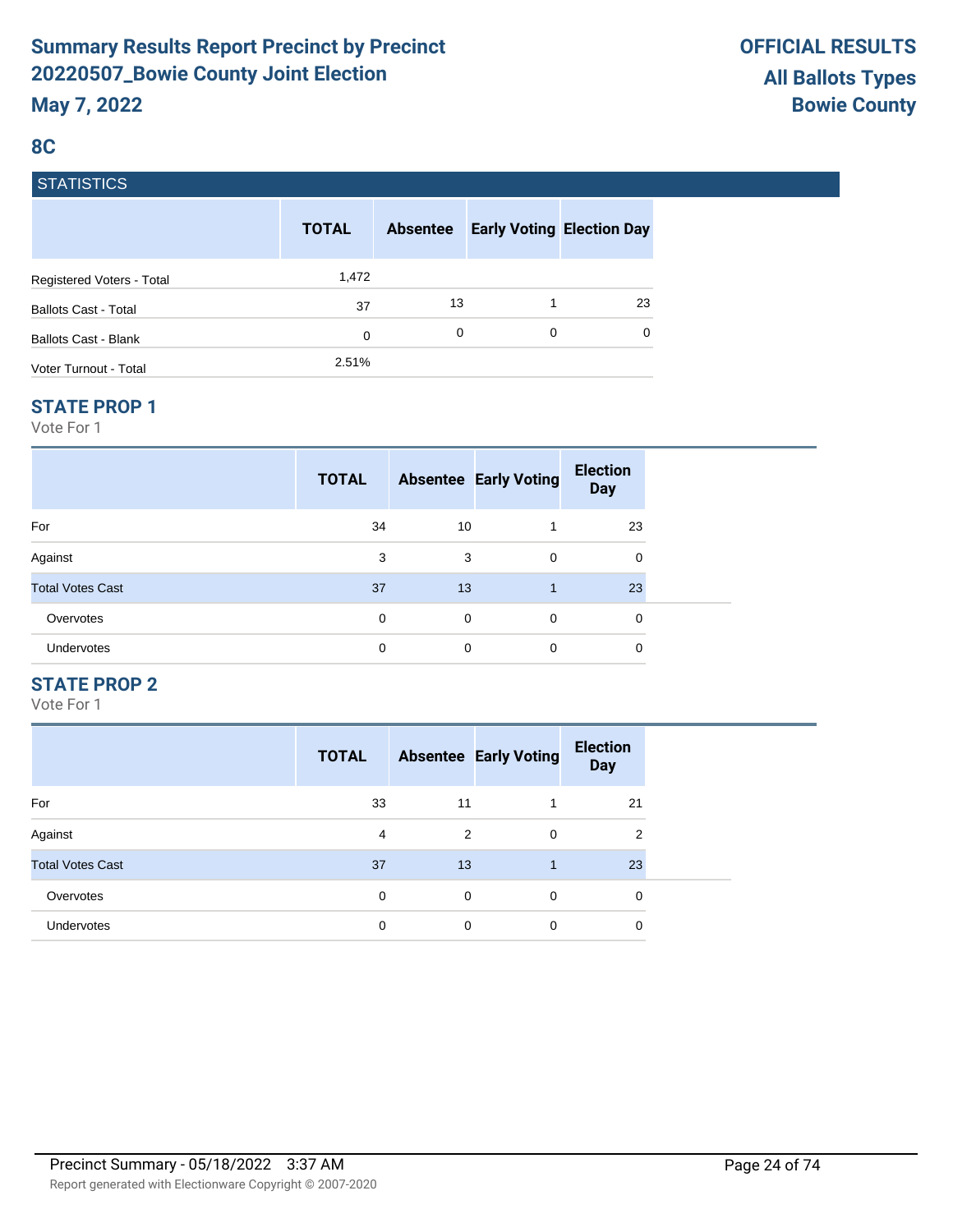#### **9**

# **STATISTICS**

|                             | <b>TOTAL</b> | <b>Absentee</b> | <b>Early Voting Election Day</b> |    |
|-----------------------------|--------------|-----------------|----------------------------------|----|
| Registered Voters - Total   | 2,985        |                 |                                  |    |
| <b>Ballots Cast - Total</b> | 116          | 32              | 42                               | 42 |
| Ballots Cast - Blank        | 0            | 0               | 0                                | 0  |
| Voter Turnout - Total       | 3.89%        |                 |                                  |    |

#### **STATE PROP 1**

Vote For 1

|                         | <b>TOTAL</b> |    | <b>Absentee Early Voting</b> | <b>Election</b><br><b>Day</b> |  |
|-------------------------|--------------|----|------------------------------|-------------------------------|--|
| For                     | 106          | 31 | 35                           | 40                            |  |
| Against                 | 9            | 1  | 6                            | 2                             |  |
| <b>Total Votes Cast</b> | 115          | 32 | 41                           | 42                            |  |
| Overvotes               | 0            | 0  | 0                            | 0                             |  |
| <b>Undervotes</b>       | 4            | 0  | 1                            | 0                             |  |

# **STATE PROP 2**

|                         | <b>TOTAL</b> |    | <b>Absentee Early Voting</b> | <b>Election</b><br><b>Day</b> |
|-------------------------|--------------|----|------------------------------|-------------------------------|
| For                     | 105          | 27 | 39                           | 39                            |
| Against                 | 11           | 5  | 3                            | 3                             |
| <b>Total Votes Cast</b> | 116          | 32 | 42                           | 42                            |
| Overvotes               | 0            | 0  | $\Omega$                     | 0                             |
| <b>Undervotes</b>       | 0            | 0  | 0                            | 0                             |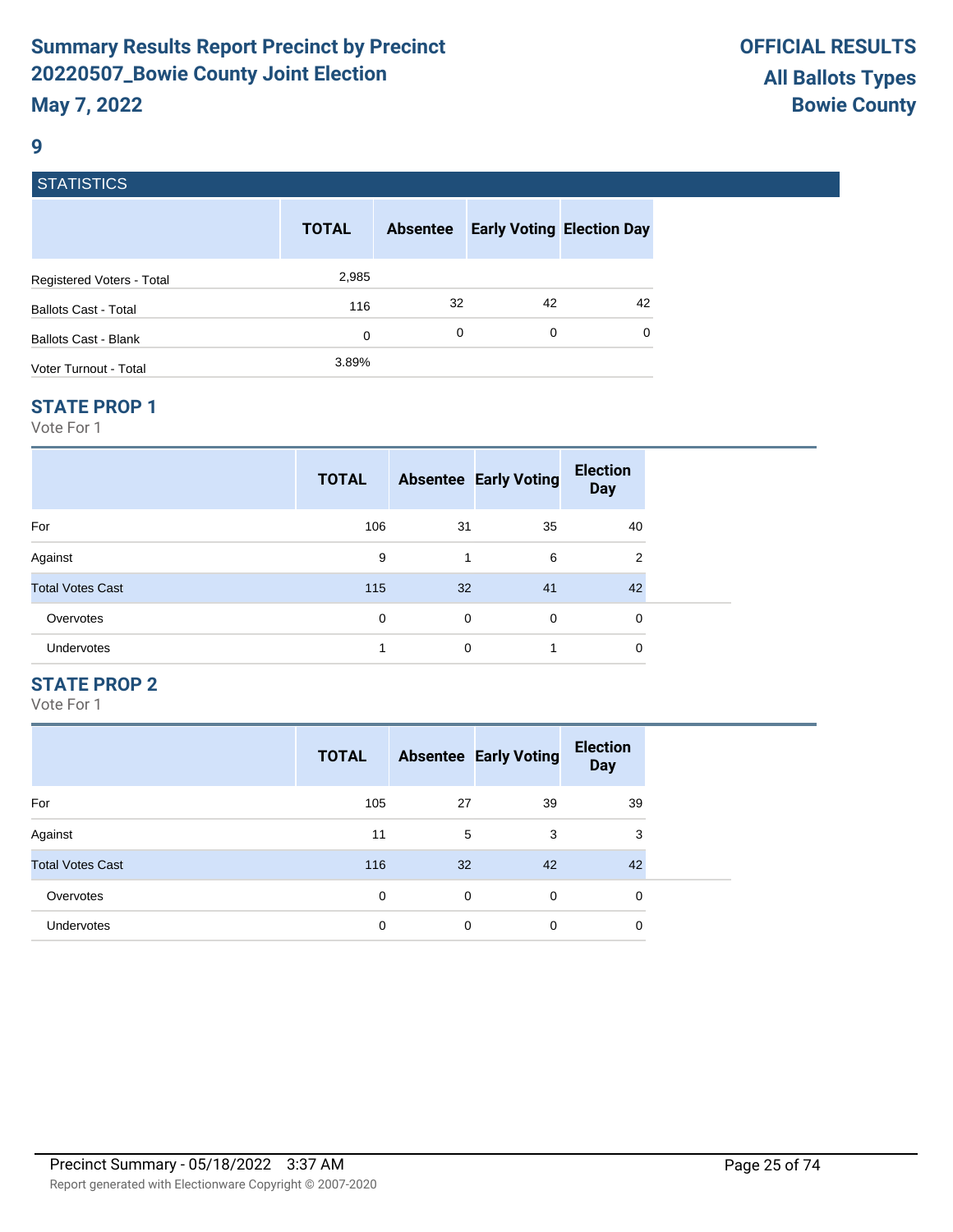**9**

# **Trustee Place 1 RWISD**

Vote For 1

|                         | <b>TOTAL</b> |              | <b>Absentee Early Voting</b> | <b>Election</b><br><b>Day</b> |  |
|-------------------------|--------------|--------------|------------------------------|-------------------------------|--|
| Clint Duncan            | 0            | 0            | $\mathbf 0$                  | 0                             |  |
| Rodney Bonner           | 0            | $\mathbf 0$  | $\mathbf 0$                  | 0                             |  |
| <b>Total Votes Cast</b> | $\mathbf{0}$ | $\mathbf{0}$ | $\mathbf{0}$                 | $\Omega$                      |  |
| Overvotes               | 0            | $\mathbf 0$  | $\mathbf 0$                  | 0                             |  |
| <b>Undervotes</b>       | 0            | 0            | 0                            | 0                             |  |

# **Trustee Place 2 RWISD**

Vote For 1

|                         | <b>TOTAL</b> |          | <b>Absentee Early Voting</b> | <b>Election</b><br><b>Day</b> |
|-------------------------|--------------|----------|------------------------------|-------------------------------|
| Sarah Robinson          | 0            | $\Omega$ | 0                            | 0                             |
| <b>Total Votes Cast</b> | $\Omega$     | $\Omega$ | $\Omega$                     |                               |
| Overvotes               | $\Omega$     | $\Omega$ | 0                            | 0                             |
| Undervotes              | 0            | 0        | 0                            | 0                             |

# **Trustee Place 3 RWISD**

|                         | <b>TOTAL</b> |          | <b>Absentee Early Voting</b> | <b>Election</b><br><b>Day</b> |
|-------------------------|--------------|----------|------------------------------|-------------------------------|
| <b>Brad Rosiek</b>      | 0            | 0        | 0                            | 0                             |
| <b>Total Votes Cast</b> | 0            | 0        | $\mathbf 0$                  | 0                             |
| Overvotes               | 0            | $\Omega$ | $\Omega$                     | 0                             |
| Undervotes              | 0            | $\Omega$ | 0                            | 0                             |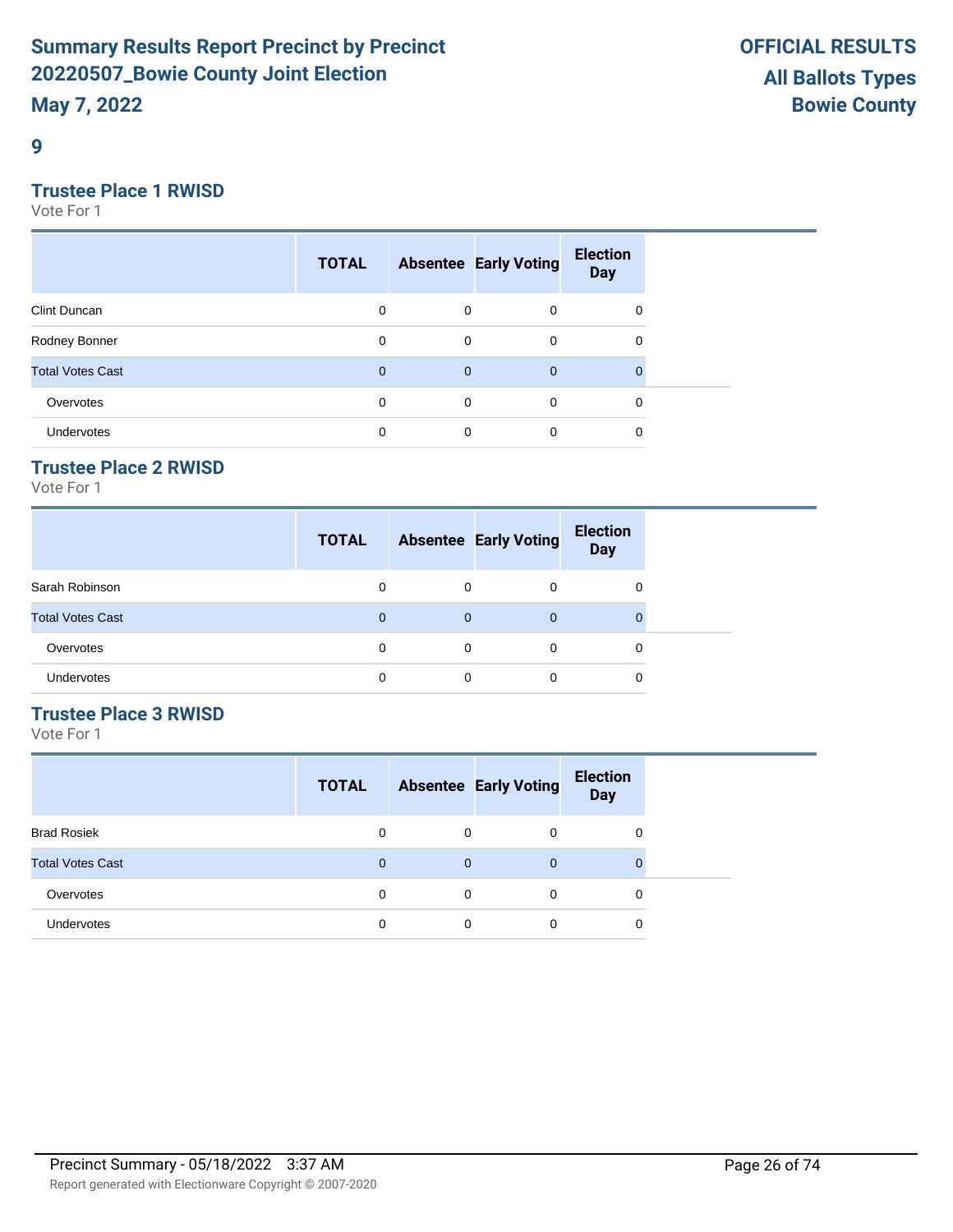# **9A**

# **STATISTICS**

|                             | <b>TOTAL</b> | <b>Absentee</b> | <b>Early Voting Election Day</b> |          |
|-----------------------------|--------------|-----------------|----------------------------------|----------|
| Registered Voters - Total   | 260          |                 |                                  |          |
| <b>Ballots Cast - Total</b> | 10           | 2               | 7                                |          |
| <b>Ballots Cast - Blank</b> | 0            | 0               | 0                                | $\Omega$ |
| Voter Turnout - Total       | 3.85%        |                 |                                  |          |

#### **STATE PROP 1**

Vote For 1

|                         | <b>TOTAL</b> |                | <b>Absentee Early Voting</b> | <b>Election</b><br><b>Day</b> |  |
|-------------------------|--------------|----------------|------------------------------|-------------------------------|--|
| For                     | 9            | 2              | 7                            | 0                             |  |
| Against                 | 1            | $\mathbf 0$    | $\mathbf 0$                  |                               |  |
| <b>Total Votes Cast</b> | 10           | $\overline{2}$ | 7                            |                               |  |
| Overvotes               | $\Omega$     | $\mathbf 0$    | $\mathbf 0$                  | 0                             |  |
| Undervotes              | $\Omega$     | 0              | 0                            | 0                             |  |

# **STATE PROP 2**

|                         | <b>TOTAL</b> |   | <b>Absentee Early Voting</b> | <b>Election</b><br><b>Day</b> |
|-------------------------|--------------|---|------------------------------|-------------------------------|
| For                     | 6            | 0 | 6                            | 0                             |
| Against                 | 4            | 2 |                              |                               |
| <b>Total Votes Cast</b> | 10           | 2 | 7                            |                               |
| Overvotes               | 0            | 0 | $\Omega$                     | $\Omega$                      |
| Undervotes              | 0            | 0 | $\Omega$                     | 0                             |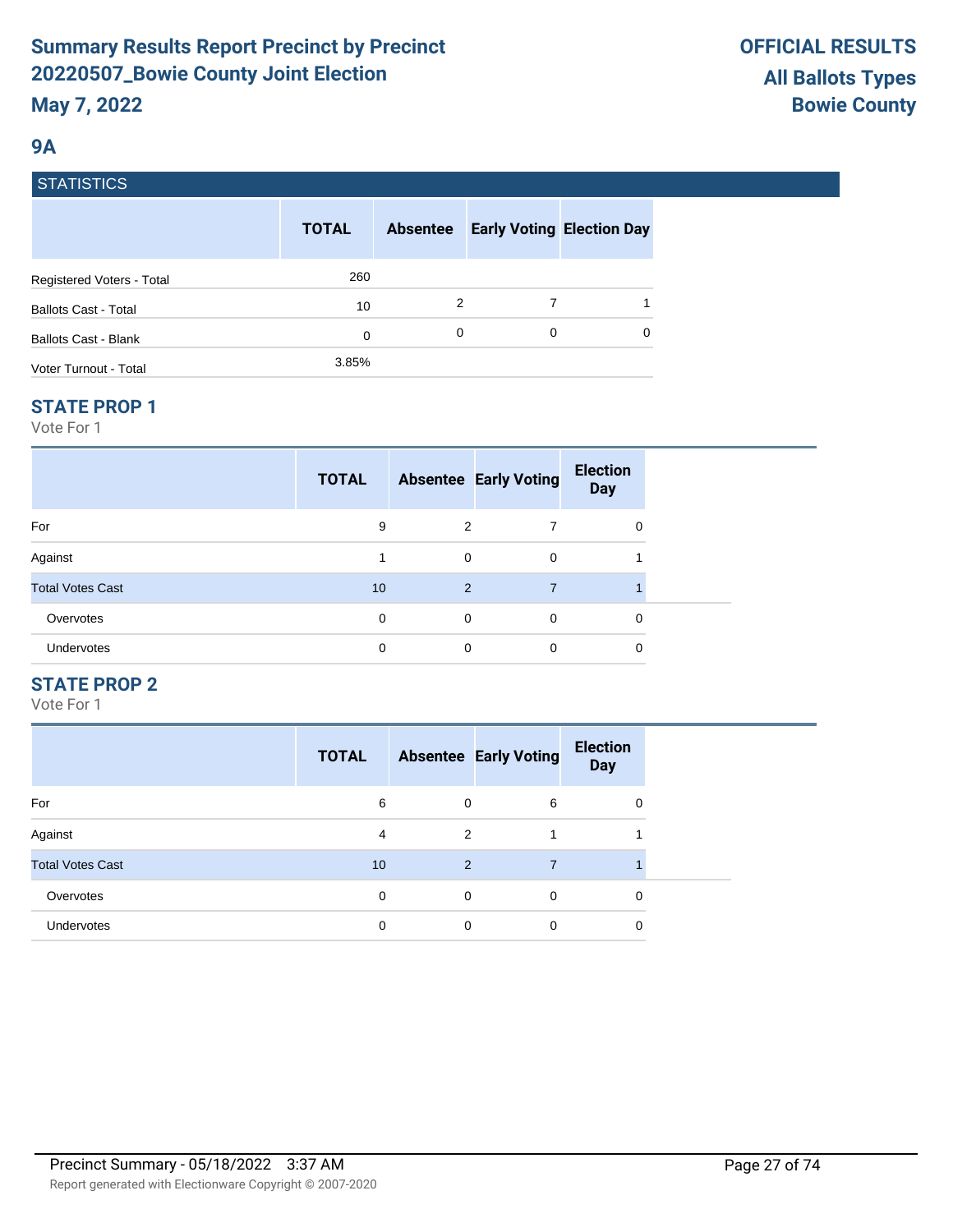# **9A**

# **Trustee Place 1 RWISD**

Vote For 1

|                         | <b>TOTAL</b> |             | <b>Absentee Early Voting</b> | <b>Election</b><br><b>Day</b> |  |
|-------------------------|--------------|-------------|------------------------------|-------------------------------|--|
| Clint Duncan            | 2            | 0           | 2                            | 0                             |  |
| Rodney Bonner           | 4            | 0           | 3                            |                               |  |
| <b>Total Votes Cast</b> | 6            | $\mathbf 0$ | 5                            |                               |  |
| Overvotes               | 0            | $\mathbf 0$ | $\mathbf 0$                  | 0                             |  |
| Undervotes              | 2            | 0           | 2                            | 0                             |  |

# **Trustee Place 2 RWISD**

Vote For 1

|                         | <b>TOTAL</b> |             | <b>Absentee Early Voting</b> | <b>Election</b><br><b>Day</b> |
|-------------------------|--------------|-------------|------------------------------|-------------------------------|
| Sarah Robinson          | 8            | 0           |                              |                               |
| <b>Total Votes Cast</b> | 8            | $\mathbf 0$ |                              |                               |
| Overvotes               | 0            | 0           | $\Omega$                     | 0                             |
| Undervotes              | 0            | 0           | 0                            | 0                             |

# **Trustee Place 3 RWISD**

|                         | <b>TOTAL</b> |          | <b>Absentee Early Voting</b> | <b>Election</b><br><b>Day</b> |
|-------------------------|--------------|----------|------------------------------|-------------------------------|
| <b>Brad Rosiek</b>      | 8            | 0        |                              |                               |
| <b>Total Votes Cast</b> | 8            | 0        |                              |                               |
| Overvotes               | 0            | $\Omega$ | $\Omega$                     | 0                             |
| Undervotes              | 0            | $\Omega$ | 0                            | 0                             |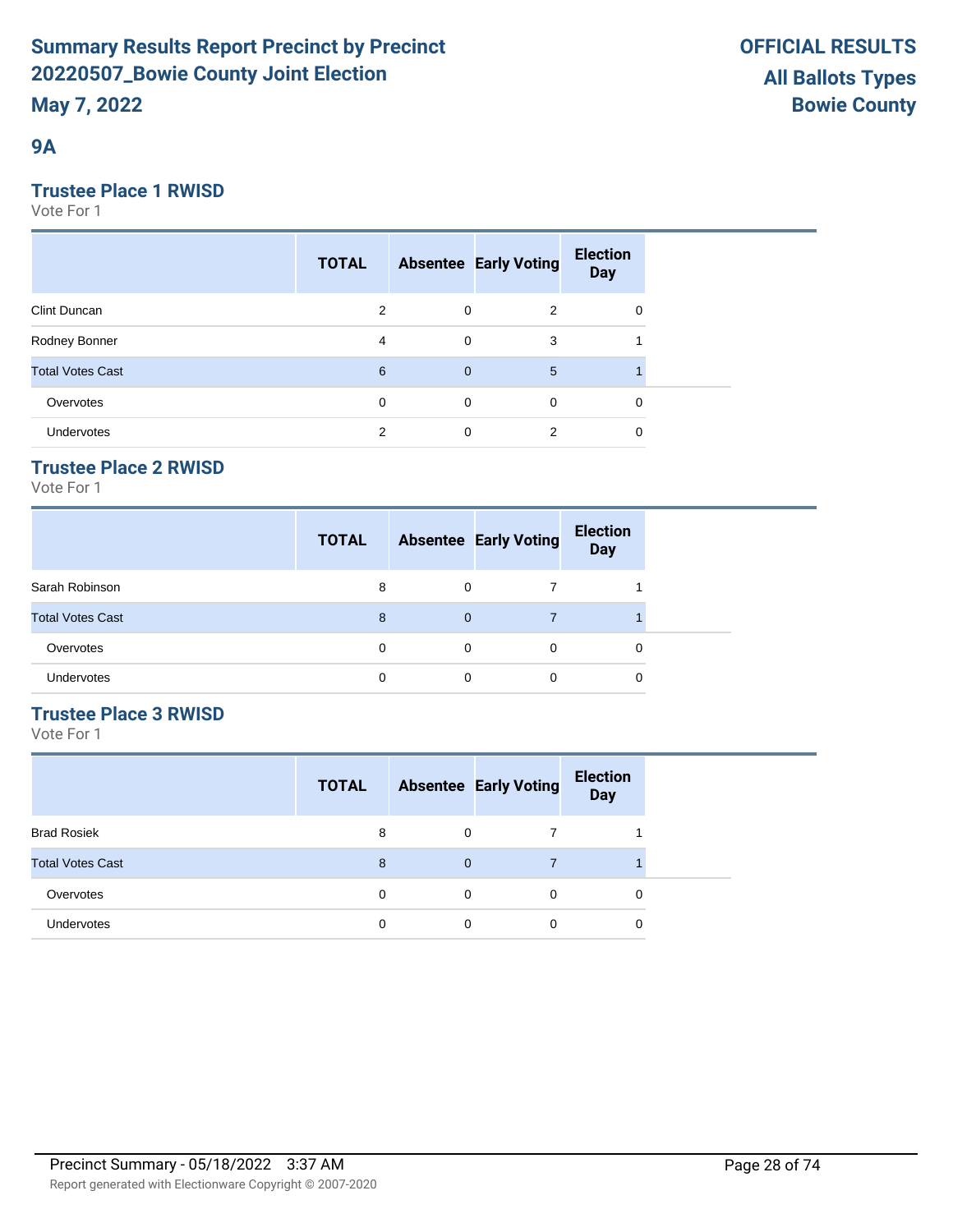# **10**

# **STATISTICS**

|                             | <b>TOTAL</b> | <b>Absentee</b> |     | <b>Early Voting Election Day</b> |
|-----------------------------|--------------|-----------------|-----|----------------------------------|
| Registered Voters - Total   | 1,881        |                 |     |                                  |
| <b>Ballots Cast - Total</b> | 304          | 15              | 178 | 111                              |
| Ballots Cast - Blank        | 0            | 0               | 0   | $\Omega$                         |
| Voter Turnout - Total       | 16.16%       |                 |     |                                  |

#### **STATE PROP 1**

Vote For 1

|                         | <b>TOTAL</b> |                 | <b>Absentee Early Voting</b> | <b>Election</b><br><b>Day</b> |  |
|-------------------------|--------------|-----------------|------------------------------|-------------------------------|--|
| For                     | 250          | 12 <sup>°</sup> | 150                          | 88                            |  |
| Against                 | 44           | 3               | 22                           | 19                            |  |
| <b>Total Votes Cast</b> | 294          | 15              | 172                          | 107                           |  |
| Overvotes               | 0            | $\mathbf 0$     | 0                            | 0                             |  |
| <b>Undervotes</b>       | 10           | 0               | 6                            | 4                             |  |

# **STATE PROP 2**

|                         | <b>TOTAL</b> |    | <b>Absentee Early Voting</b> | <b>Election</b><br><b>Day</b> |
|-------------------------|--------------|----|------------------------------|-------------------------------|
| For                     | 265          | 13 | 157                          | 95                            |
| Against                 | 31           | 2  | 16                           | 13                            |
| <b>Total Votes Cast</b> | 296          | 15 | 173                          | 108                           |
| Overvotes               | $\mathbf 0$  | 0  | 0                            | 0                             |
| <b>Undervotes</b>       | 8            | 0  | 5                            | 3                             |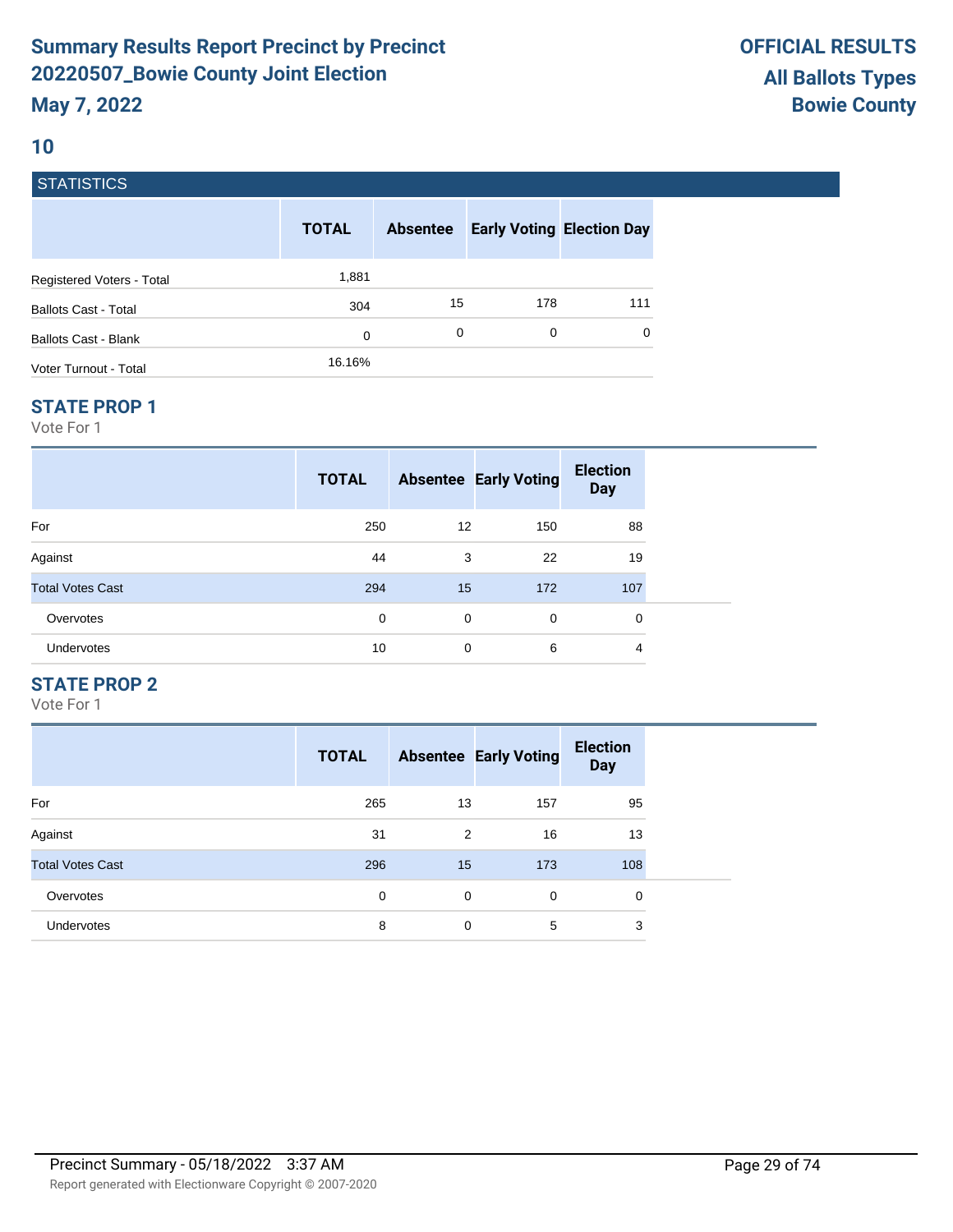# **10**

# **Prop A PGISD**

|                         | <b>TOTAL</b> |    | <b>Absentee Early Voting</b> | <b>Election</b><br><b>Day</b> |  |
|-------------------------|--------------|----|------------------------------|-------------------------------|--|
| For                     | 158          | 6  | 117                          | 35                            |  |
| Against                 | 144          | 9  | 61                           | 74                            |  |
| <b>Total Votes Cast</b> | 302          | 15 | 178                          | 109                           |  |
| Overvotes               | 0            | 0  | $\mathbf 0$                  | 0                             |  |
| Undervotes              |              | 0  | 0                            | 4                             |  |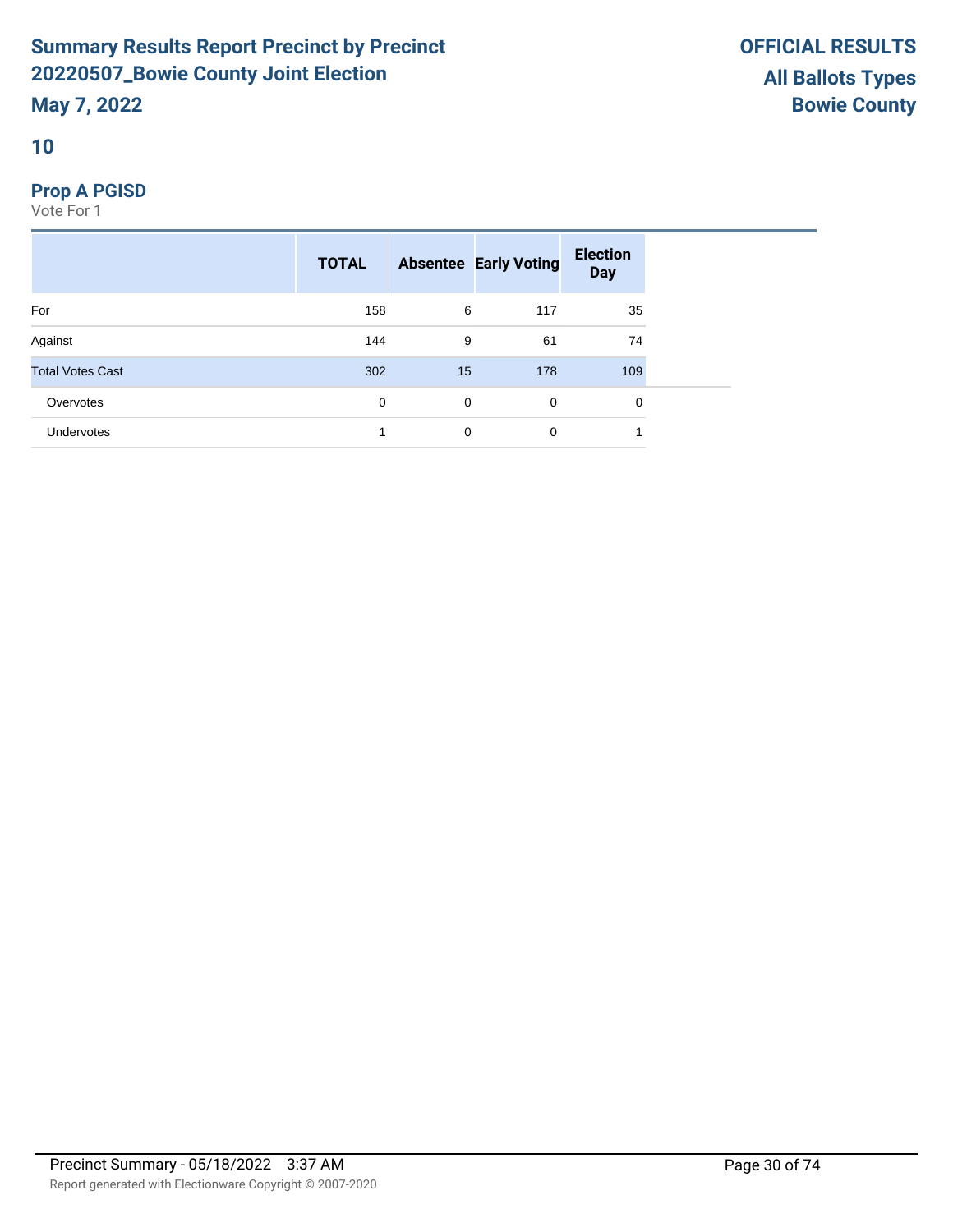# **11**

# **STATISTICS**

|                             | <b>TOTAL</b> | <b>Absentee</b> | <b>Early Voting Election Day</b> |    |
|-----------------------------|--------------|-----------------|----------------------------------|----|
| Registered Voters - Total   | 1,074        |                 |                                  |    |
| <b>Ballots Cast - Total</b> | 64           | 23              | 15                               | 26 |
| <b>Ballots Cast - Blank</b> | 0            | 0               | 0                                | 0  |
| Voter Turnout - Total       | 5.96%        |                 |                                  |    |

#### **STATE PROP 1**

Vote For 1

|                         | <b>TOTAL</b> |    | <b>Absentee Early Voting</b> | <b>Election</b><br><b>Day</b> |  |
|-------------------------|--------------|----|------------------------------|-------------------------------|--|
| For                     | 55           | 18 | 13                           | 24                            |  |
| Against                 | 9            | 5  | 2                            | 2                             |  |
| <b>Total Votes Cast</b> | 64           | 23 | 15                           | 26                            |  |
| Overvotes               | 0            | 0  | $\mathbf 0$                  | 0                             |  |
| Undervotes              | 0            | 0  | $\mathbf 0$                  | 0                             |  |

# **STATE PROP 2**

|                         | <b>TOTAL</b> |    | <b>Absentee Early Voting</b> | <b>Election</b><br><b>Day</b> |
|-------------------------|--------------|----|------------------------------|-------------------------------|
| For                     | 57           | 19 | 13                           | 25                            |
| Against                 | 7            | 4  | $\overline{2}$               | 1                             |
| <b>Total Votes Cast</b> | 64           | 23 | 15                           | 26                            |
| Overvotes               | 0            | 0  | $\Omega$                     | 0                             |
| <b>Undervotes</b>       | 0            | 0  | 0                            | 0                             |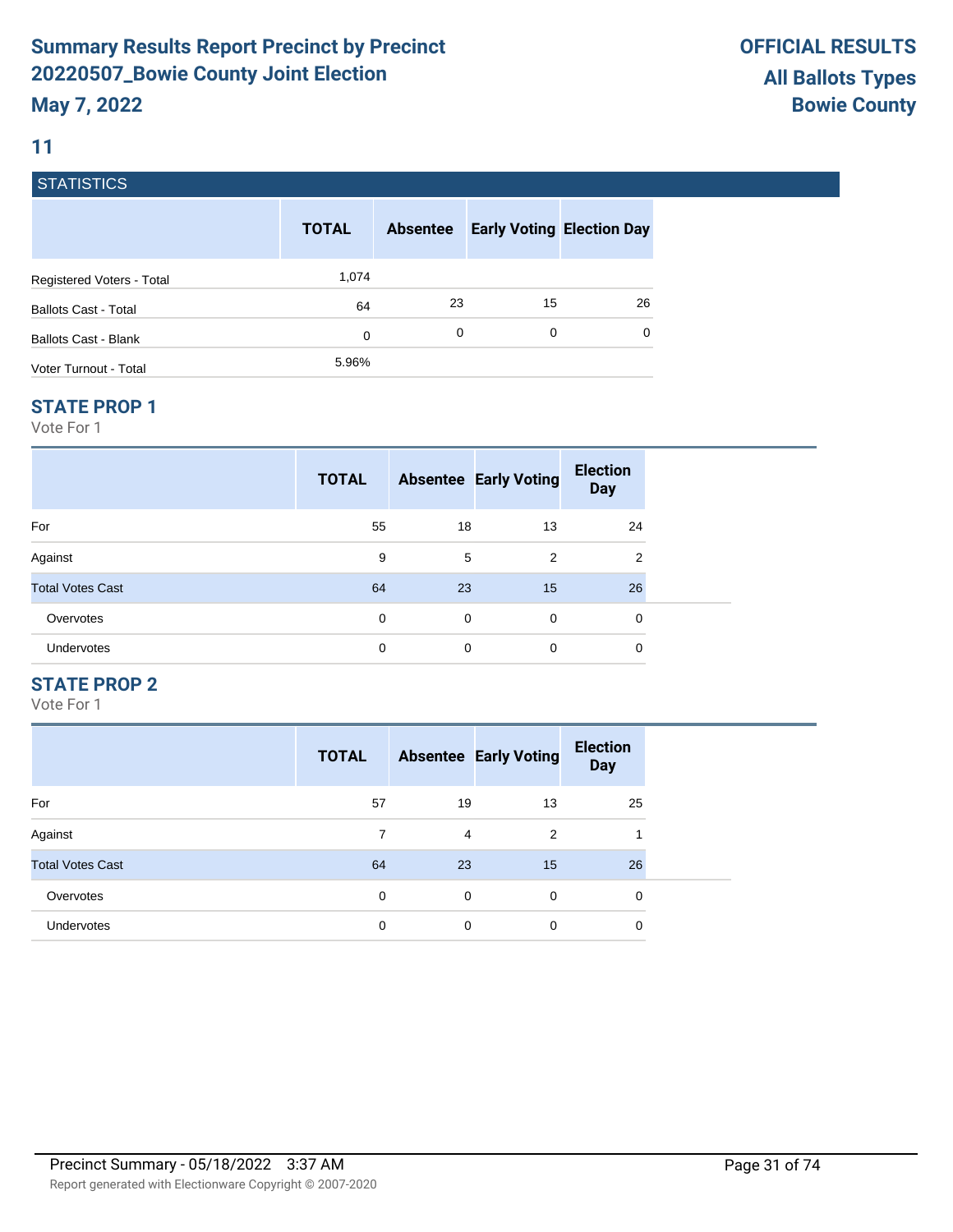**11**

# **Trustee Place 1 RWISD**

Vote For 1

|                         | <b>TOTAL</b> |             | <b>Absentee Early Voting</b> | <b>Election</b><br><b>Day</b> |  |
|-------------------------|--------------|-------------|------------------------------|-------------------------------|--|
| Clint Duncan            | 0            | $\mathbf 0$ | $\mathbf 0$                  | 0                             |  |
| Rodney Bonner           | 0            | $\mathbf 0$ | $\mathbf 0$                  | 0                             |  |
| <b>Total Votes Cast</b> | $\mathbf{0}$ | $\mathbf 0$ | $\overline{0}$               |                               |  |
| Overvotes               | 0            | 0           | $\mathbf 0$                  | 0                             |  |
| Undervotes              | 0            | 0           | 0                            | 0                             |  |

# **Trustee Place 2 RWISD**

Vote For 1

|                         | <b>TOTAL</b> |          | <b>Absentee Early Voting</b> | <b>Election</b><br><b>Day</b> |
|-------------------------|--------------|----------|------------------------------|-------------------------------|
| Sarah Robinson          | 0            | $\Omega$ | 0                            | 0                             |
| <b>Total Votes Cast</b> | $\Omega$     | $\Omega$ | $\Omega$                     |                               |
| Overvotes               | $\Omega$     | $\Omega$ | 0                            | 0                             |
| Undervotes              | 0            | 0        | 0                            | 0                             |

# **Trustee Place 3 RWISD**

| <b>TOTAL</b> |             | <b>Election</b><br><b>Day</b>                               |
|--------------|-------------|-------------------------------------------------------------|
| 0            | $\Omega$    | 0                                                           |
| 0            | $\mathbf 0$ | 0                                                           |
| 0            | $\Omega$    | 0                                                           |
| 0            | 0           | 0                                                           |
|              |             | <b>Absentee Early Voting</b><br>0<br>$\mathbf{0}$<br>0<br>0 |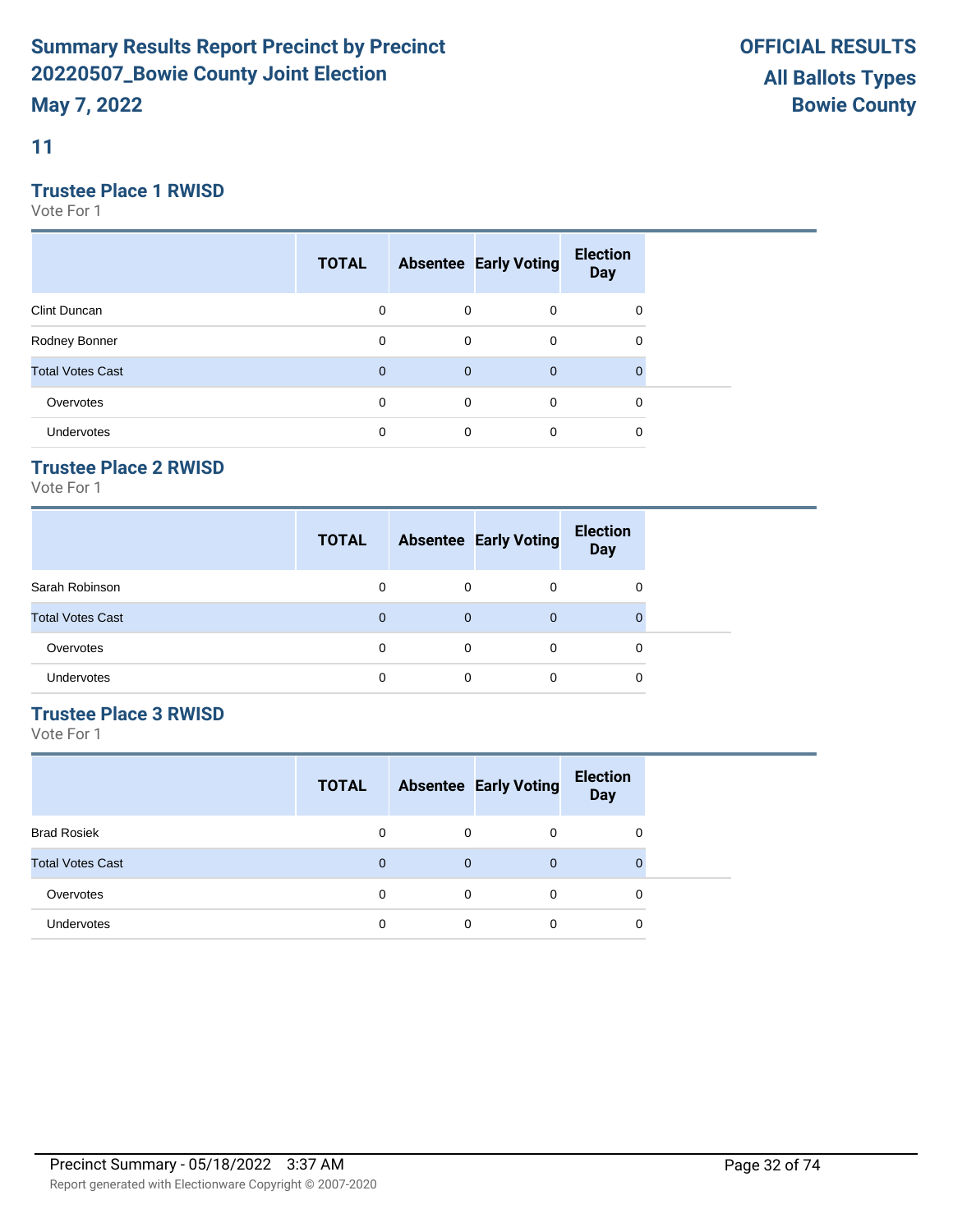# **11A**

# **STATISTICS**

|                             | <b>TOTAL</b> | <b>Absentee</b> | <b>Early Voting Election Day</b> |          |
|-----------------------------|--------------|-----------------|----------------------------------|----------|
| Registered Voters - Total   | 1,794        |                 |                                  |          |
| <b>Ballots Cast - Total</b> | 93           | 20              | 46                               | 27       |
| <b>Ballots Cast - Blank</b> | 0            | 0               | 0                                | $\Omega$ |
| Voter Turnout - Total       | 5.18%        |                 |                                  |          |

## **STATE PROP 1**

Vote For 1

|                         | <b>TOTAL</b> |             | <b>Absentee Early Voting</b> | <b>Election</b><br><b>Day</b> |  |
|-------------------------|--------------|-------------|------------------------------|-------------------------------|--|
| For                     | 84           | 17          | 41                           | 26                            |  |
| Against                 | 9            | 3           | 5                            | 1                             |  |
| <b>Total Votes Cast</b> | 93           | 20          | 46                           | 27                            |  |
| Overvotes               | 0            | $\mathbf 0$ | $\mathbf 0$                  | 0                             |  |
| Undervotes              | 0            | $\mathbf 0$ | $\mathbf 0$                  | 0                             |  |

# **STATE PROP 2**

|                         | <b>TOTAL</b> |    | <b>Absentee Early Voting</b> | <b>Election</b><br><b>Day</b> |
|-------------------------|--------------|----|------------------------------|-------------------------------|
| For                     | 86           | 17 | 43                           | 26                            |
| Against                 | 7            | 3  | 3                            |                               |
| <b>Total Votes Cast</b> | 93           | 20 | 46                           | 27                            |
| Overvotes               | 0            | 0  | $\Omega$                     | $\mathbf 0$                   |
| <b>Undervotes</b>       | 0            | 0  | 0                            | 0                             |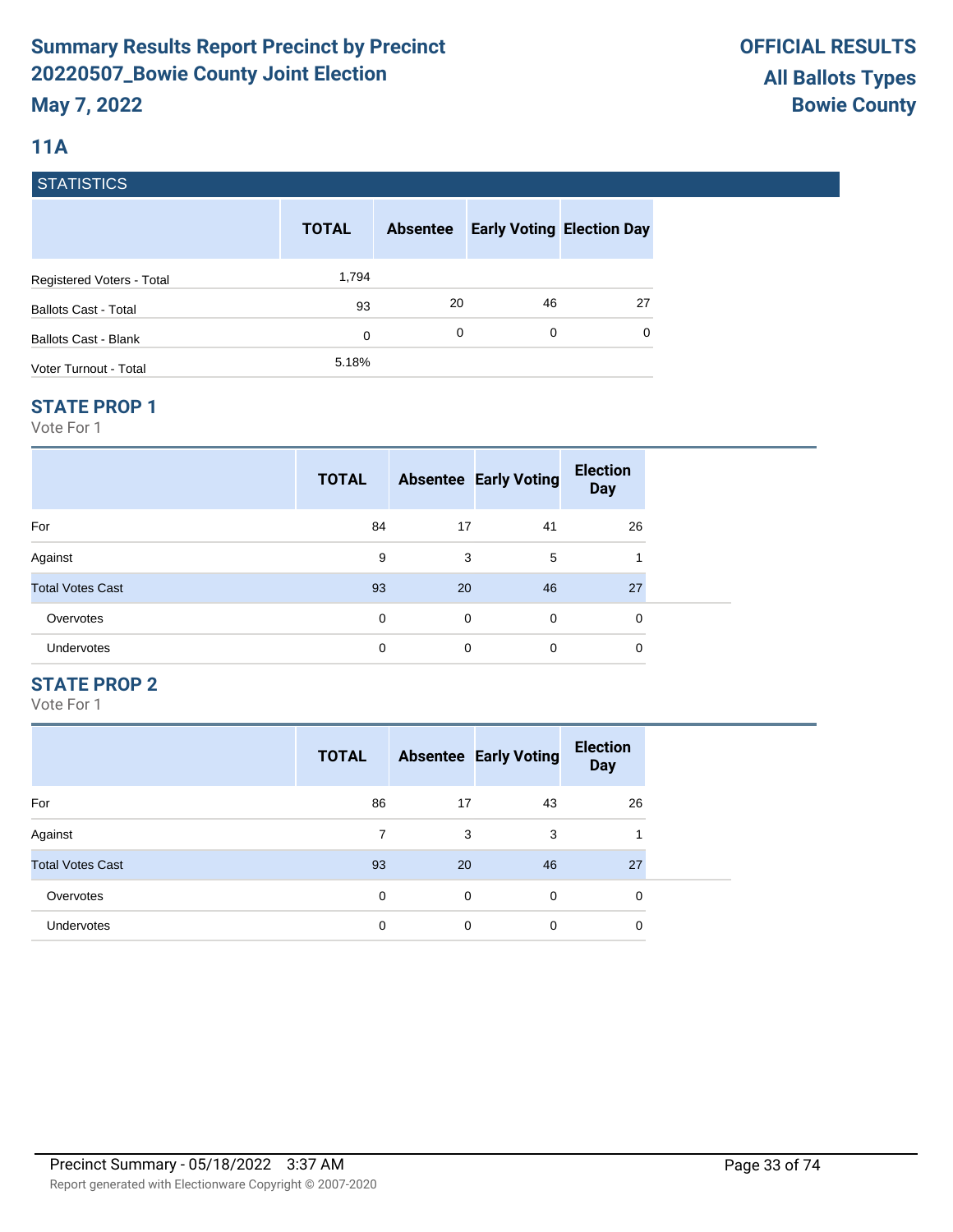# **11A**

# **Prop A PGISD**

|                         | <b>TOTAL</b> |              | <b>Absentee Early Voting</b> | <b>Election</b><br><b>Day</b> |  |
|-------------------------|--------------|--------------|------------------------------|-------------------------------|--|
| For                     | 0            | $\mathbf 0$  | $\mathbf 0$                  | 0                             |  |
| Against                 | 3            | $\mathbf 0$  | 2                            |                               |  |
| <b>Total Votes Cast</b> | 3            | $\mathbf{0}$ | 2                            |                               |  |
| Overvotes               | 0            | $\mathbf 0$  | $\mathbf 0$                  | 0                             |  |
| <b>Undervotes</b>       | $\mathbf 0$  | 0            | $\mathbf 0$                  | 0                             |  |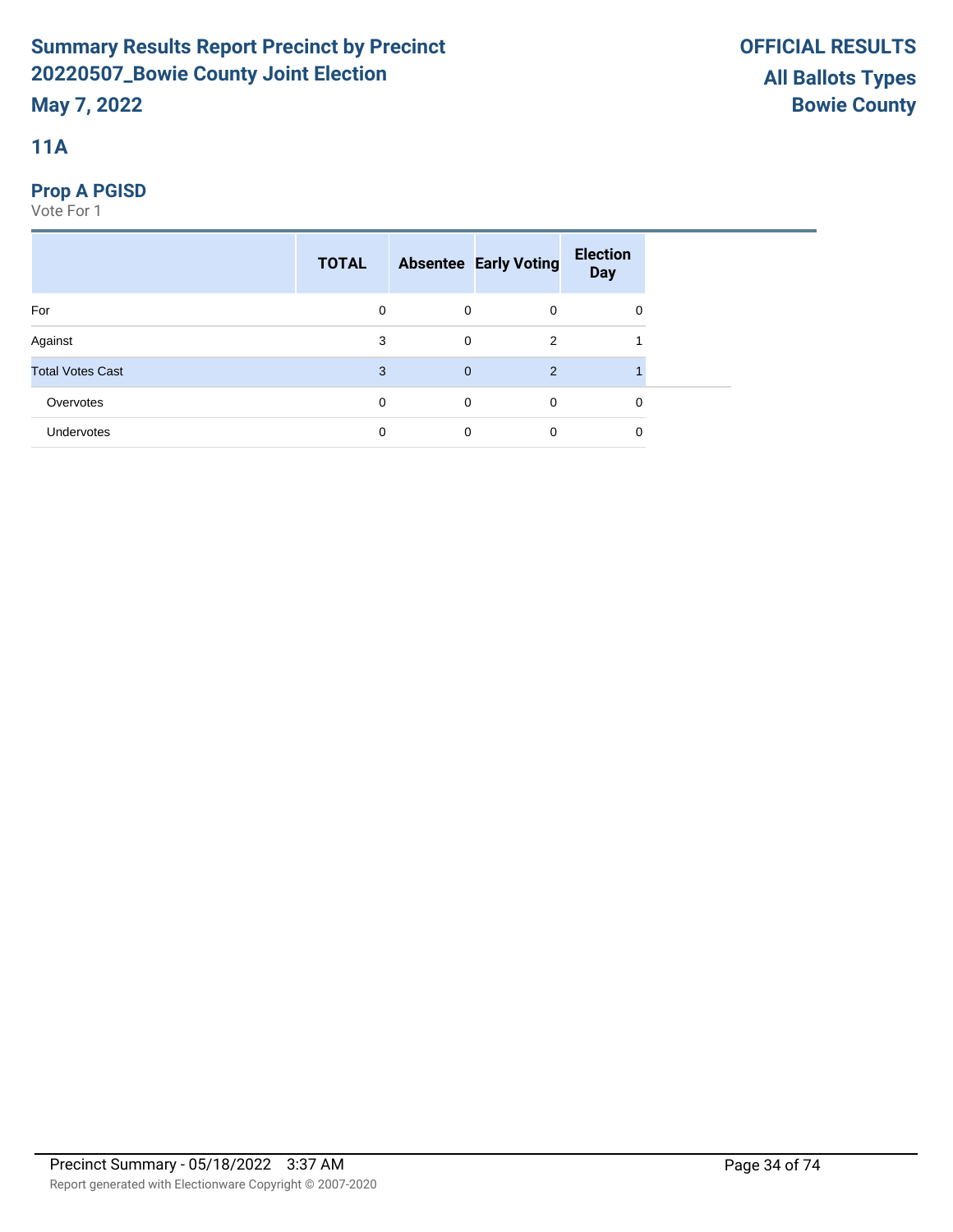# **12**

# **STATISTICS**

|                             | <b>TOTAL</b> | <b>Absentee</b> | <b>Early Voting Election Day</b> |     |
|-----------------------------|--------------|-----------------|----------------------------------|-----|
| Registered Voters - Total   | 2,568        |                 |                                  |     |
| <b>Ballots Cast - Total</b> | 200          | 22              | 55                               | 123 |
| Ballots Cast - Blank        | 0            | 0               | 0                                | 0   |
| Voter Turnout - Total       | 7.79%        |                 |                                  |     |

#### **STATE PROP 1**

Vote For 1

|                         | <b>TOTAL</b> |             | <b>Absentee Early Voting</b> | <b>Election</b><br><b>Day</b> |  |
|-------------------------|--------------|-------------|------------------------------|-------------------------------|--|
| For                     | 174          | 18          | 45                           | 111                           |  |
| Against                 | 19           | 4           | 5                            | 10                            |  |
| <b>Total Votes Cast</b> | 193          | 22          | 50                           | 121                           |  |
| Overvotes               | 0            | $\mathbf 0$ | 0                            | 0                             |  |
| <b>Undervotes</b>       | 7            | $\mathbf 0$ | 5                            | $\overline{2}$                |  |

# **STATE PROP 2**

|                         | <b>TOTAL</b> |    | <b>Absentee Early Voting</b> | <b>Election</b><br><b>Day</b> |
|-------------------------|--------------|----|------------------------------|-------------------------------|
| For                     | 174          | 19 | 51                           | 104                           |
| Against                 | 24           | 3  | 3                            | 18                            |
| <b>Total Votes Cast</b> | 198          | 22 | 54                           | 122                           |
| Overvotes               | 0            | 0  | 0                            | 0                             |
| Undervotes              | 2            | 0  | 1                            | 1                             |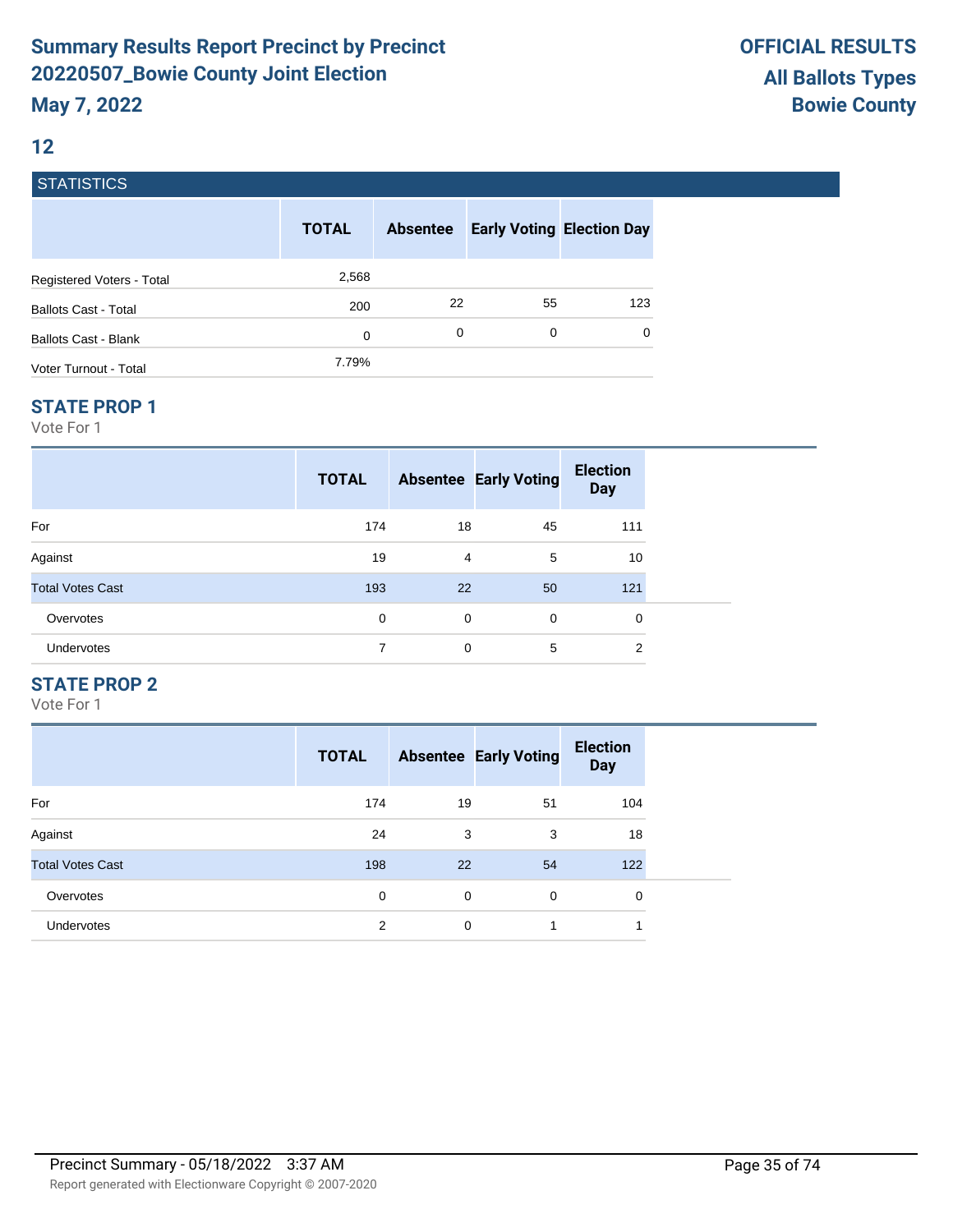**12**

# **Trustee Place 1 RWISD**

Vote For 1

|                         | <b>TOTAL</b> |    | <b>Absentee Early Voting</b> | <b>Election</b><br><b>Day</b> |  |
|-------------------------|--------------|----|------------------------------|-------------------------------|--|
| Clint Duncan            | 79           | 8  | 20                           | 51                            |  |
| Rodney Bonner           | 93           | 10 | 29                           | 54                            |  |
| <b>Total Votes Cast</b> | 172          | 18 | 49                           | 105                           |  |
| Overvotes               | 0            | 0  | $\mathbf 0$                  | $\mathbf 0$                   |  |
| Undervotes              | 16           | 0  | 4                            | 12                            |  |

# **Trustee Place 2 RWISD**

Vote For 1

|                         | <b>TOTAL</b> |          | <b>Absentee Early Voting</b> | <b>Election</b><br><b>Day</b> |
|-------------------------|--------------|----------|------------------------------|-------------------------------|
| Sarah Robinson          | 154          | 11       | 49                           | 94                            |
| <b>Total Votes Cast</b> | 154          | 11       | 49                           | 94                            |
| Overvotes               | $\Omega$     | $\Omega$ | 0                            | 0                             |
| Undervotes              | 34           |          | 4                            | 23                            |

# **Trustee Place 3 RWISD**

|                         | <b>TOTAL</b> |    | <b>Absentee Early Voting</b> | <b>Election</b><br><b>Day</b> |
|-------------------------|--------------|----|------------------------------|-------------------------------|
| <b>Brad Rosiek</b>      | 151          | 11 | 49                           | 91                            |
| <b>Total Votes Cast</b> | 151          | 11 | 49                           | 91                            |
| Overvotes               | 0            | 0  | $\Omega$                     | 0                             |
| <b>Undervotes</b>       | 37           | 7  | 4                            | 26                            |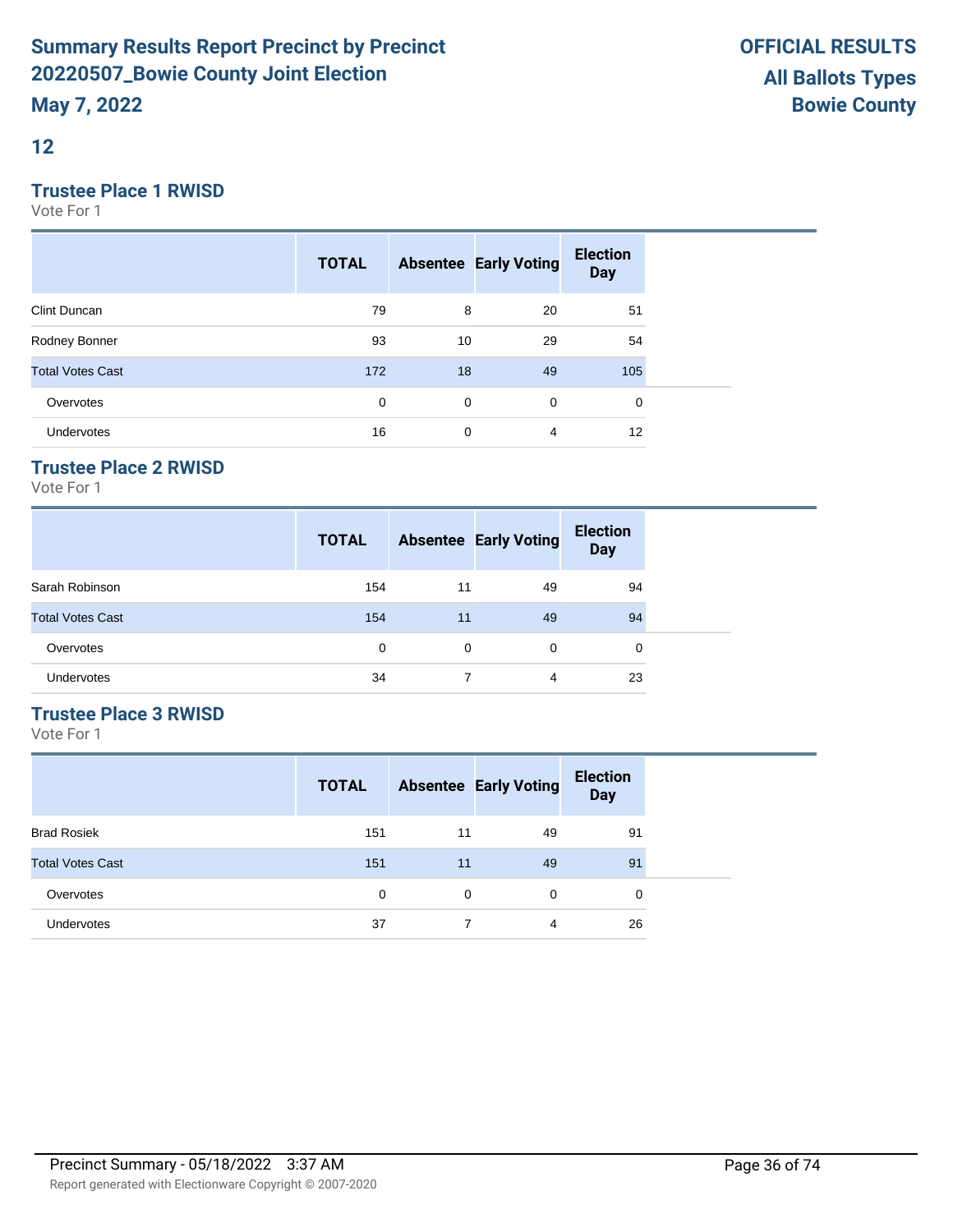### **12A**

#### **STATISTICS**

|                             | <b>TOTAL</b> | <b>Absentee</b> |   | <b>Early Voting Election Day</b> |
|-----------------------------|--------------|-----------------|---|----------------------------------|
| Registered Voters - Total   | 57           |                 |   |                                  |
| <b>Ballots Cast - Total</b> | 0            | 0               | 0 | 0                                |
| Ballots Cast - Blank        | 0            | 0               | 0 | 0                                |
| Voter Turnout - Total       | $0.00\%$     |                 |   |                                  |

#### **STATE PROP 1**

Vote For 1

|                         | <b>TOTAL</b> |                | <b>Absentee Early Voting</b> | <b>Election</b><br><b>Day</b> |  |
|-------------------------|--------------|----------------|------------------------------|-------------------------------|--|
| For                     | 0            | 0              | $\Omega$                     | 0                             |  |
| Against                 | $\Omega$     | $\mathbf 0$    | $\Omega$                     | 0                             |  |
| <b>Total Votes Cast</b> | $\Omega$     | $\overline{0}$ | $\overline{0}$               | $\mathbf 0$                   |  |
| Overvotes               | 0            | 0              | $\Omega$                     | 0                             |  |
| Undervotes              | 0            | 0              | $\Omega$                     | 0                             |  |

### **STATE PROP 2**

|                         | <b>TOTAL</b> |              | <b>Absentee Early Voting</b> | <b>Election</b><br><b>Day</b> |
|-------------------------|--------------|--------------|------------------------------|-------------------------------|
| For                     | $\Omega$     | 0            | $\Omega$                     | 0                             |
| Against                 | 0            | 0            | 0                            | 0                             |
| <b>Total Votes Cast</b> | $\mathbf 0$  | $\mathbf{0}$ | $\mathbf 0$                  | $\mathbf 0$                   |
| Overvotes               | $\Omega$     | 0            | $\Omega$                     | 0                             |
| <b>Undervotes</b>       | 0            | 0            | 0                            | 0                             |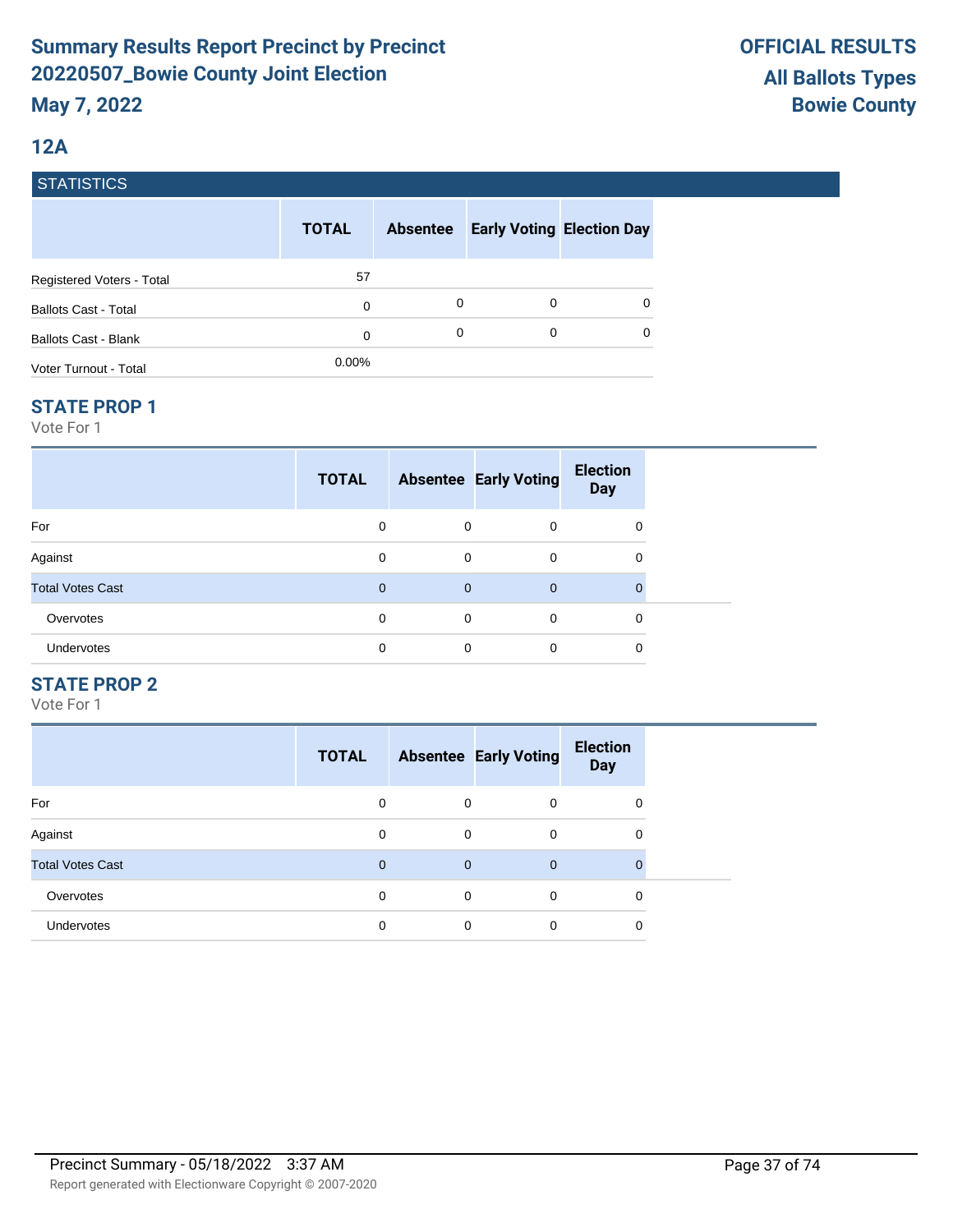**12A**

### **Trustee Place 1 RWISD**

Vote For 1

|                         | <b>TOTAL</b> |             | <b>Absentee Early Voting</b> | <b>Election</b><br><b>Day</b> |  |
|-------------------------|--------------|-------------|------------------------------|-------------------------------|--|
| Clint Duncan            | $\mathbf 0$  | 0           | $\mathbf 0$                  | 0                             |  |
| Rodney Bonner           | $\Omega$     | $\mathbf 0$ | $\mathbf 0$                  | 0                             |  |
| <b>Total Votes Cast</b> | $\mathbf 0$  | $\mathbf 0$ | $\overline{0}$               |                               |  |
| Overvotes               | $\Omega$     | 0           | $\mathbf 0$                  | 0                             |  |
| <b>Undervotes</b>       | 0            | 0           | 0                            | 0                             |  |

### **Trustee Place 2 RWISD**

Vote For 1

|                         | <b>TOTAL</b> |          | <b>Absentee Early Voting</b> | <b>Election</b><br><b>Day</b> |
|-------------------------|--------------|----------|------------------------------|-------------------------------|
| Sarah Robinson          | 0            | $\Omega$ | 0                            | 0                             |
| <b>Total Votes Cast</b> | $\Omega$     | $\Omega$ | $\Omega$                     | 0                             |
| Overvotes               | $\Omega$     | $\Omega$ | 0                            | 0                             |
| Undervotes              | 0            | 0        | 0                            | 0                             |

### **Trustee Place 3 RWISD**

|                         | <b>TOTAL</b> |          | <b>Absentee Early Voting</b> | <b>Election</b><br><b>Day</b> |
|-------------------------|--------------|----------|------------------------------|-------------------------------|
| <b>Brad Rosiek</b>      | 0            | 0        | 0                            | 0                             |
| <b>Total Votes Cast</b> | 0            | 0        | $\mathbf 0$                  | 0                             |
| Overvotes               | 0            | $\Omega$ | $\Omega$                     | 0                             |
| Undervotes              | 0            | $\Omega$ | 0                            | 0                             |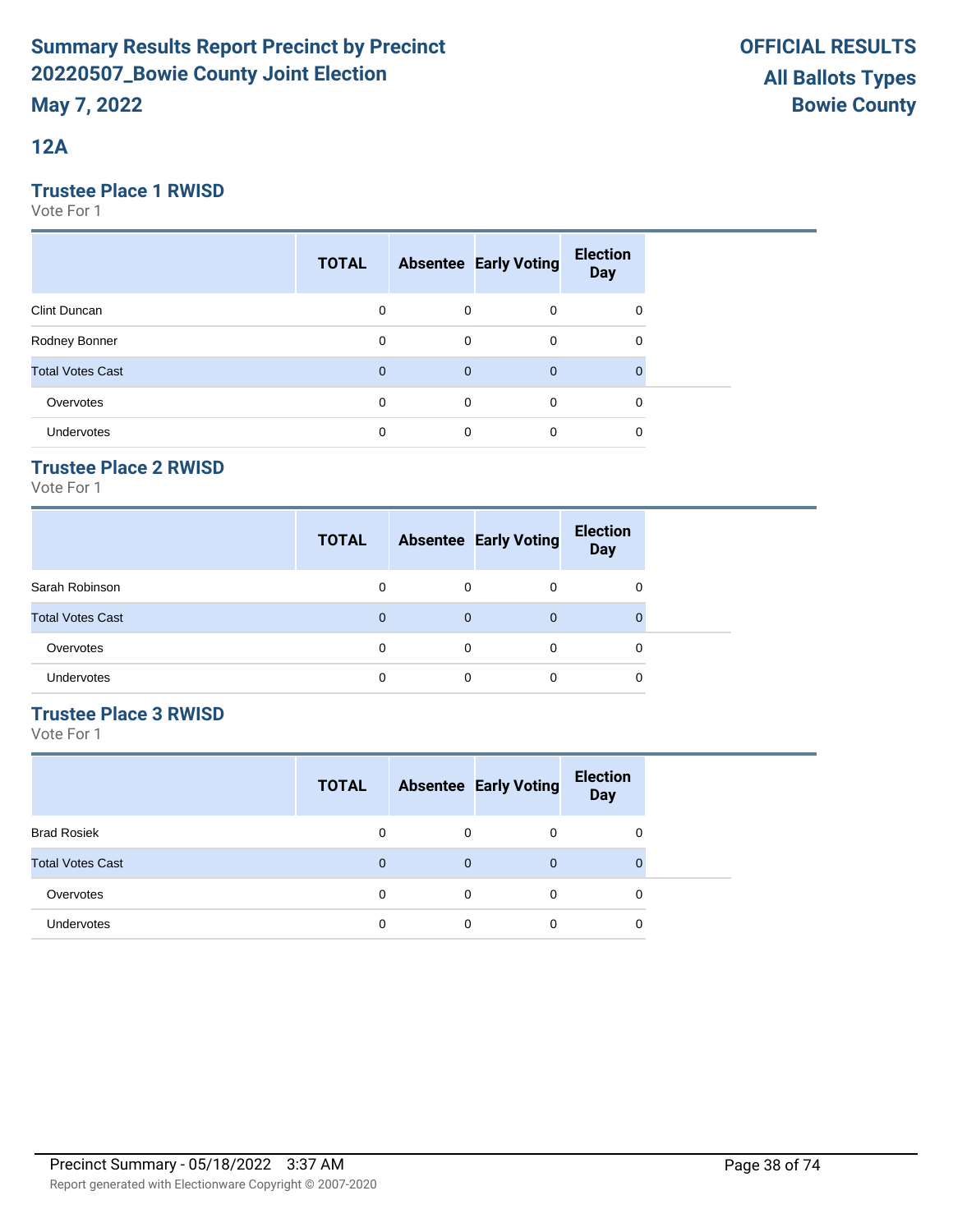### **13**

### **STATISTICS**

|                             | <b>TOTAL</b> | <b>Absentee</b> |   | <b>Early Voting Election Day</b> |
|-----------------------------|--------------|-----------------|---|----------------------------------|
| Registered Voters - Total   | 41           |                 |   |                                  |
| <b>Ballots Cast - Total</b> | 1            |                 | 0 | 0                                |
| <b>Ballots Cast - Blank</b> | 0            | 0               | 0 | $\Omega$                         |
| Voter Turnout - Total       | 2.44%        |                 |   |                                  |

#### **STATE PROP 1**

Vote For 1

|                         | <b>TOTAL</b> |             | <b>Absentee Early Voting</b> | <b>Election</b><br><b>Day</b> |  |
|-------------------------|--------------|-------------|------------------------------|-------------------------------|--|
| For                     |              |             | $\Omega$                     | 0                             |  |
| Against                 | 0            | $\mathbf 0$ | $\Omega$                     | 0                             |  |
| <b>Total Votes Cast</b> |              |             | $\Omega$                     | $\mathbf 0$                   |  |
| Overvotes               | 0            | $\mathbf 0$ | $\Omega$                     | 0                             |  |
| Undervotes              | 0            | 0           | $\Omega$                     | 0                             |  |

#### **STATE PROP 2**

|                         | <b>TOTAL</b> |   | <b>Absentee Early Voting</b> | <b>Election</b><br><b>Day</b> |
|-------------------------|--------------|---|------------------------------|-------------------------------|
| For                     |              |   | $\Omega$                     | 0                             |
| Against                 | 0            | 0 | 0                            | 0                             |
| <b>Total Votes Cast</b> |              |   | $\mathbf 0$                  | $\Omega$                      |
| Overvotes               | $\Omega$     | 0 | $\Omega$                     | 0                             |
| <b>Undervotes</b>       | 0            | 0 | 0                            | 0                             |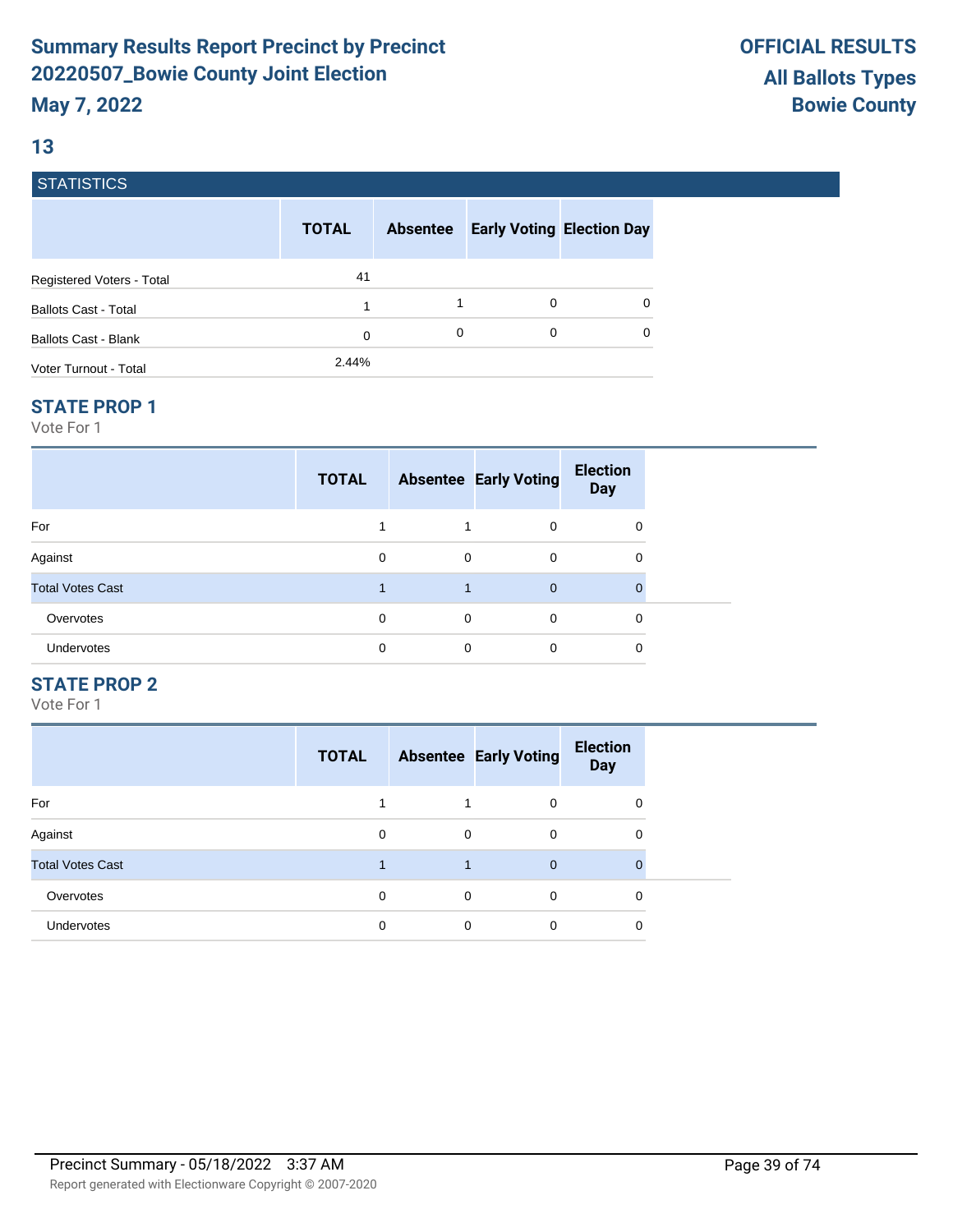### **14**

### **STATISTICS**

|                             | <b>TOTAL</b> | <b>Absentee</b> | <b>Early Voting Election Day</b> |          |
|-----------------------------|--------------|-----------------|----------------------------------|----------|
| Registered Voters - Total   | 1,168        |                 |                                  |          |
| <b>Ballots Cast - Total</b> | 136          | 18              | 58                               | 60       |
| Ballots Cast - Blank        | 0            | 0               | 0                                | $\Omega$ |
| Voter Turnout - Total       | 11.64%       |                 |                                  |          |

#### **STATE PROP 1**

Vote For 1

|                         | <b>TOTAL</b> |             | <b>Absentee Early Voting</b> | <b>Election</b><br><b>Day</b> |  |
|-------------------------|--------------|-------------|------------------------------|-------------------------------|--|
| For                     | 111          | 16          | 49                           | 46                            |  |
| Against                 | 13           | $\mathbf 0$ | 7                            | 6                             |  |
| <b>Total Votes Cast</b> | 124          | 16          | 56                           | 52                            |  |
| Overvotes               | 0            | $\mathbf 0$ | 0                            | 0                             |  |
| <b>Undervotes</b>       | 12           | 2           | 2                            | 8                             |  |

### **STATE PROP 2**

|                         | <b>TOTAL</b> |    | <b>Absentee Early Voting</b> | <b>Election</b><br><b>Day</b> |
|-------------------------|--------------|----|------------------------------|-------------------------------|
| For                     | 102          | 10 | 42                           | 50                            |
| Against                 | 22           | 6  | 14                           | $\overline{2}$                |
| <b>Total Votes Cast</b> | 124          | 16 | 56                           | 52                            |
| Overvotes               | 0            | 0  | $\Omega$                     | 0                             |
| Undervotes              | 12           | 2  | $\overline{2}$               | 8                             |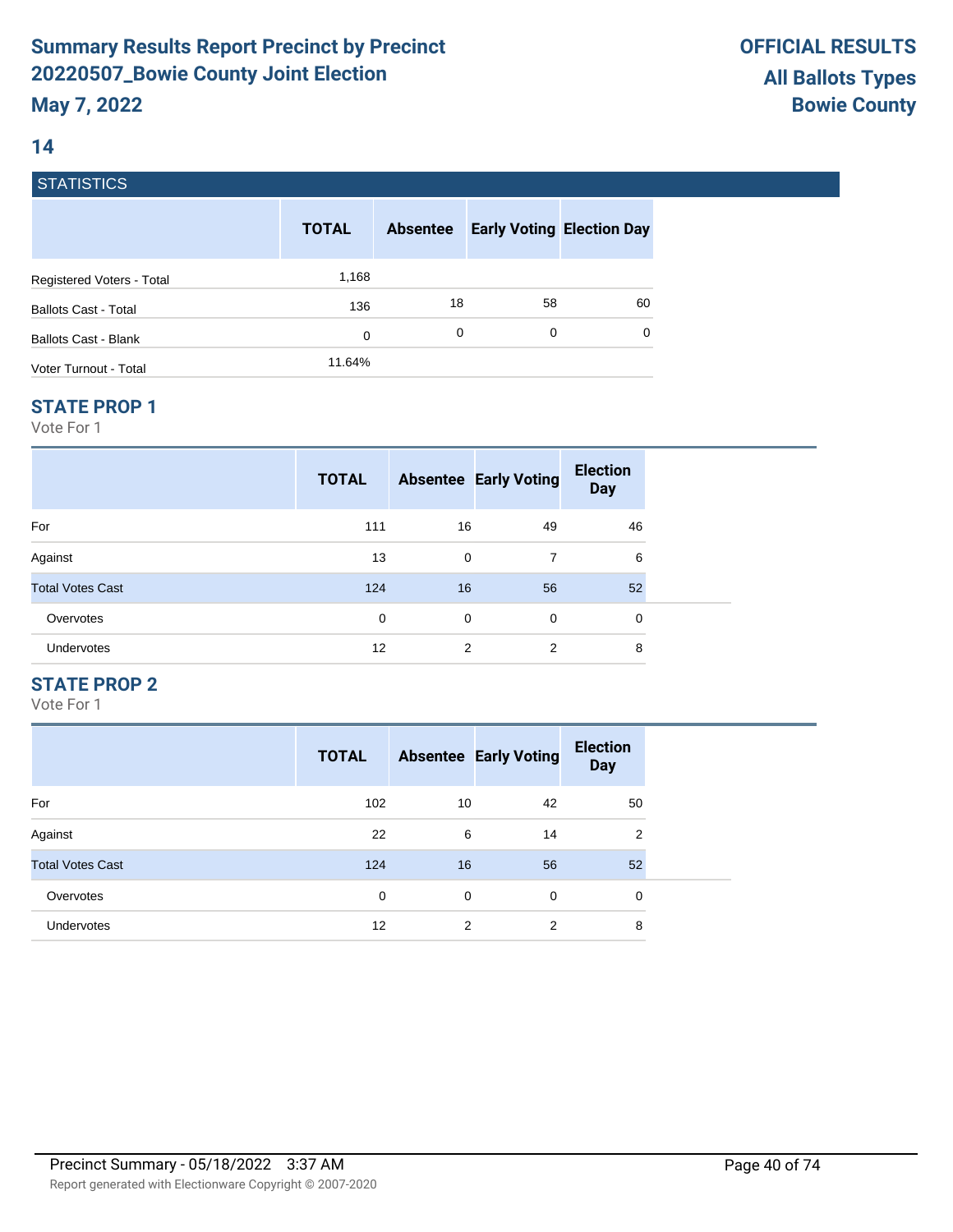### **14**

### **Trustees NBISD**

Vote For 3

|                                 | <b>TOTAL</b> |                | <b>Absentee Early Voting</b> | <b>Election</b><br><b>Day</b> |
|---------------------------------|--------------|----------------|------------------------------|-------------------------------|
| Paula Williams                  | 68           | 10             | 25                           | 33                            |
| Welda Cox                       | 62           | $\overline{7}$ | 34                           | 21                            |
| Write-In Totals                 | 78           | 13             | 24                           | 41                            |
| Write-In: Jerry Lynn Davis, Jr. | 44           | 8              | 15                           | 21                            |
| Write-In: Dusty Henslee         | 30           | 5              | 6                            | 19                            |
| Not Assigned                    | 4            | $\mathbf 0$    | 3                            |                               |
| <b>Total Votes Cast</b>         | 208          | 30             | 83                           | 95                            |
| Overvotes                       | 0            | $\mathbf 0$    | $\mathbf 0$                  | $\mathbf 0$                   |
| Undervotes                      | 197          | 24             | 91                           | 82                            |

## **Mayor New Boston**

Vote For 1

| 7                                                          |              | <b>TOTAL</b> | <b>Absentee Early Voting</b> | <b>Election</b><br><b>Day</b> |  |
|------------------------------------------------------------|--------------|--------------|------------------------------|-------------------------------|--|
|                                                            | Ron Humphrey | 20           | 2                            | 11                            |  |
| <b>Total Votes Cast</b><br>20<br>11<br>2<br>$\overline{7}$ |              |              |                              |                               |  |
| Overvotes<br>$\Omega$<br>$\Omega$<br>0<br>0                |              |              |                              |                               |  |
| <b>Undervotes</b><br>12<br>5<br>⇁<br>0                     |              |              |                              |                               |  |

# **Council Member Pl 2 New Boston**

|                         | <b>TOTAL</b> |   | <b>Absentee Early Voting</b> | <b>Election</b><br><b>Day</b> |  |
|-------------------------|--------------|---|------------------------------|-------------------------------|--|
| Don Evans               | 18           | 6 |                              | 11                            |  |
| <b>Total Votes Cast</b> | 18           | 6 |                              | 11                            |  |
| Overvotes               | 0            | 0 | 0                            | 0                             |  |
| <b>Undervotes</b>       | 14           |   | 6                            | 7                             |  |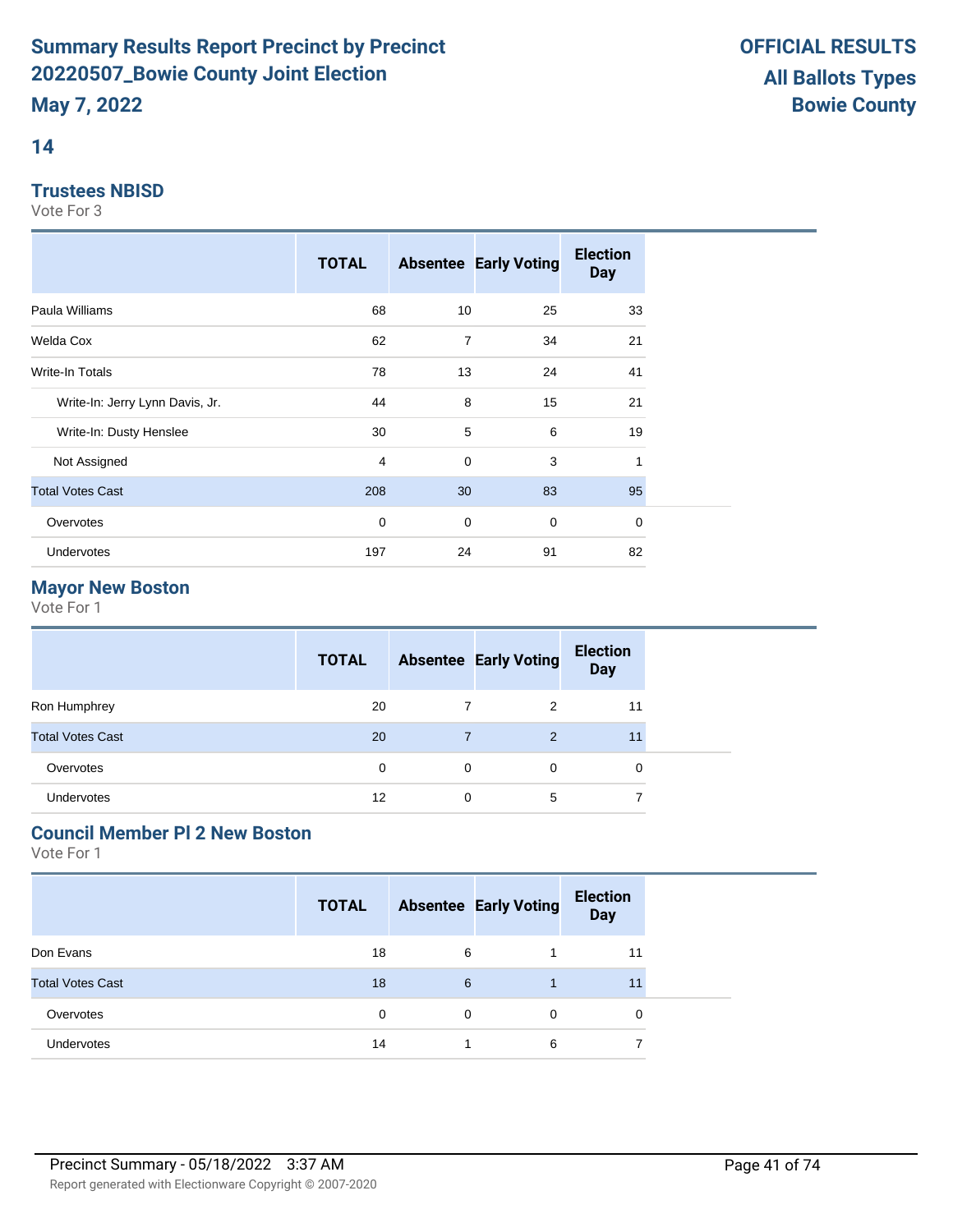### **14**

#### **Council Member Pl 3 New Boston**

Vote For 1

|                         | <b>TOTAL</b> |          | <b>Absentee Early Voting</b> | <b>Election</b><br>Day |  |
|-------------------------|--------------|----------|------------------------------|------------------------|--|
| <b>Steve Williams</b>   | 26           |          | 3                            | 16                     |  |
| <b>Total Votes Cast</b> | 26           |          | 3                            | 16                     |  |
| Overvotes               | $\Omega$     | $\Omega$ | $\Omega$                     | $\Omega$               |  |
| <b>Undervotes</b>       | 6            | $\Omega$ | 4                            | 2                      |  |

### **Council Member Pl 5 New Boston**

|                         | <b>TOTAL</b> |             | <b>Absentee Early Voting</b> | <b>Election</b><br><b>Day</b> |
|-------------------------|--------------|-------------|------------------------------|-------------------------------|
| Sue C Anderson          | 16           | 6           | 4                            | 6                             |
| Jil Hensley             | 11           |             | 2                            | 8                             |
| <b>Total Votes Cast</b> | 27           | 7           | 6                            | 14                            |
| Overvotes               | 0            | $\mathbf 0$ | 0                            | 0                             |
| Undervotes              | 5            | 0           |                              | 4                             |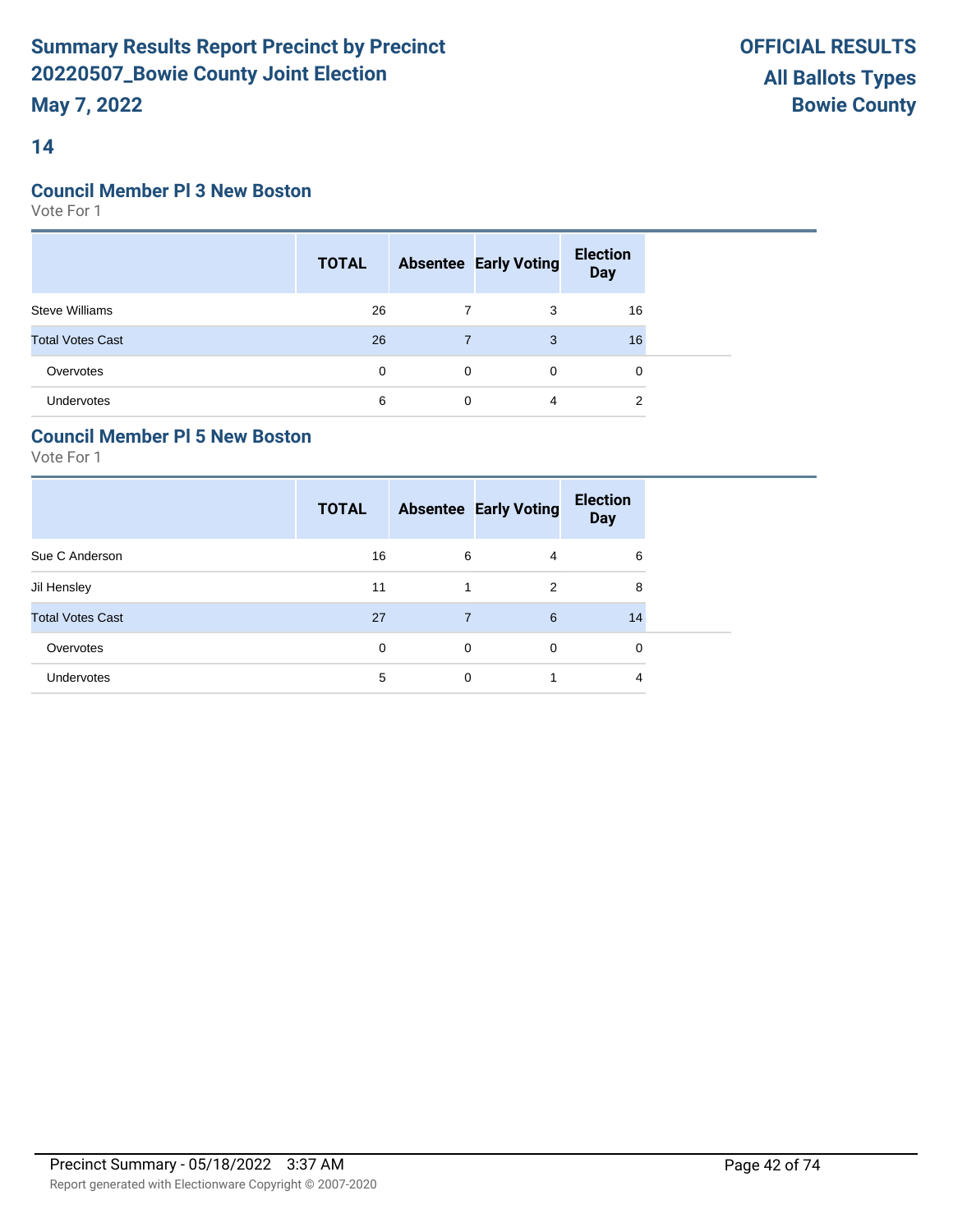### **14A**

### **STATISTICS**

|                             | <b>TOTAL</b> | <b>Absentee</b> | <b>Early Voting Election Day</b> |    |
|-----------------------------|--------------|-----------------|----------------------------------|----|
| Registered Voters - Total   | 1,356        |                 |                                  |    |
| <b>Ballots Cast - Total</b> | 114          | 14              | 68                               | 32 |
| Ballots Cast - Blank        | 0            | 0               | 0                                | 0  |
| Voter Turnout - Total       | 8.41%        |                 |                                  |    |

#### **STATE PROP 1**

Vote For 1

|                         | <b>TOTAL</b> |    | <b>Absentee Early Voting</b> | <b>Election</b><br><b>Day</b> |  |
|-------------------------|--------------|----|------------------------------|-------------------------------|--|
| For                     | 80           | 11 | 49                           | 20                            |  |
| Against                 | 13           | 1  | 7                            | 5                             |  |
| <b>Total Votes Cast</b> | 93           | 12 | 56                           | 25                            |  |
| Overvotes               | 0            | 0  | $\Omega$                     | 0                             |  |
| Undervotes              | 21           | 2  | 12                           | 7                             |  |

### **STATE PROP 2**

|                         | <b>TOTAL</b> |                | <b>Absentee Early Voting</b> | <b>Election</b><br><b>Day</b> |
|-------------------------|--------------|----------------|------------------------------|-------------------------------|
| For                     | 82           | 12             | 51                           | 19                            |
| Against                 | 16           | $\overline{2}$ | 7                            | 7                             |
| <b>Total Votes Cast</b> | 98           | 14             | 58                           | 26                            |
| Overvotes               | $\mathbf 0$  | $\mathbf 0$    | $\Omega$                     | 0                             |
| <b>Undervotes</b>       | 16           | $\mathbf 0$    | 10                           | 6                             |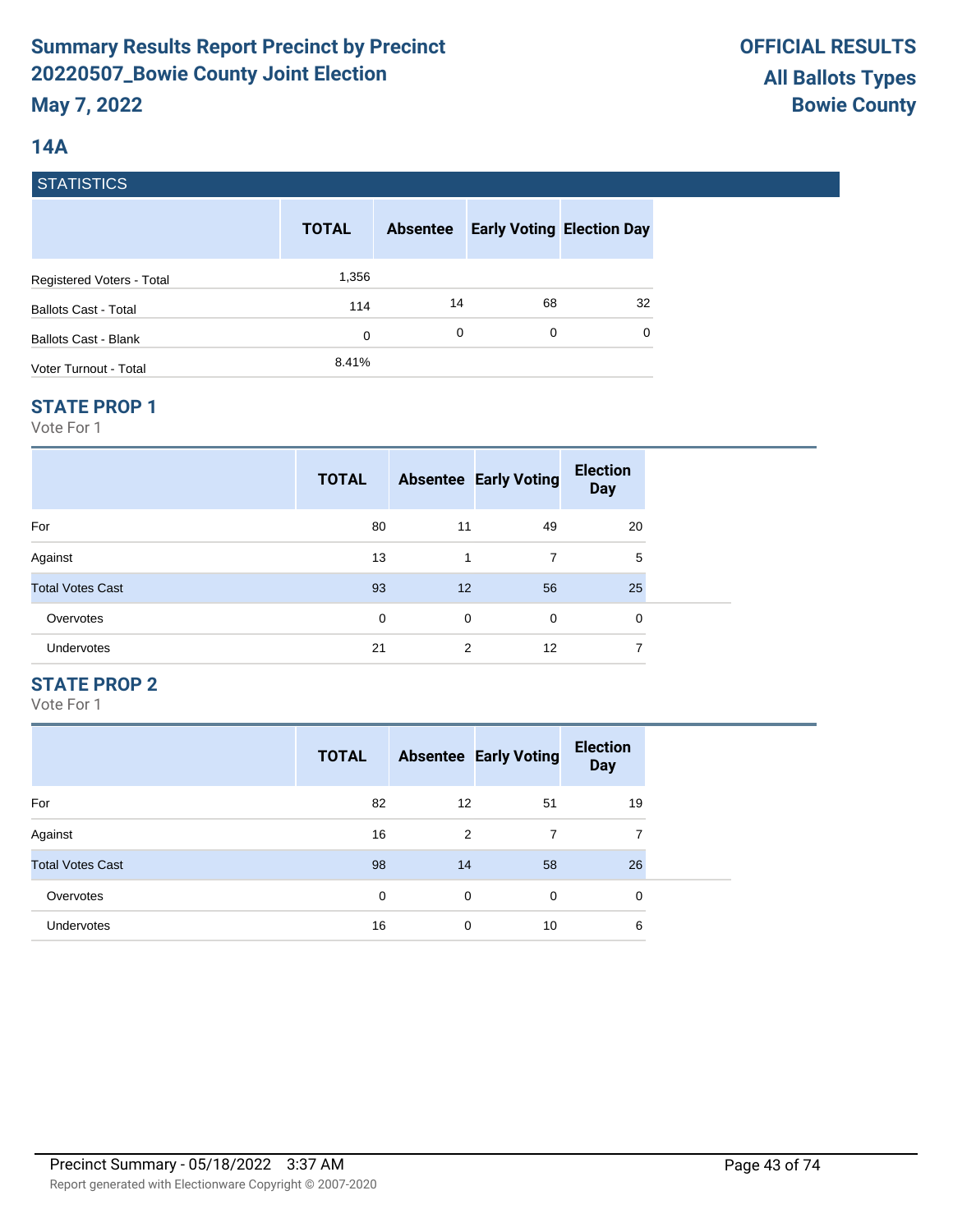### **14A**

### **Trustees NBISD**

Vote For 3

|                                 | <b>TOTAL</b> |                | <b>Absentee Early Voting</b> | <b>Election</b><br><b>Day</b> |
|---------------------------------|--------------|----------------|------------------------------|-------------------------------|
| Paula Williams                  | 85           | 12             | 52                           | 21                            |
| Welda Cox                       | 50           | 6              | 32                           | 12                            |
| <b>Write-In Totals</b>          | 37           | $\overline{7}$ | 18                           | 12                            |
| Write-In: Jerry Lynn Davis, Jr. | 21           | 5              | 6                            | 10                            |
| Write-In: Dusty Henslee         | 14           | 2              | 10                           | 2                             |
| Not Assigned                    | 2            | $\mathbf 0$    | 2                            | $\mathbf 0$                   |
| <b>Total Votes Cast</b>         | 172          | 25             | 102                          | 45                            |
| Overvotes                       | 0            | $\mathbf 0$    | $\mathbf 0$                  | $\mathbf 0$                   |
| Undervotes                      | 170          | 17             | 102                          | 51                            |

## **Mayor New Boston**

Vote For 1

|                         | <b>TOTAL</b> |    | <b>Absentee Early Voting</b> | <b>Election</b><br><b>Day</b> |  |
|-------------------------|--------------|----|------------------------------|-------------------------------|--|
| Ron Humphrey            | 70           | 10 | -41                          | 19                            |  |
| <b>Total Votes Cast</b> | 70           | 10 | 41                           | 19                            |  |
| Overvotes               | 0            | 0  | 0                            | 0                             |  |
| Undervotes              | 41           | 4  | 25                           | 12                            |  |

# **Council Member Pl 2 New Boston**

|                         | <b>TOTAL</b> |    | <b>Absentee Early Voting</b> | <b>Election</b><br><b>Day</b> |  |
|-------------------------|--------------|----|------------------------------|-------------------------------|--|
| Don Evans               | 69           | 10 | 43                           | 16                            |  |
| <b>Total Votes Cast</b> | 69           | 10 | 43                           | 16                            |  |
| Overvotes               | 0            | 0  | 0                            | $\Omega$                      |  |
| <b>Undervotes</b>       | 42           | 4  | 23                           | 15                            |  |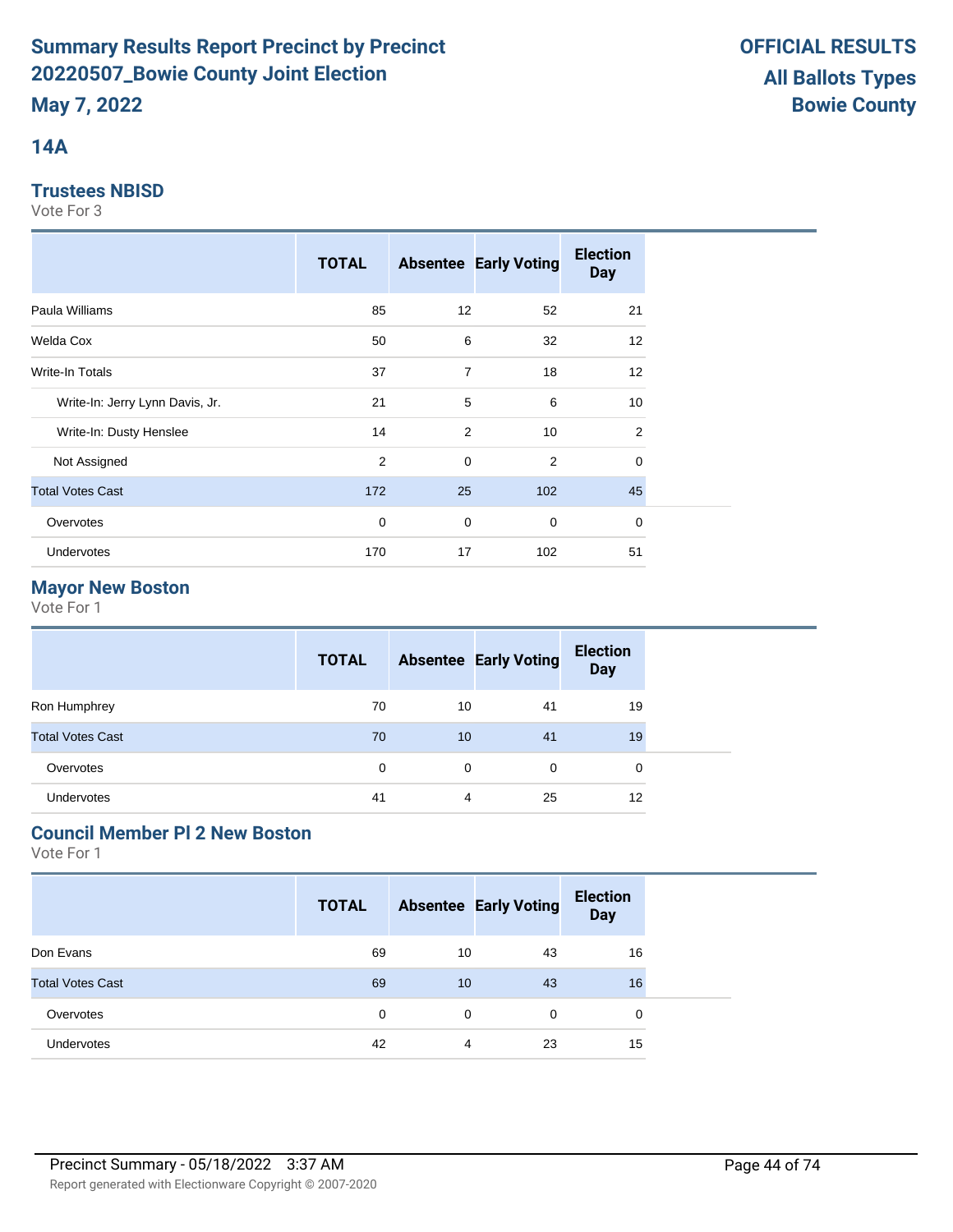### **14A**

### **Council Member Pl 3 New Boston**

Vote For 1

|                         | <b>TOTAL</b> |    | <b>Absentee Early Voting</b> | <b>Election</b><br>Day |  |
|-------------------------|--------------|----|------------------------------|------------------------|--|
| <b>Steve Williams</b>   | 86           | 13 | 52                           | 21                     |  |
| <b>Total Votes Cast</b> | 86           | 13 | 52                           | 21                     |  |
| Overvotes               | 0            | 0  | $\Omega$                     | $\Omega$               |  |
| Undervotes              | 25           |    | 14                           | 10                     |  |

### **Council Member Pl 5 New Boston**

|                         | <b>TOTAL</b> |    | <b>Absentee Early Voting</b> | <b>Election</b><br><b>Day</b> |
|-------------------------|--------------|----|------------------------------|-------------------------------|
| Sue C Anderson          | 61           | 9  | 38                           | 14                            |
| Jil Hensley             | 42           | 4  | 26                           | 12                            |
| <b>Total Votes Cast</b> | 103          | 13 | 64                           | 26                            |
| Overvotes               | 0            | 0  | 0                            | 0                             |
| Undervotes              | 8            |    | 2                            | 5                             |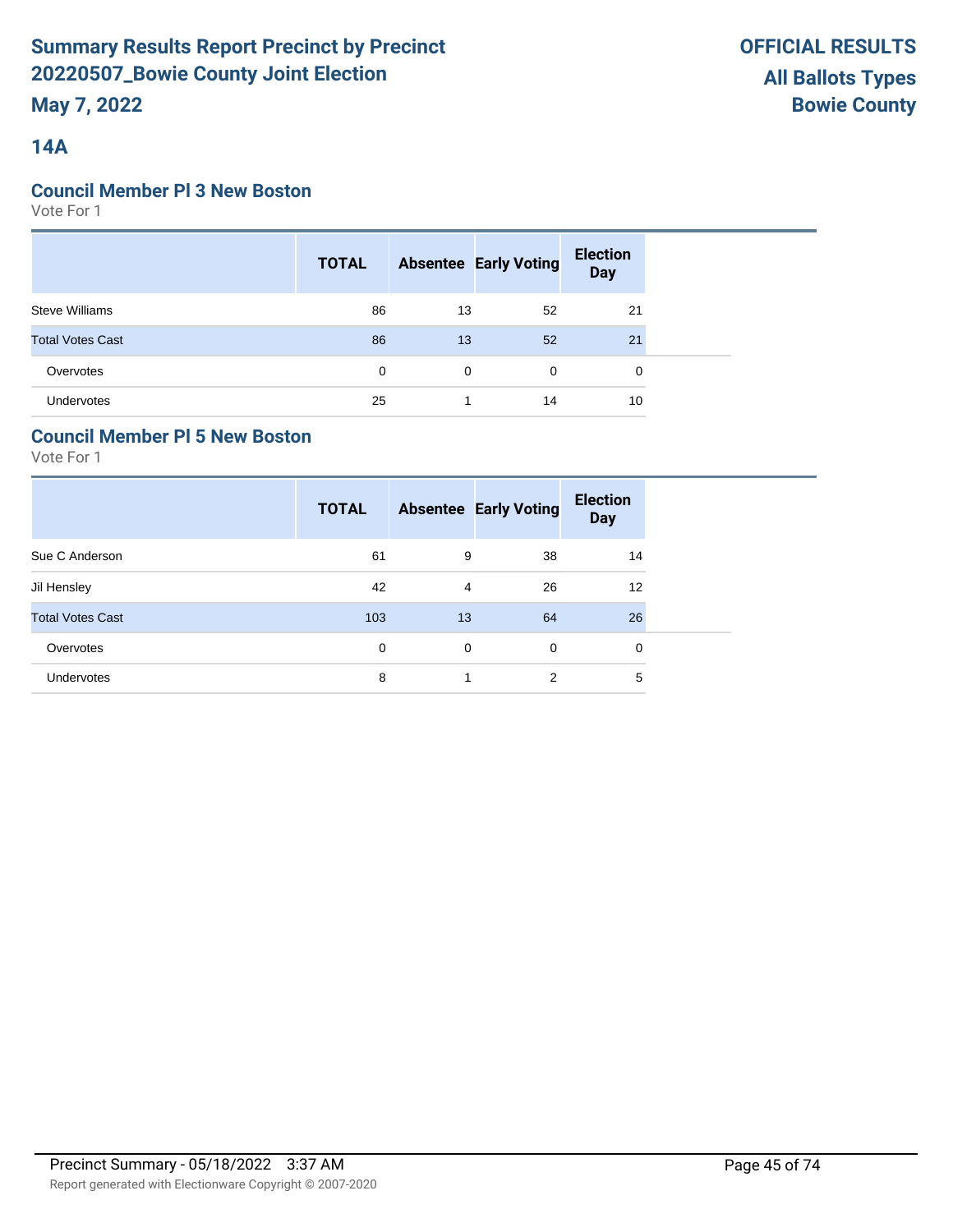# **15**

### **STATISTICS**

|                             | <b>TOTAL</b> | <b>Absentee</b> | <b>Early Voting Election Day</b> |    |
|-----------------------------|--------------|-----------------|----------------------------------|----|
| Registered Voters - Total   | 570          |                 |                                  |    |
| <b>Ballots Cast - Total</b> | 45           | 8               | 13                               | 24 |
| <b>Ballots Cast - Blank</b> | 0            | 0               | 0                                | 0  |
| Voter Turnout - Total       | 7.89%        |                 |                                  |    |

#### **STATE PROP 1**

Vote For 1

|                         | <b>TOTAL</b> |             | <b>Absentee Early Voting</b> | <b>Election</b><br><b>Day</b> |  |
|-------------------------|--------------|-------------|------------------------------|-------------------------------|--|
| For                     | 45           | 8           | 13                           | 24                            |  |
| Against                 | 0            | $\mathbf 0$ | $\mathbf 0$                  | 0                             |  |
| <b>Total Votes Cast</b> | 45           | 8           | 13                           | 24                            |  |
| Overvotes               | 0            | $\mathbf 0$ | $\Omega$                     | 0                             |  |
| Undervotes              | 0            | 0           | $\mathbf 0$                  | 0                             |  |

### **STATE PROP 2**

|                         | <b>TOTAL</b> |   | <b>Absentee Early Voting</b> | <b>Election</b><br><b>Day</b> |
|-------------------------|--------------|---|------------------------------|-------------------------------|
| For                     | 43           |   | $12 \overline{ }$            | 24                            |
| Against                 | 2            |   |                              | 0                             |
| <b>Total Votes Cast</b> | 45           | 8 | 13                           | 24                            |
| Overvotes               | $\mathbf 0$  | 0 | $\mathbf 0$                  | 0                             |
| Undervotes              | 0            | 0 | 0                            | 0                             |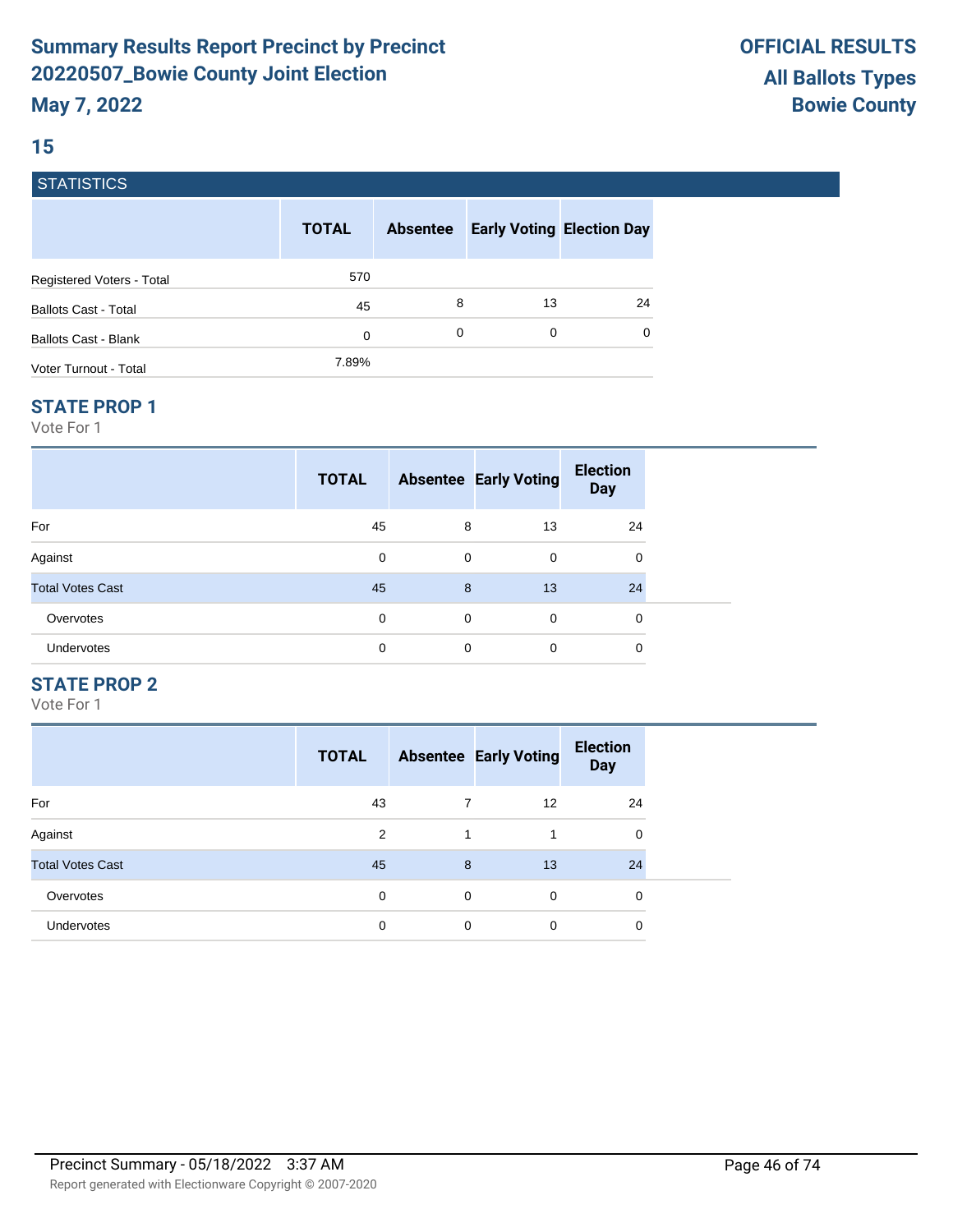## **15**

#### **Trustees NBISD**

|                                 | <b>TOTAL</b> |             | <b>Absentee Early Voting</b> | <b>Election</b><br><b>Day</b> |  |
|---------------------------------|--------------|-------------|------------------------------|-------------------------------|--|
| Paula Williams                  | 0            | 0           | 0                            | 0                             |  |
| Welda Cox                       | 0            | $\mathbf 0$ | $\mathbf 0$                  | $\Omega$                      |  |
| Write-In Totals                 | 0            | 0           | $\mathbf 0$                  | $\mathbf 0$                   |  |
| Write-In: Jerry Lynn Davis, Jr. | 0            | 0           | 0                            | $\Omega$                      |  |
| Write-In: Dusty Henslee         | $\mathbf 0$  | 0           | $\mathbf 0$                  | $\Omega$                      |  |
| Not Assigned                    | $\mathbf 0$  | 0           | $\mathbf 0$                  | 0                             |  |
| <b>Total Votes Cast</b>         | $\mathbf{0}$ | $\mathbf 0$ | $\mathbf 0$                  | $\Omega$                      |  |
| Overvotes                       | 0            | 0           | $\mathbf 0$                  | $\mathbf 0$                   |  |
| <b>Undervotes</b>               | $\mathbf 0$  | $\mathbf 0$ | $\mathbf 0$                  | 0                             |  |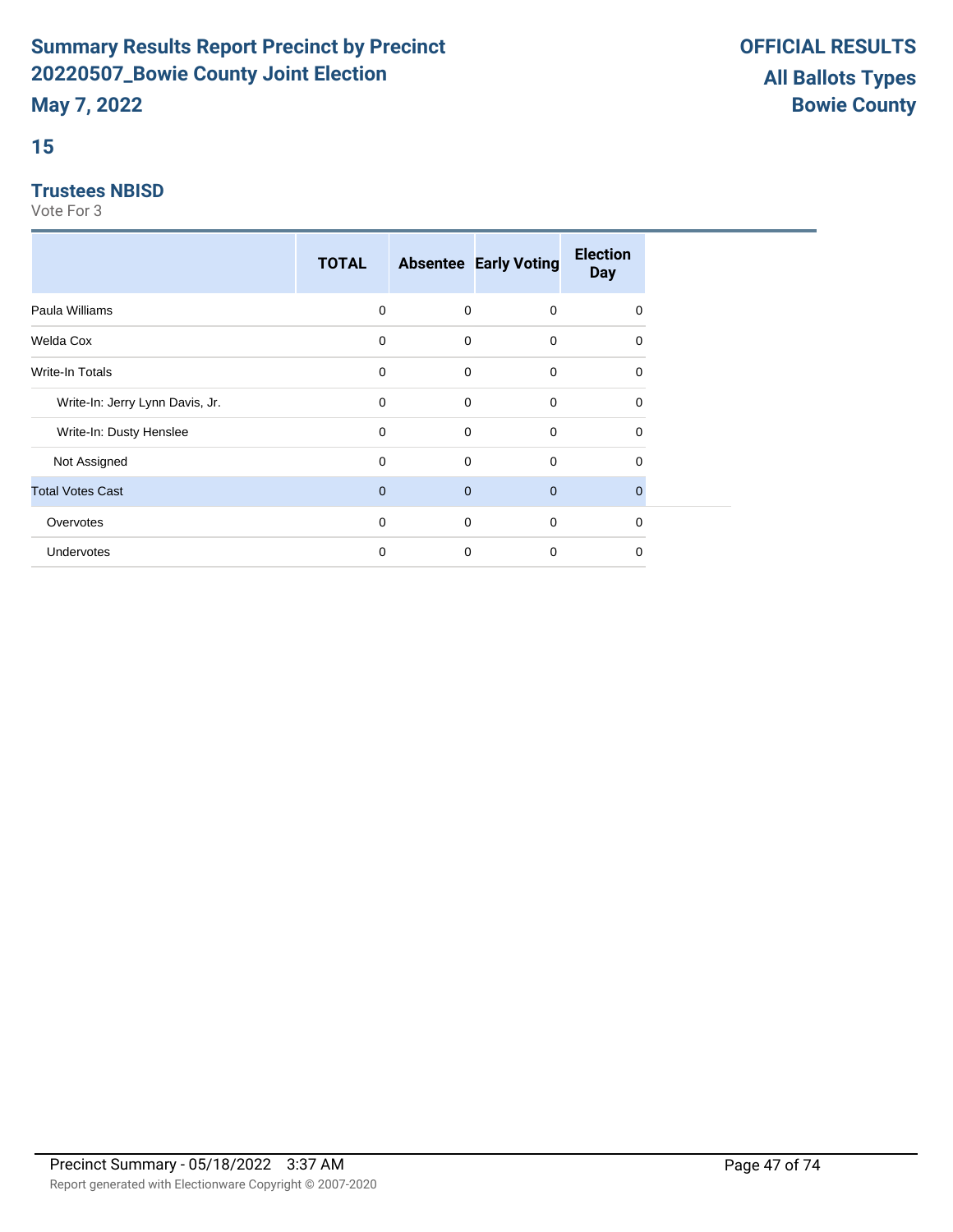### **16**

### **STATISTICS**

|                             | <b>TOTAL</b> | <b>Absentee</b> |    | <b>Early Voting Election Day</b> |
|-----------------------------|--------------|-----------------|----|----------------------------------|
| Registered Voters - Total   | 1,378        |                 |    |                                  |
| <b>Ballots Cast - Total</b> | 165          |                 | 25 | 133                              |
| Ballots Cast - Blank        | 0            | 0               | 0  | $\Omega$                         |
| Voter Turnout - Total       | 11.97%       |                 |    |                                  |

#### **STATE PROP 1**

Vote For 1

|                         | <b>TOTAL</b> |                | <b>Absentee Early Voting</b> | <b>Election</b><br><b>Day</b> |  |
|-------------------------|--------------|----------------|------------------------------|-------------------------------|--|
| For                     | 148          | 6              | 24                           | 118                           |  |
| Against                 | 14           | 1              | -1                           | 12                            |  |
| <b>Total Votes Cast</b> | 162          | $\overline{7}$ | 25                           | 130                           |  |
| Overvotes               | 0            | $\mathbf 0$    | 0                            | 0                             |  |
| <b>Undervotes</b>       | 3            | $\mathbf 0$    | 0                            | 3                             |  |

### **STATE PROP 2**

|                         | <b>TOTAL</b> |                | <b>Absentee Early Voting</b> | <b>Election</b><br><b>Day</b> |
|-------------------------|--------------|----------------|------------------------------|-------------------------------|
| For                     | 135          | 3              | 22                           | 110                           |
| Against                 | 27           | 4              | 3                            | 20                            |
| <b>Total Votes Cast</b> | 162          | $\overline{7}$ | 25                           | 130                           |
| Overvotes               | 0            | 0              | $\mathbf 0$                  | 0                             |
| Undervotes              | 3            | 0              | 0                            | 3                             |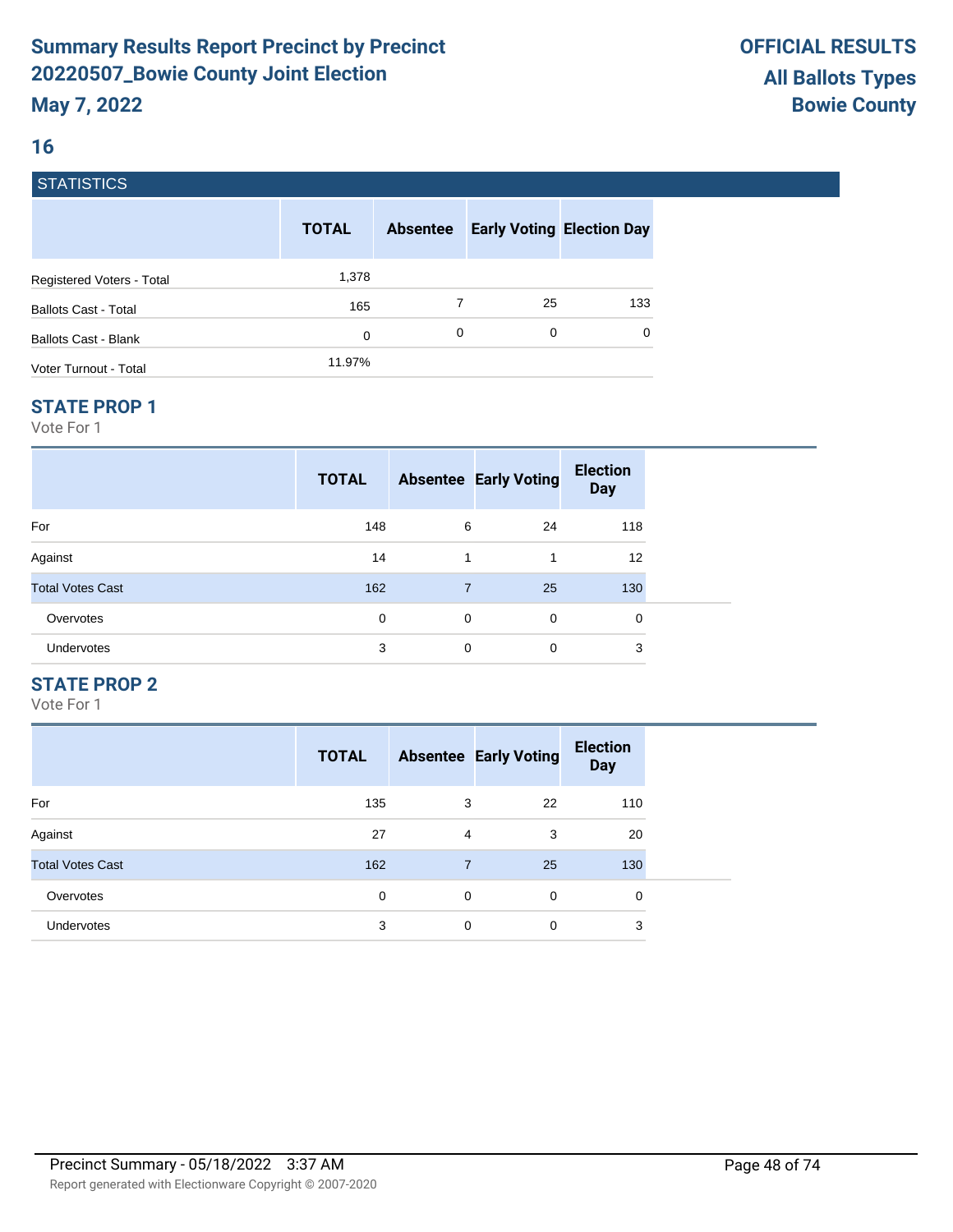### **16**

### **Mayor Redwater**

Vote For 1

|                         | <b>TOTAL</b>   |             | <b>Absentee Early Voting</b> | <b>Election</b><br><b>Day</b> |  |
|-------------------------|----------------|-------------|------------------------------|-------------------------------|--|
| Robert Lorance          | 52             | 3           | 10                           | 39                            |  |
| Clay Parker             | 58             | $\mathbf 0$ | 5                            | 53                            |  |
| <b>Total Votes Cast</b> | 110            | 3           | 15                           | 92                            |  |
| Overvotes               | $\mathbf 0$    | 0           | $\mathbf 0$                  | 0                             |  |
| <b>Undervotes</b>       | $\overline{2}$ | 0           | 1                            |                               |  |

### **Council Member Place 4 Redwater**

Vote For 1

|                         | <b>TOTAL</b> |          | <b>Absentee Early Voting</b> | <b>Election</b><br><b>Day</b> |
|-------------------------|--------------|----------|------------------------------|-------------------------------|
| <b>Ronald Starkey</b>   | 97           | 3        | 11                           | 83                            |
| <b>Total Votes Cast</b> | 97           | 3        | 11                           | 83                            |
| Overvotes               | 0            | $\Omega$ | 0                            | 0                             |
| Undervotes              | 15           | 0        | 5                            | 10                            |

### **Trustee Place 1 RWISD**

|                         | <b>TOTAL</b> |   | <b>Absentee Early Voting</b> | <b>Election</b><br><b>Day</b> |
|-------------------------|--------------|---|------------------------------|-------------------------------|
| Clint Duncan            | 96           | 2 | 19                           | 75                            |
| Rodney Bonner           | 60           | 3 | $\overline{4}$               | 53                            |
| <b>Total Votes Cast</b> | 156          | 5 | 23                           | 128                           |
| Overvotes               | 0            | 0 | $\Omega$                     | 0                             |
| <b>Undervotes</b>       | 9            | 2 | 2                            | 5                             |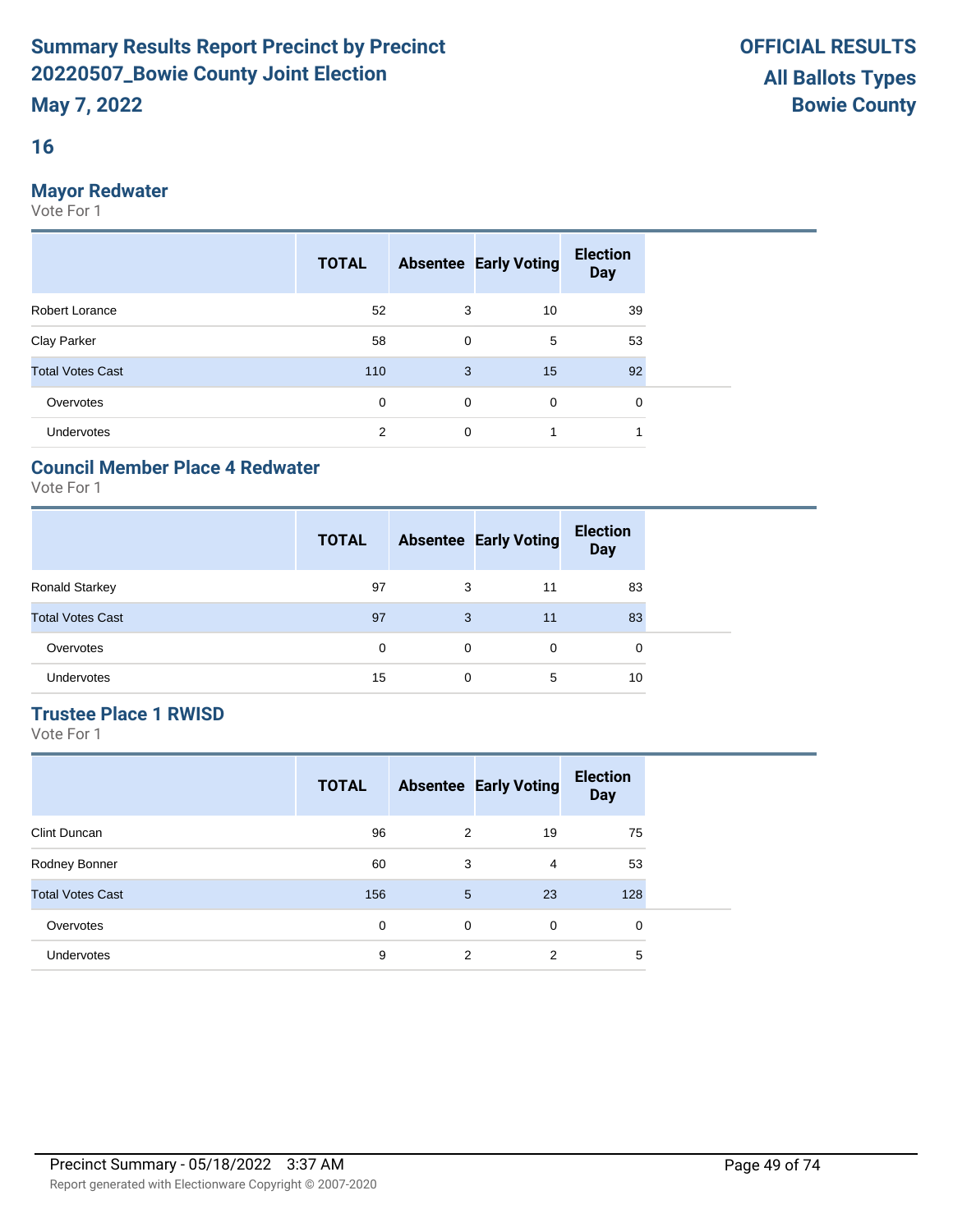### **16**

### **Trustee Place 2 RWISD**

Vote For 1

|                         | <b>TOTAL</b> |   | <b>Absentee Early Voting</b> | <b>Election</b><br><b>Day</b> |  |
|-------------------------|--------------|---|------------------------------|-------------------------------|--|
| Sarah Robinson          | 140          | 5 | 17                           | 118                           |  |
| <b>Total Votes Cast</b> | 140          | 5 | 17                           | 118                           |  |
| Overvotes               | 0            | 0 | 0                            | 0                             |  |
| Undervotes              | 25           | 2 | 8                            | 15                            |  |

### **Trustee Place 3 RWISD**

|                         | <b>TOTAL</b> |             | <b>Absentee Early Voting</b> | <b>Election</b><br><b>Day</b> |  |
|-------------------------|--------------|-------------|------------------------------|-------------------------------|--|
| <b>Brad Rosiek</b>      | 136          | 5           | 16                           | 115                           |  |
| <b>Total Votes Cast</b> | 136          | 5           | 16                           | 115                           |  |
| Overvotes               | 0            | $\mathbf 0$ | $\Omega$                     | 0                             |  |
| <b>Undervotes</b>       | 29           | 2           | 9                            | 18                            |  |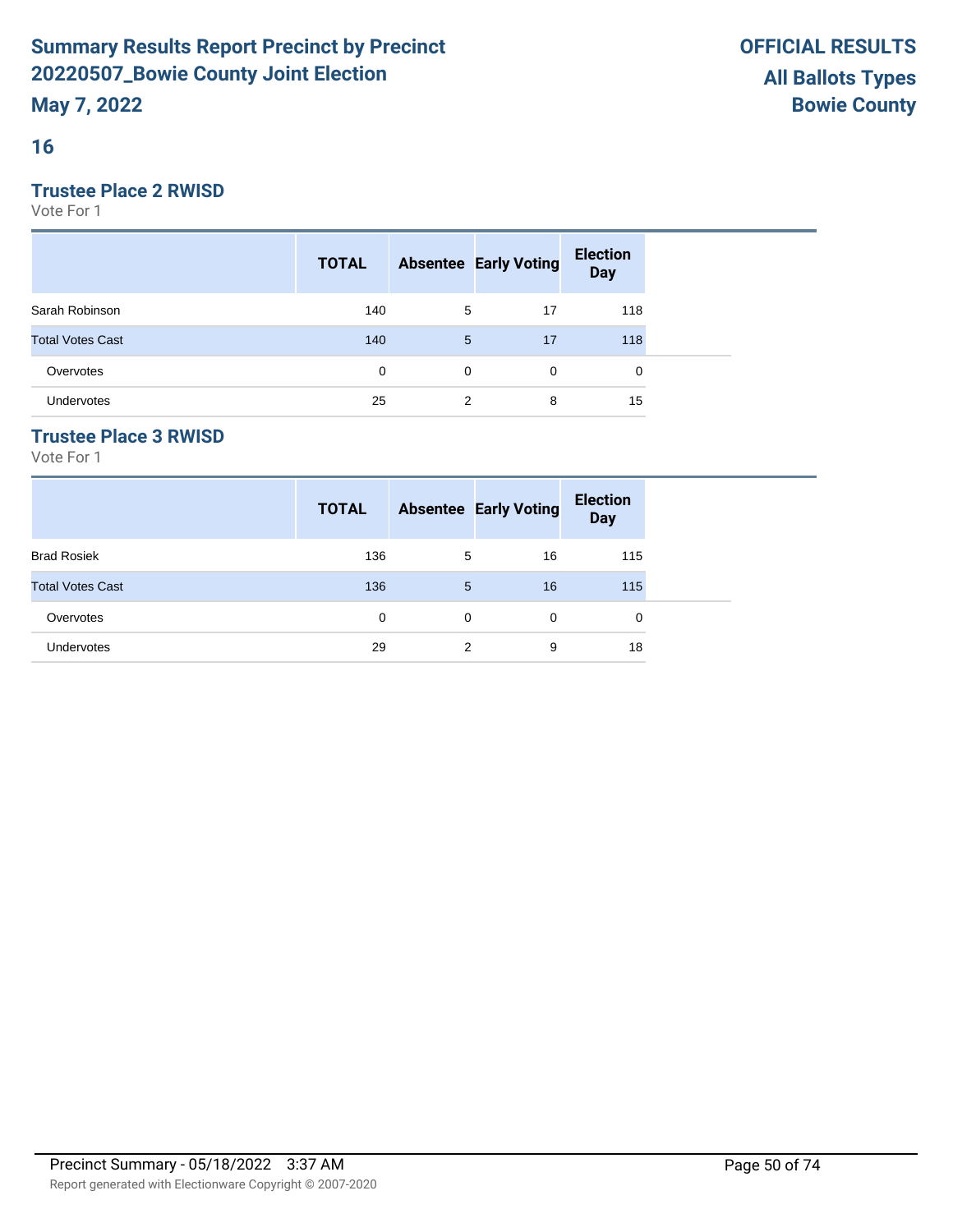### **16A**

### **STATISTICS**

|                             | <b>TOTAL</b> | <b>Absentee</b> |   | <b>Early Voting Election Day</b> |
|-----------------------------|--------------|-----------------|---|----------------------------------|
| Registered Voters - Total   | 70           |                 |   |                                  |
| <b>Ballots Cast - Total</b> | 10           | 0               | 0 | 10                               |
| Ballots Cast - Blank        | 0            | 0               | 0 | $\Omega$                         |
| Voter Turnout - Total       | 14.29%       |                 |   |                                  |

#### **STATE PROP 1**

Vote For 1

|                         | <b>TOTAL</b> |                | <b>Absentee Early Voting</b> | <b>Election</b><br><b>Day</b> |  |
|-------------------------|--------------|----------------|------------------------------|-------------------------------|--|
| For                     | 8            | 0              | 0                            | 8                             |  |
| Against                 | 0            | $\mathbf 0$    | $\mathbf 0$                  | 0                             |  |
| <b>Total Votes Cast</b> | 8            | $\overline{0}$ | $\overline{0}$               | 8                             |  |
| Overvotes               | 0            | 0              | $\mathbf 0$                  | 0                             |  |
| Undervotes              | 2            | 0              | 0                            | 2                             |  |

#### **STATE PROP 2**

|                         | <b>TOTAL</b> |              | <b>Absentee Early Voting</b> | <b>Election</b><br><b>Day</b> |
|-------------------------|--------------|--------------|------------------------------|-------------------------------|
| For                     | 9            | 0            | $\Omega$                     | 9                             |
| Against                 |              | 0            | 0                            |                               |
| <b>Total Votes Cast</b> | 10           | $\mathbf{0}$ | $\overline{0}$               | 10                            |
| Overvotes               | 0            | 0            | $\Omega$                     | 0                             |
| <b>Undervotes</b>       | 0            | 0            | 0                            | 0                             |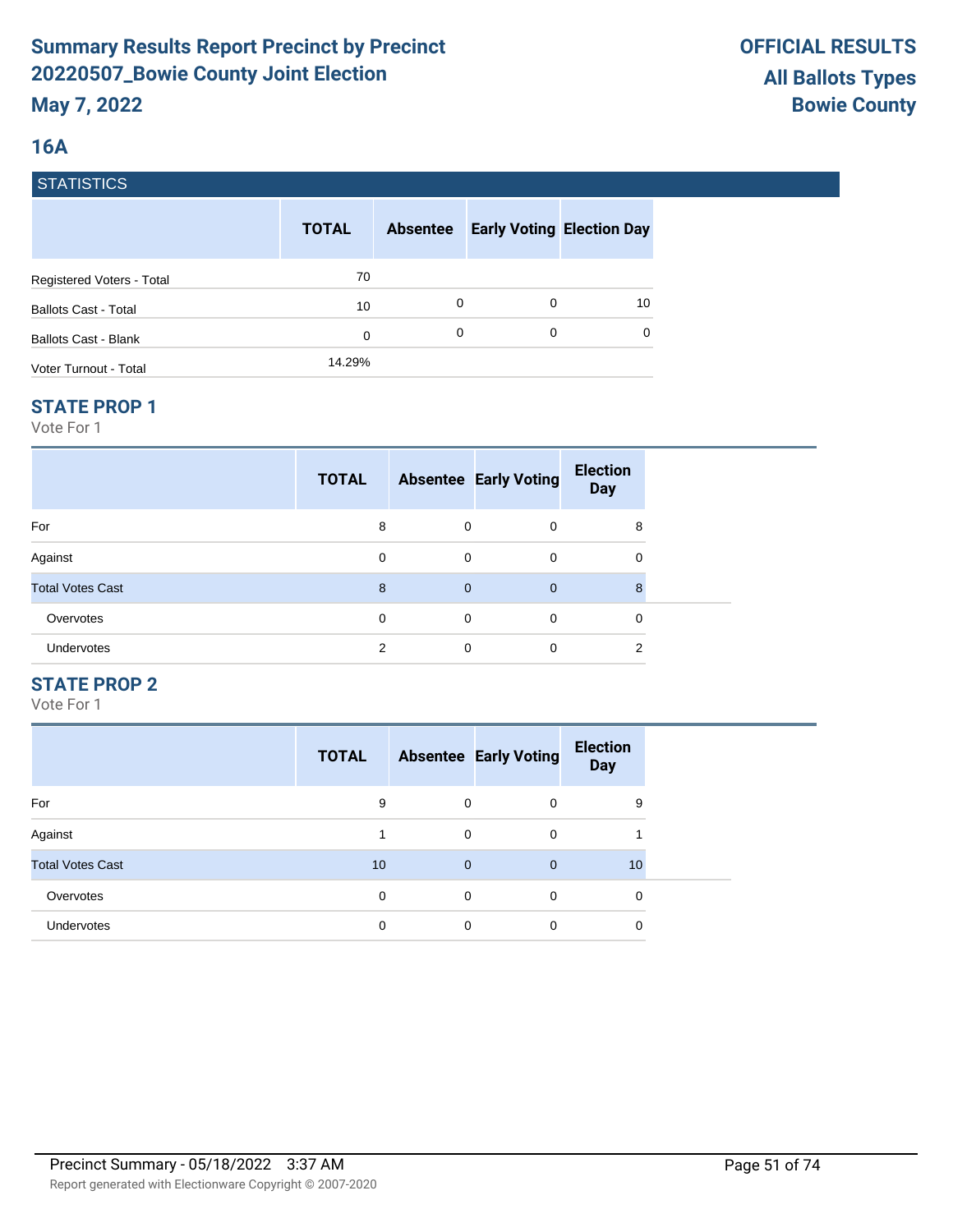### **16A**

### **Trustee Place 1 RWISD**

Vote For 1

|                         | <b>TOTAL</b> |              | <b>Absentee Early Voting</b> | <b>Election</b><br><b>Day</b> |  |
|-------------------------|--------------|--------------|------------------------------|-------------------------------|--|
| <b>Clint Duncan</b>     | 6            | 0            | $\mathbf 0$                  | 6                             |  |
| Rodney Bonner           | 4            | $\mathbf 0$  | $\mathbf 0$                  | 4                             |  |
| <b>Total Votes Cast</b> | 10           | $\mathbf{0}$ | $\overline{0}$               | 10                            |  |
| Overvotes               | 0            | $\mathbf 0$  | 0                            | 0                             |  |
| <b>Undervotes</b>       | 0            | 0            | 0                            | 0                             |  |

## **Trustee Place 2 RWISD**

Vote For 1

|                         | <b>TOTAL</b> |          | <b>Absentee Early Voting</b> | <b>Election</b><br><b>Day</b> |
|-------------------------|--------------|----------|------------------------------|-------------------------------|
| Sarah Robinson          | 9            | $\Omega$ | 0                            | 9                             |
| <b>Total Votes Cast</b> | 9            | $\Omega$ | 0                            | 9                             |
| Overvotes               | 0            | $\Omega$ | 0                            | 0                             |
| Undervotes              |              | 0        |                              |                               |

## **Trustee Place 3 RWISD**

|                         | <b>TOTAL</b> |             | <b>Absentee Early Voting</b> | <b>Election</b><br><b>Day</b> |
|-------------------------|--------------|-------------|------------------------------|-------------------------------|
| <b>Brad Rosiek</b>      | 8            | 0           | 0                            | 8                             |
| <b>Total Votes Cast</b> | 8            | $\mathbf 0$ | $\mathbf{0}$                 | 8                             |
| Overvotes               | 0            | 0           | $\Omega$                     | 0                             |
| Undervotes              | 2            | 0           | 0                            | 2                             |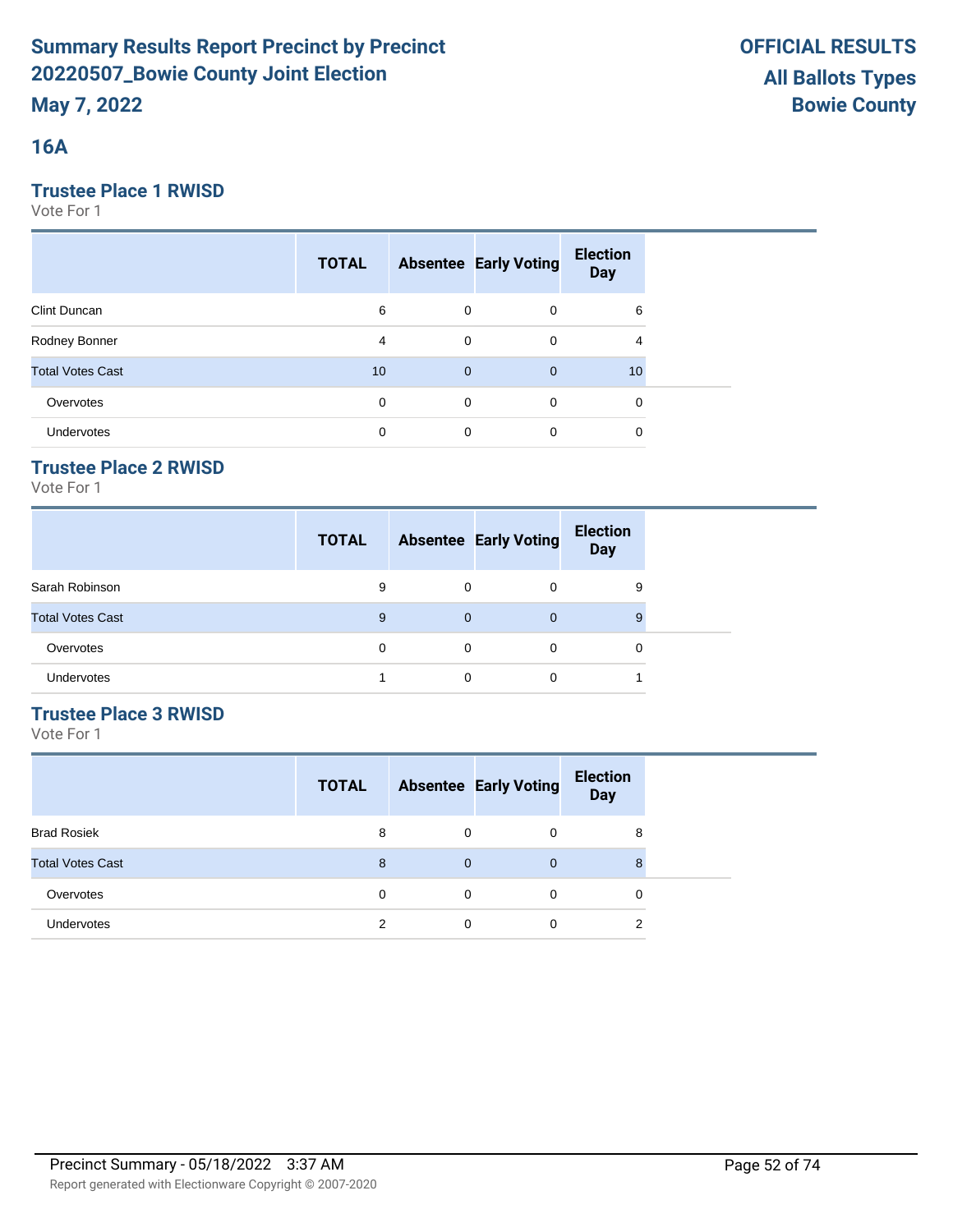### **17**

### **STATISTICS**

|                             | <b>TOTAL</b> | <b>Absentee</b> | <b>Early Voting Election Day</b> |    |
|-----------------------------|--------------|-----------------|----------------------------------|----|
| Registered Voters - Total   | 1,871        |                 |                                  |    |
| <b>Ballots Cast - Total</b> | 114          | 8               | 24                               | 82 |
| Ballots Cast - Blank        | 1            | 0               | 0                                |    |
| Voter Turnout - Total       | 6.09%        |                 |                                  |    |

#### **STATE PROP 1**

Vote For 1

|                         | <b>TOTAL</b> |             | <b>Absentee Early Voting</b> | <b>Election</b><br><b>Day</b> |  |
|-------------------------|--------------|-------------|------------------------------|-------------------------------|--|
| For                     | 102          | 6           | 23                           | 73                            |  |
| Against                 | 11           | 2           | 1                            | 8                             |  |
| <b>Total Votes Cast</b> | 113          | 8           | 24                           | 81                            |  |
| Overvotes               | 0            | $\mathbf 0$ | $\mathbf 0$                  | 0                             |  |
| <b>Undervotes</b>       | 4            | $\mathbf 0$ | $\mathbf 0$                  | 4                             |  |

### **STATE PROP 2**

|                         | <b>TOTAL</b> |   | <b>Absentee Early Voting</b> | <b>Election</b><br><b>Day</b> |
|-------------------------|--------------|---|------------------------------|-------------------------------|
| For                     | 97           | 4 | 21                           | 72                            |
| Against                 | 16           | 4 | 3                            | 9                             |
| <b>Total Votes Cast</b> | 113          | 8 | 24                           | 81                            |
| Overvotes               | 0            | 0 | $\Omega$                     | 0                             |
| <b>Undervotes</b>       |              | 0 | 0                            |                               |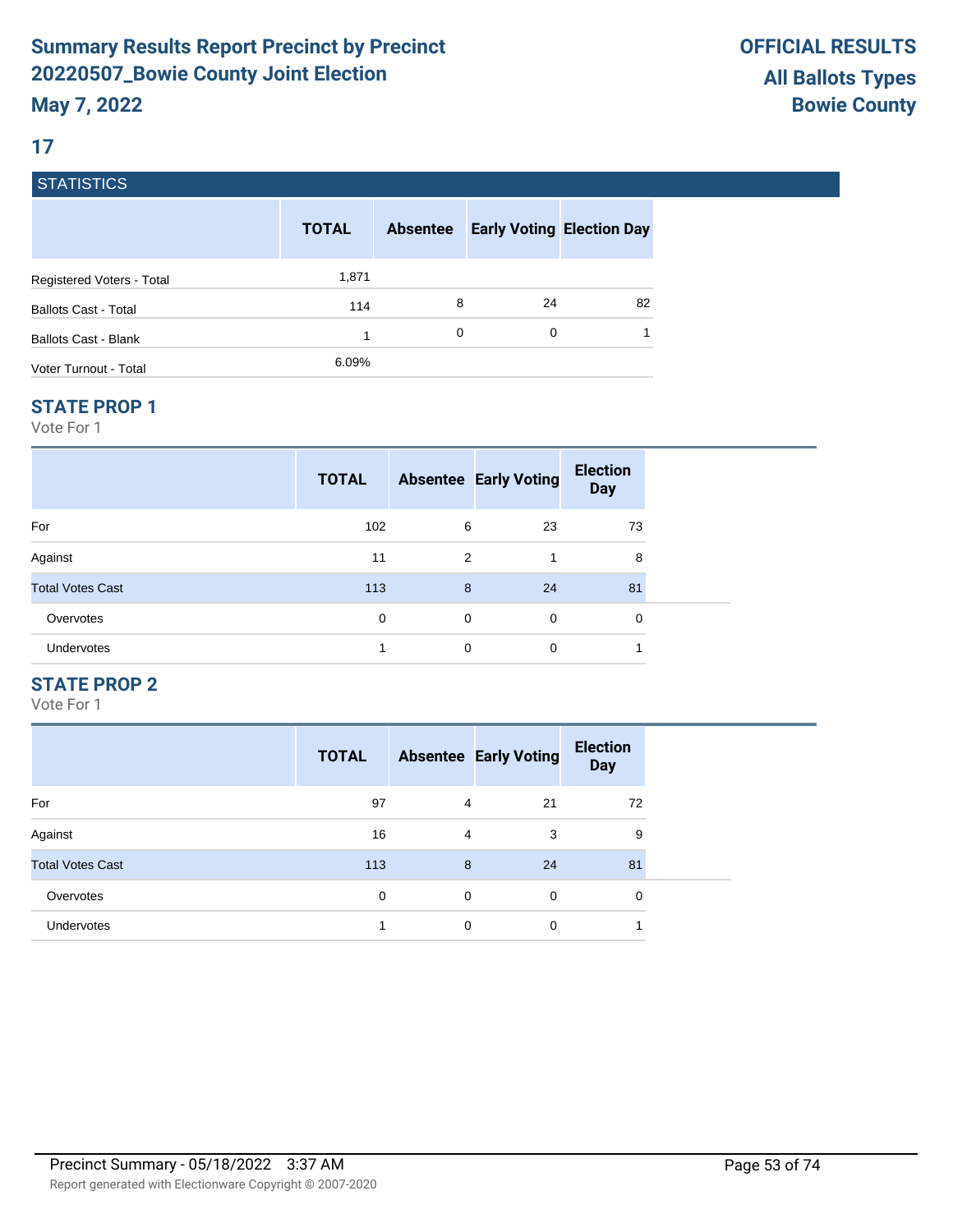**17**

### **Trustee Place 1 RWISD**

Vote For 1

|                         | <b>TOTAL</b> |             | <b>Absentee Early Voting</b> | <b>Election</b><br><b>Day</b> |  |
|-------------------------|--------------|-------------|------------------------------|-------------------------------|--|
| Clint Duncan            | 3            | 0           | 0                            | 3                             |  |
| Rodney Bonner           | 3            | 1           | 2                            | 0                             |  |
| <b>Total Votes Cast</b> | 6            | 1           | 2                            | 3                             |  |
| Overvotes               | 0            | $\mathbf 0$ | $\mathbf 0$                  | 0                             |  |
| Undervotes              |              | 0           |                              | 0                             |  |

## **Trustee Place 2 RWISD**

Vote For 1

|                         | <b>TOTAL</b> |   | <b>Absentee Early Voting</b> | <b>Election</b><br><b>Day</b> |
|-------------------------|--------------|---|------------------------------|-------------------------------|
| Sarah Robinson          | 6            |   | 3                            | 2                             |
| <b>Total Votes Cast</b> | 6            |   | 3                            | າ                             |
| Overvotes               | $\Omega$     | 0 | $\Omega$                     | 0                             |
| Undervotes              |              | 0 | 0                            |                               |

### **Trustee Place 3 RWISD**

|                         | <b>TOTAL</b> |   | <b>Absentee Early Voting</b> | <b>Election</b><br><b>Day</b> |
|-------------------------|--------------|---|------------------------------|-------------------------------|
| <b>Brad Rosiek</b>      | 5            |   | 2                            | 2                             |
| <b>Total Votes Cast</b> | 5            |   | $\overline{2}$               | $\overline{2}$                |
| Overvotes               | 0            | 0 | $\Omega$                     | 0                             |
| <b>Undervotes</b>       | 2            | 0 |                              |                               |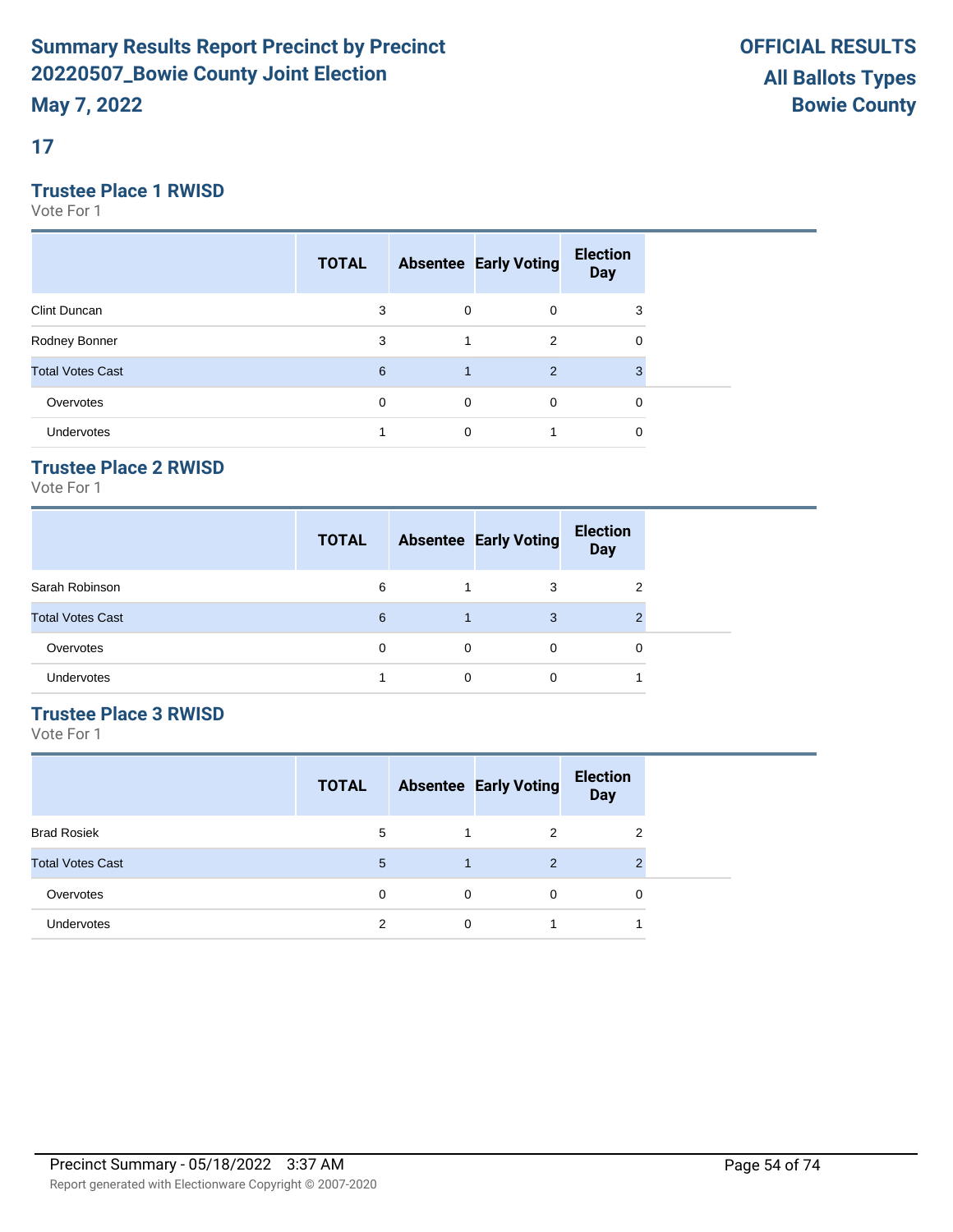### **17**

### **Trustees NBISD**

|                                 | <b>TOTAL</b> |              | <b>Absentee Early Voting</b> | <b>Election</b><br><b>Day</b> |
|---------------------------------|--------------|--------------|------------------------------|-------------------------------|
| Paula Williams                  | 4            | 0            | 1                            | 3                             |
| Welda Cox                       | 6            | 0            | 2                            | 4                             |
| Write-In Totals                 | 2            | 0            | 0                            | 2                             |
| Write-In: Jerry Lynn Davis, Jr. | 0            | $\mathbf 0$  | 0                            | $\Omega$                      |
| Write-In: Dusty Henslee         | 2            | 0            | $\mathbf 0$                  | 2                             |
| Not Assigned                    | 0            | 0            | $\mathbf 0$                  | 0                             |
| <b>Total Votes Cast</b>         | 12           | $\mathbf{0}$ | 3                            | 9                             |
| Overvotes                       | 0            | 0            | $\mathbf 0$                  | 0                             |
| <b>Undervotes</b>               | 18           | $\mathbf 0$  | 3                            | 15                            |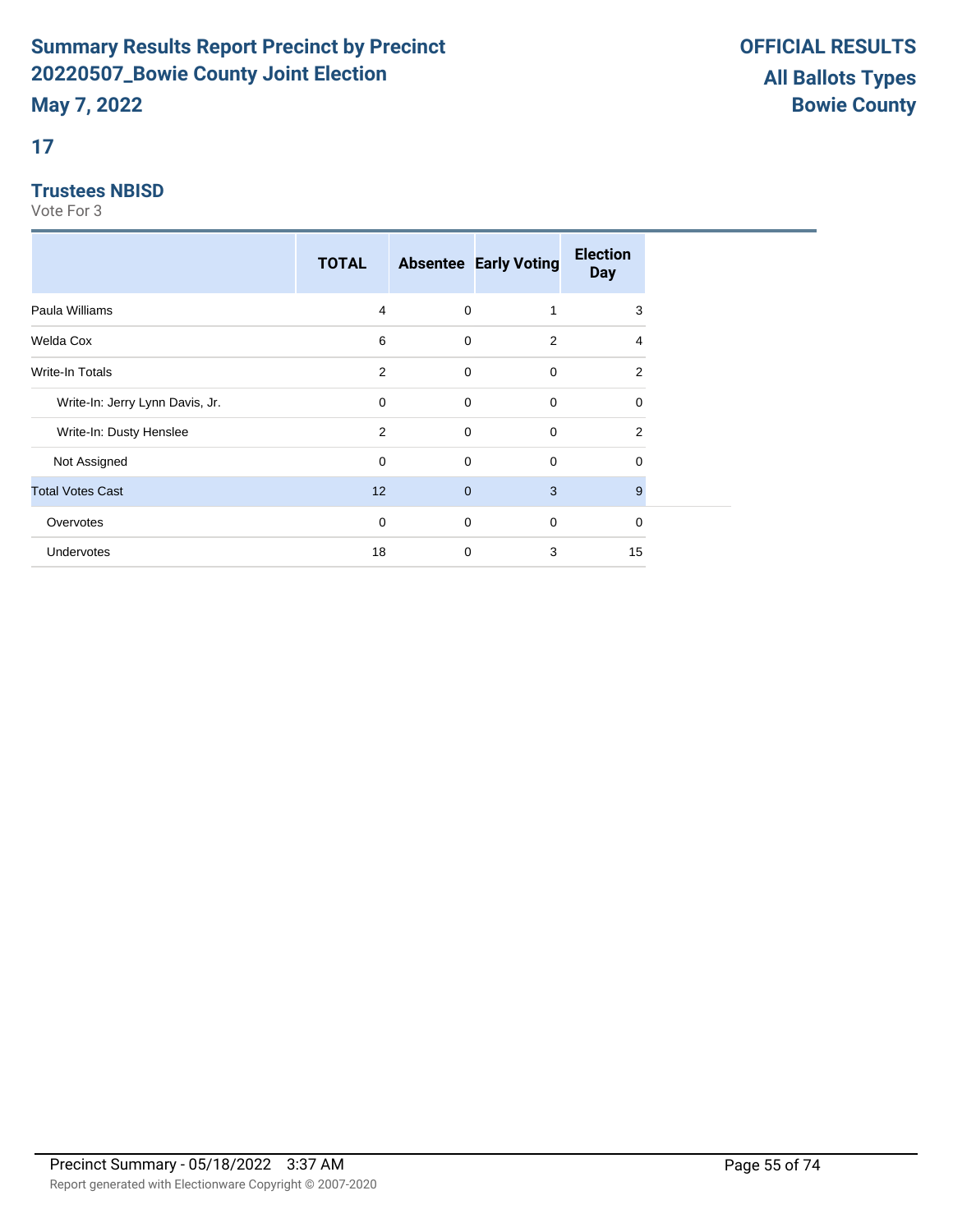### **18**

### **STATISTICS**

|                             | <b>TOTAL</b> | <b>Absentee</b> | <b>Early Voting Election Day</b> |     |
|-----------------------------|--------------|-----------------|----------------------------------|-----|
| Registered Voters - Total   | 2,327        |                 |                                  |     |
| <b>Ballots Cast - Total</b> | 254          | 22              | 114                              | 118 |
| Ballots Cast - Blank        | 0            | 0               | 0                                | 0   |
| Voter Turnout - Total       | 10.92%       |                 |                                  |     |

#### **STATE PROP 1**

Vote For 1

|                         | <b>TOTAL</b> |                | <b>Absentee Early Voting</b> | <b>Election</b><br><b>Day</b> |  |
|-------------------------|--------------|----------------|------------------------------|-------------------------------|--|
| For                     | 205          | 17             | 93                           | 95                            |  |
| Against                 | 25           | $\overline{4}$ | 12                           | 9                             |  |
| <b>Total Votes Cast</b> | 230          | 21             | 105                          | 104                           |  |
| Overvotes               | 0            | 0              | $\mathbf 0$                  | $\Omega$                      |  |
| Undervotes              | 24           | 1              | 9                            | 14                            |  |

### **STATE PROP 2**

|                         | <b>TOTAL</b> |    | <b>Absentee Early Voting</b> | <b>Election</b><br><b>Day</b> |
|-------------------------|--------------|----|------------------------------|-------------------------------|
| For                     | 206          | 16 | 97                           | 93                            |
| Against                 | 31           | 5  | 11                           | 15                            |
| <b>Total Votes Cast</b> | 237          | 21 | 108                          | 108                           |
| Overvotes               | 0            | 0  | $\Omega$                     | 0                             |
| <b>Undervotes</b>       | 17           | 1  | 6                            | 10                            |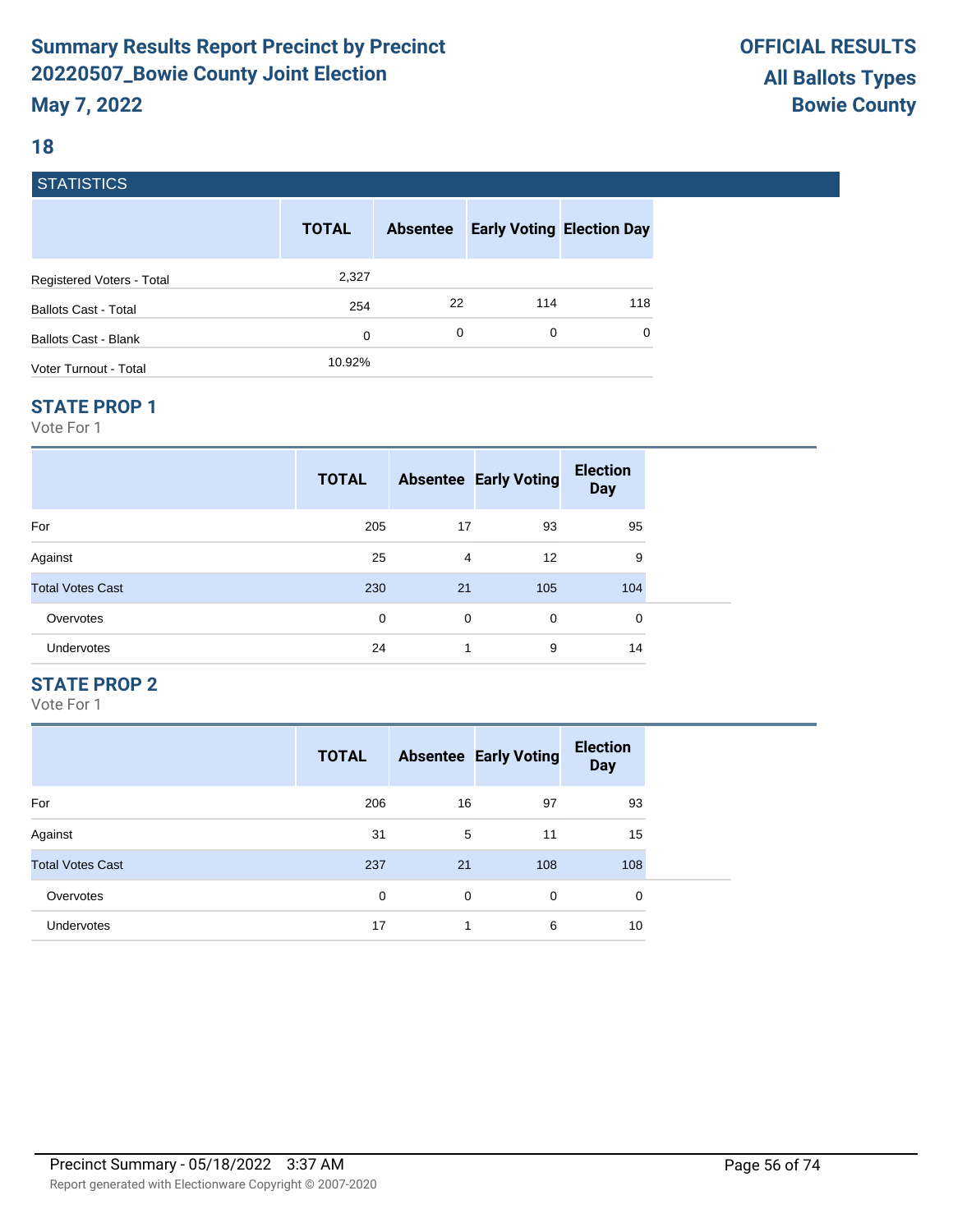## **18**

#### **Trustees NBISD**

Vote For 3

|                                 | <b>TOTAL</b> |    | <b>Absentee Early Voting</b> | <b>Election</b><br><b>Day</b> |  |
|---------------------------------|--------------|----|------------------------------|-------------------------------|--|
| Paula Williams                  | 131          | 7  | 60                           | 64                            |  |
| Welda Cox                       | 157          | 16 | 72                           | 69                            |  |
| Write-In Totals                 | 111          | 7  | 43                           | 61                            |  |
| Write-In: Jerry Lynn Davis, Jr. | 58           | 4  | 21                           | 33                            |  |
| Write-In: Dusty Henslee         | 52           | 3  | 22                           | 27                            |  |
| Not Assigned                    | $\mathbf{1}$ | 0  | $\mathbf 0$                  | 1                             |  |
| <b>Total Votes Cast</b>         | 399          | 30 | 175                          | 194                           |  |
| Overvotes                       | $\mathbf 0$  | 0  | $\mathbf 0$                  | 0                             |  |
| Undervotes                      | 354          | 36 | 158                          | 160                           |  |

# **Mayor New Boston**

Vote For 1

|                         | <b>TOTAL</b> |   | <b>Absentee Early Voting</b> | <b>Election</b><br><b>Day</b> |  |
|-------------------------|--------------|---|------------------------------|-------------------------------|--|
| Ron Humphrey            | 133          | 9 | 59                           | 65                            |  |
| <b>Total Votes Cast</b> | 133          | 9 | 59                           | 65                            |  |
| Overvotes               | $\Omega$     | 0 | 0                            | 0                             |  |
| <b>Undervotes</b>       | 46           | 3 | 21                           | 22                            |  |

# **Council Member Pl 2 New Boston**

|                         | <b>TOTAL</b> |             | <b>Absentee Early Voting</b> | <b>Election</b><br><b>Day</b> |  |
|-------------------------|--------------|-------------|------------------------------|-------------------------------|--|
| Don Evans               | 121          |             | 59                           | 55                            |  |
| <b>Total Votes Cast</b> | 121          |             | 59                           | 55                            |  |
| Overvotes               | 0            | $\mathbf 0$ | 0                            | 0                             |  |
| Undervotes              | 58           | 5           | 21                           | 32                            |  |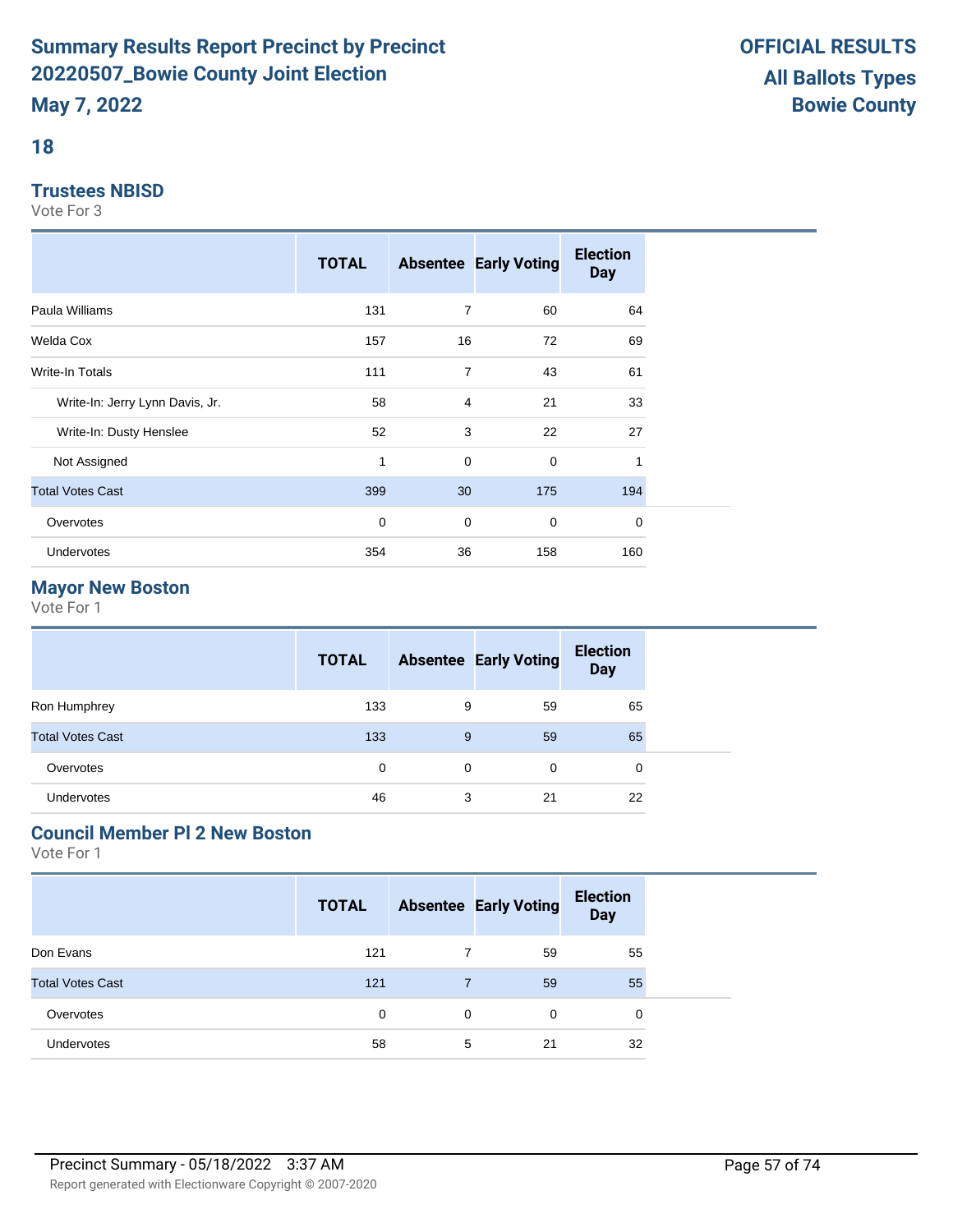### **18**

#### **Council Member Pl 3 New Boston**

Vote For 1

|                         | <b>TOTAL</b> |   | <b>Absentee Early Voting</b> | <b>Election</b><br>Day |  |
|-------------------------|--------------|---|------------------------------|------------------------|--|
| <b>Steve Williams</b>   | 137          | 8 | 63                           | 66                     |  |
| <b>Total Votes Cast</b> | 137          | 8 | 63                           | 66                     |  |
| Overvotes               | $\Omega$     | 0 | 0                            | 0                      |  |
| Undervotes              | 42           | 4 | 17                           | 21                     |  |

### **Council Member Pl 5 New Boston**

|                         | <b>TOTAL</b> |    | <b>Absentee Early Voting</b> | <b>Election</b><br><b>Day</b> |
|-------------------------|--------------|----|------------------------------|-------------------------------|
| Sue C Anderson          | 96           | 10 | 37                           | 49                            |
| Jil Hensley             | 74           | 2  | 39                           | 33                            |
| <b>Total Votes Cast</b> | 170          | 12 | 76                           | 82                            |
| Overvotes               | 1            | 0  | $\mathbf 0$                  |                               |
| Undervotes              | 8            | 0  | 4                            | 4                             |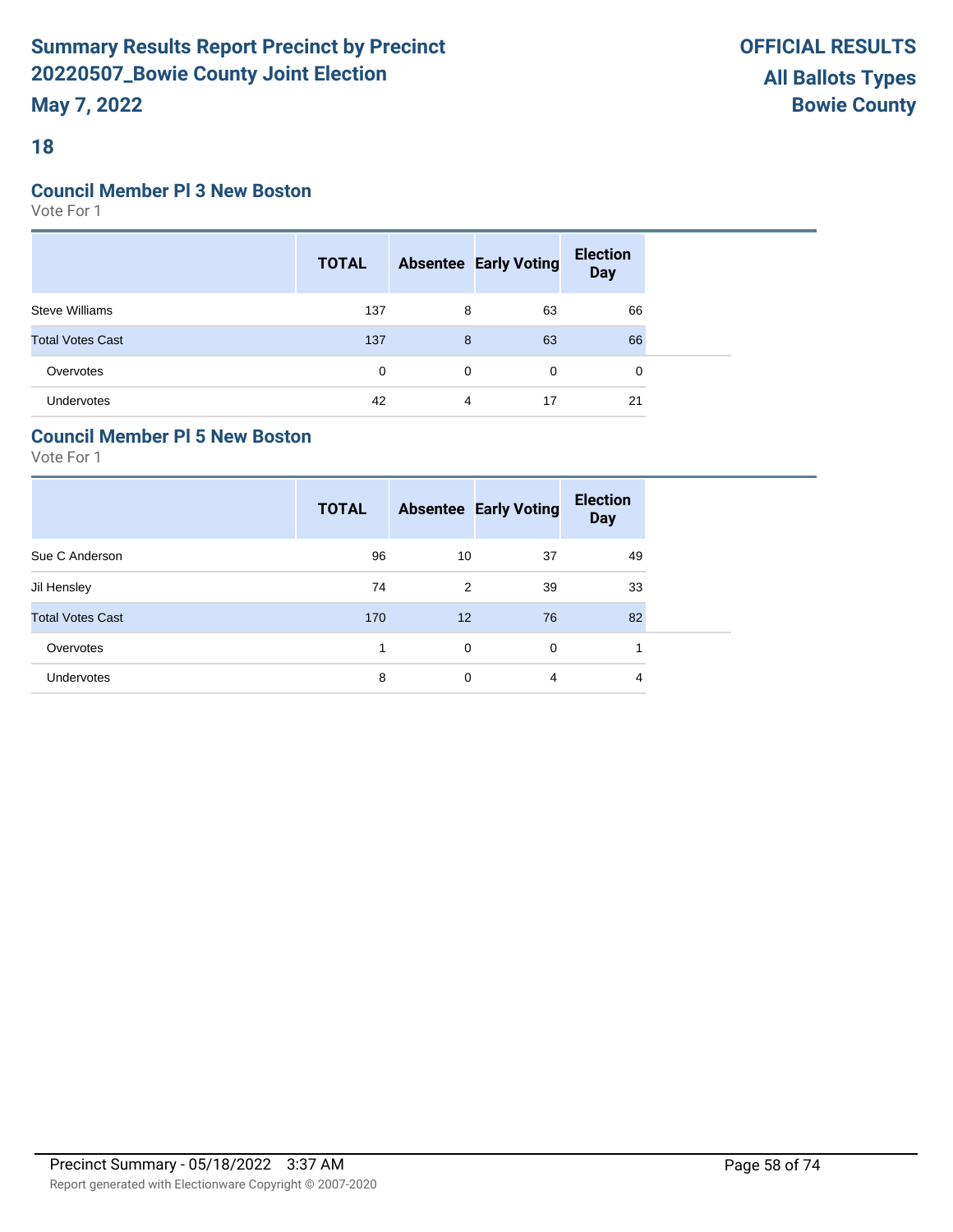### **18A**

### **STATISTICS**

|                             | <b>TOTAL</b> | <b>Absentee</b> |   | <b>Early Voting Election Day</b> |
|-----------------------------|--------------|-----------------|---|----------------------------------|
| Registered Voters - Total   | 99           |                 |   |                                  |
| <b>Ballots Cast - Total</b> | 6            | 0               | 3 | 3                                |
| <b>Ballots Cast - Blank</b> | 0            | 0               | 0 | $\Omega$                         |
| Voter Turnout - Total       | 6.06%        |                 |   |                                  |

#### **STATE PROP 1**

Vote For 1

|                         | <b>TOTAL</b>   |                | <b>Absentee Early Voting</b> | <b>Election</b><br><b>Day</b> |  |
|-------------------------|----------------|----------------|------------------------------|-------------------------------|--|
| For                     | 4              | 0              | 2                            | 2                             |  |
| Against                 | $\Omega$       | $\mathbf 0$    | $\mathbf 0$                  | 0                             |  |
| <b>Total Votes Cast</b> | $\overline{4}$ | $\overline{0}$ | 2                            | $\mathcal{P}$                 |  |
| Overvotes               | $\Omega$       | $\mathbf 0$    | $\mathbf 0$                  | 0                             |  |
| Undervotes              | 2              | 0              | 1                            |                               |  |

### **STATE PROP 2**

|                         | <b>TOTAL</b> |              | <b>Absentee Early Voting</b> | <b>Election</b><br><b>Day</b> |
|-------------------------|--------------|--------------|------------------------------|-------------------------------|
| For                     | 3            | $\Omega$     | 3                            | $\Omega$                      |
| Against                 |              | 0            | $\Omega$                     |                               |
| <b>Total Votes Cast</b> | 4            | $\mathbf{0}$ | 3                            |                               |
| Overvotes               | 0            | 0            | $\Omega$                     | 0                             |
| Undervotes              | 2            | 0            | $\Omega$                     | າ                             |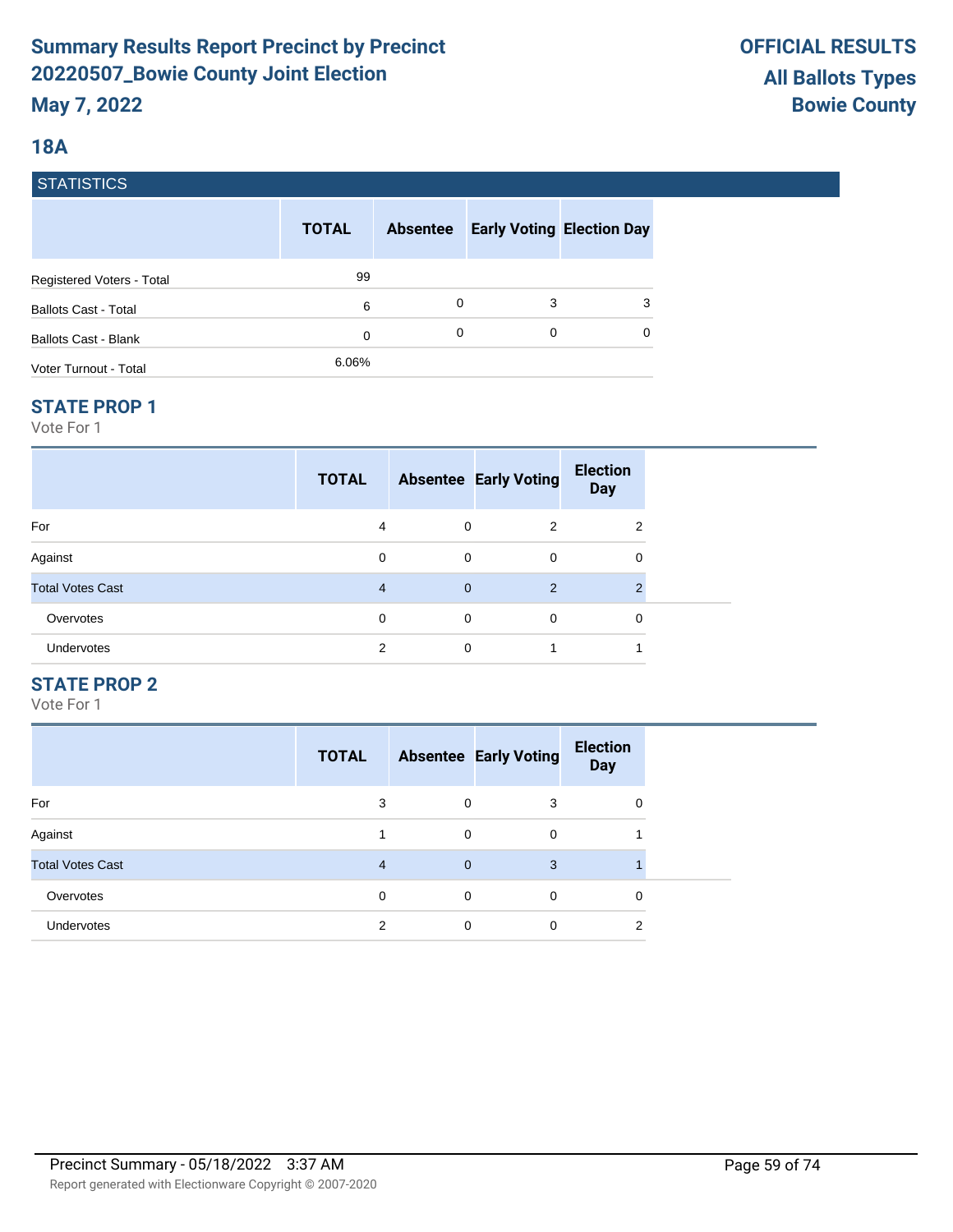# **18A**

### **Trustees NBISD**

|                                 | <b>TOTAL</b>   |              | <b>Absentee Early Voting</b> | <b>Election</b><br><b>Day</b> |
|---------------------------------|----------------|--------------|------------------------------|-------------------------------|
| Paula Williams                  | $\overline{4}$ | $\mathbf 0$  | $\overline{2}$               | 2                             |
| Welda Cox                       | 3              | $\mathbf 0$  | 2                            |                               |
| Write-In Totals                 | 3              | $\mathbf 0$  | 0                            | 3                             |
| Write-In: Jerry Lynn Davis, Jr. | 2              | $\mathbf 0$  | $\mathbf 0$                  | 2                             |
| Write-In: Dusty Henslee         | 1              | $\mathbf 0$  | $\mathbf 0$                  |                               |
| Not Assigned                    | $\mathbf 0$    | $\mathbf 0$  | $\mathbf 0$                  | $\Omega$                      |
| <b>Total Votes Cast</b>         | 10             | $\mathbf{0}$ | $\overline{4}$               | 6                             |
| Overvotes                       | 0              | $\mathbf 0$  | $\mathbf 0$                  | 0                             |
| Undervotes                      | 8              | 0            | 5                            | 3                             |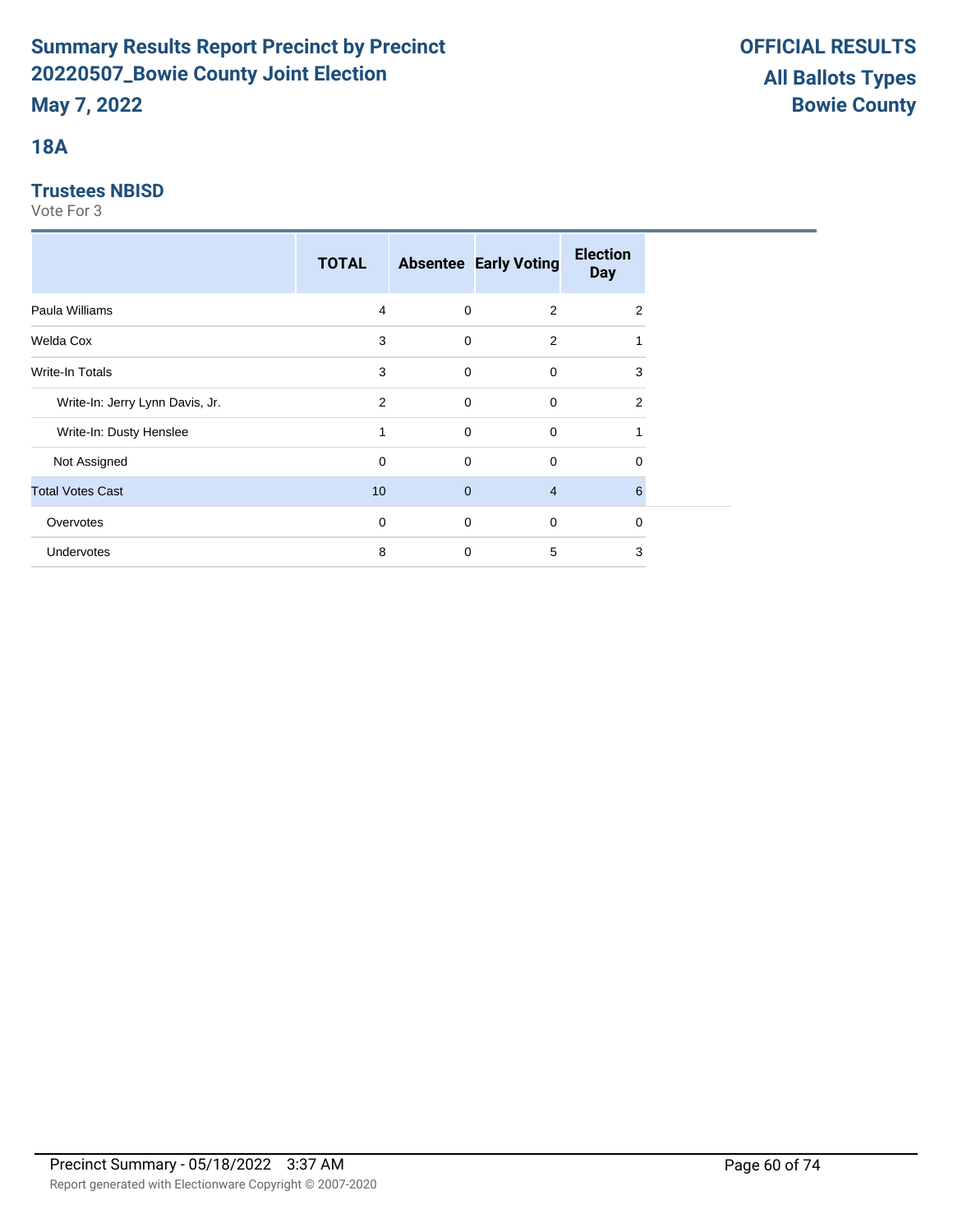#### **19**

### **STATISTICS**

|                             | <b>TOTAL</b> | <b>Absentee</b> | <b>Early Voting Election Day</b> |          |
|-----------------------------|--------------|-----------------|----------------------------------|----------|
| Registered Voters - Total   | 858          |                 |                                  |          |
| <b>Ballots Cast - Total</b> | 60           | 5               | 20                               | 35       |
| Ballots Cast - Blank        | 0            | 0               | 0                                | $\Omega$ |
| Voter Turnout - Total       | 6.99%        |                 |                                  |          |

#### **STATE PROP 1**

Vote For 1

|                         | <b>TOTAL</b> |   | <b>Absentee Early Voting</b> | <b>Election</b><br>Day |  |
|-------------------------|--------------|---|------------------------------|------------------------|--|
| For                     | 55           | 5 | 18                           | 32                     |  |
| Against                 | 2            | 0 | 2                            | 0                      |  |
| <b>Total Votes Cast</b> | 57           | 5 | 20                           | 32 <sup>2</sup>        |  |
| Overvotes               | 0            | 0 | $\mathbf 0$                  | 0                      |  |
| <b>Undervotes</b>       | 3            | 0 | $\mathbf 0$                  | 3                      |  |

#### **STATE PROP 2**

|                         | <b>TOTAL</b> |   | <b>Absentee Early Voting</b> | <b>Election</b><br><b>Day</b> |
|-------------------------|--------------|---|------------------------------|-------------------------------|
| For                     | 55           | 4 | 19                           | 32                            |
| Against                 | 3            | 1 | 1                            | 1                             |
| <b>Total Votes Cast</b> | 58           | 5 | 20                           | 33                            |
| Overvotes               | 0            | 0 | $\mathbf 0$                  | 0                             |
| Undervotes              | 2            | 0 | 0                            | 2                             |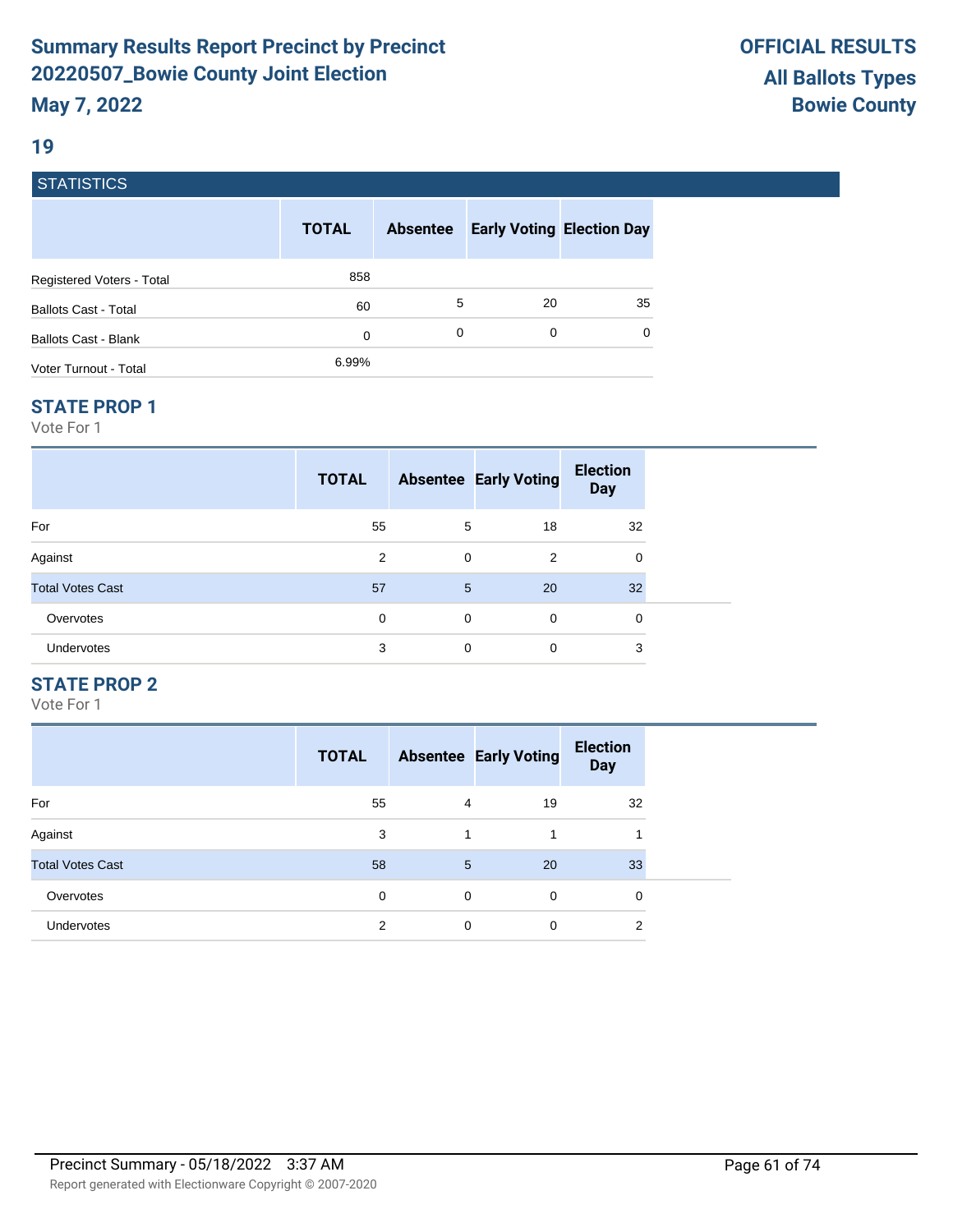### **19**

#### **Trustees NBISD**

|                                 | <b>TOTAL</b> |                | <b>Absentee Early Voting</b> | <b>Election</b><br><b>Day</b> |
|---------------------------------|--------------|----------------|------------------------------|-------------------------------|
| Paula Williams                  | 7            | $\mathbf 0$    | 3                            | $\overline{4}$                |
| Welda Cox                       | 7            | $\mathbf 0$    | $\overline{4}$               | 3                             |
| Write-In Totals                 | 8            | $\mathbf 0$    | $\overline{2}$               | 6                             |
| Write-In: Jerry Lynn Davis, Jr. | 7            | $\mathbf 0$    | 2                            | 5                             |
| Write-In: Dusty Henslee         | 1            | $\mathbf 0$    | $\mathbf 0$                  |                               |
| Not Assigned                    | $\mathbf 0$  | $\mathbf 0$    | $\mathbf 0$                  | 0                             |
| <b>Total Votes Cast</b>         | 22           | $\overline{0}$ | 9                            | 13                            |
| Overvotes                       | 0            | $\mathbf 0$    | $\mathbf 0$                  | 0                             |
| Undervotes                      | 23           | 0              | 9                            | 14                            |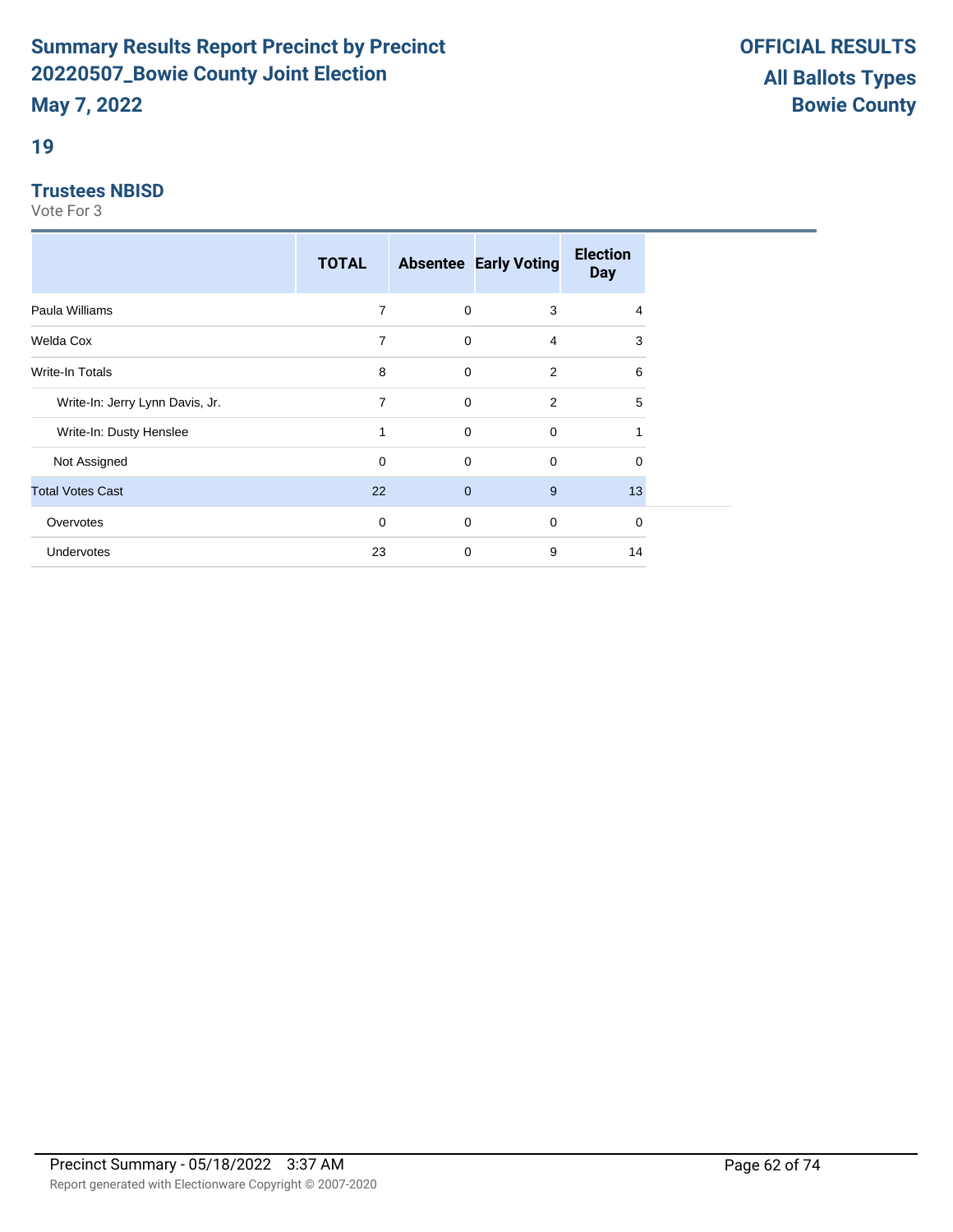### **20**

### **STATISTICS**

|                             | <b>TOTAL</b> | <b>Absentee</b> | <b>Early Voting Election Day</b> |          |
|-----------------------------|--------------|-----------------|----------------------------------|----------|
| Registered Voters - Total   | 364          |                 |                                  |          |
| <b>Ballots Cast - Total</b> | 18           |                 | 3                                | 8        |
| Ballots Cast - Blank        | 0            | 0               | 0                                | $\Omega$ |
| Voter Turnout - Total       | 4.95%        |                 |                                  |          |

#### **STATE PROP 1**

Vote For 1

|                         | <b>TOTAL</b> |                | <b>Absentee Early Voting</b> | <b>Election</b><br><b>Day</b> |  |
|-------------------------|--------------|----------------|------------------------------|-------------------------------|--|
| For                     | 17           | 6              | 3                            | 8                             |  |
| Against                 |              | 1              | $\Omega$                     | 0                             |  |
| <b>Total Votes Cast</b> | 18           | $\overline{7}$ | 3                            | 8                             |  |
| Overvotes               | 0            | $\mathbf 0$    | $\Omega$                     | 0                             |  |
| Undervotes              | 0            | 0              | $\Omega$                     | 0                             |  |

#### **STATE PROP 2**

|                         | <b>TOTAL</b> |             | <b>Absentee Early Voting</b> | <b>Election</b><br><b>Day</b> |
|-------------------------|--------------|-------------|------------------------------|-------------------------------|
| For                     | 15           | 4           | 3                            | 8                             |
| Against                 | 3            | 3           | $\Omega$                     | 0                             |
| <b>Total Votes Cast</b> | 18           | 7           | 3                            | 8                             |
| Overvotes               | $\Omega$     | $\mathbf 0$ | $\Omega$                     | 0                             |
| Undervotes              | 0            | 0           | 0                            | 0                             |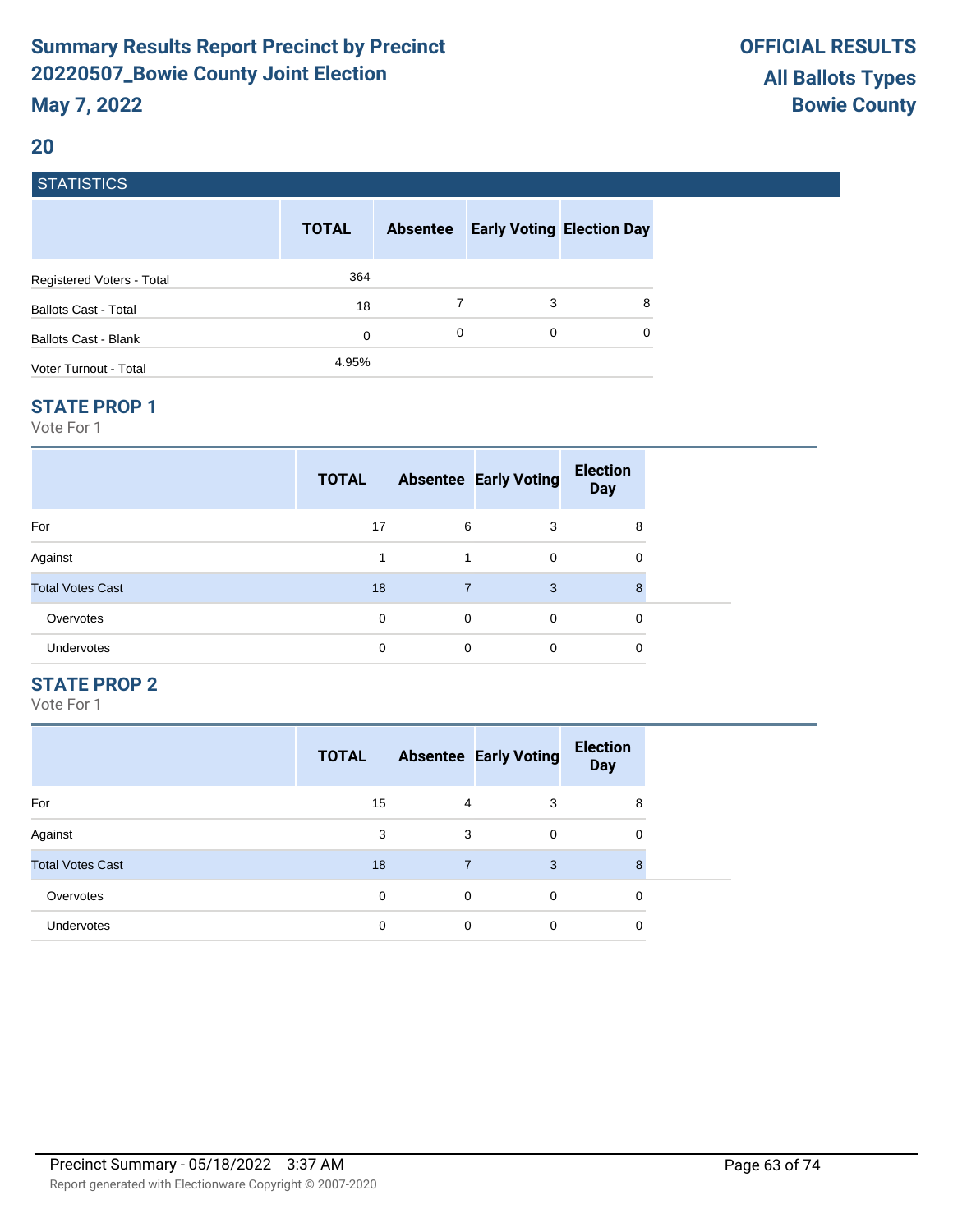### **20A**

### **STATISTICS**

|                             | <b>TOTAL</b> | <b>Absentee</b> | <b>Early Voting Election Day</b> |   |
|-----------------------------|--------------|-----------------|----------------------------------|---|
| Registered Voters - Total   | 322          |                 |                                  |   |
| <b>Ballots Cast - Total</b> | 13           | 3               | 4                                | 6 |
| Ballots Cast - Blank        | 0            | 0               | 0                                | 0 |
| Voter Turnout - Total       | 4.04%        |                 |                                  |   |

#### **STATE PROP 1**

Vote For 1

|                         | <b>TOTAL</b> |   | <b>Absentee Early Voting</b> | <b>Election</b><br><b>Day</b> |  |
|-------------------------|--------------|---|------------------------------|-------------------------------|--|
| For                     | 11           | 2 | 3                            | 6                             |  |
| Against                 | 2            | 1 |                              | 0                             |  |
| <b>Total Votes Cast</b> | 13           | 3 | $\overline{4}$               | 6                             |  |
| Overvotes               | 0            | 0 | 0                            | 0                             |  |
| Undervotes              | 0            | 0 | 0                            | 0                             |  |

### **STATE PROP 2**

|                         | <b>TOTAL</b> |   | <b>Absentee Early Voting</b> | <b>Election</b><br><b>Day</b> |
|-------------------------|--------------|---|------------------------------|-------------------------------|
| For                     | 8            | 2 | 2                            | 4                             |
| Against                 | 5            |   | $\overline{2}$               | 2                             |
| <b>Total Votes Cast</b> | 13           | 3 | $\overline{4}$               | 6                             |
| Overvotes               | 0            | 0 | $\Omega$                     | 0                             |
| Undervotes              | 0            | 0 | 0                            | 0                             |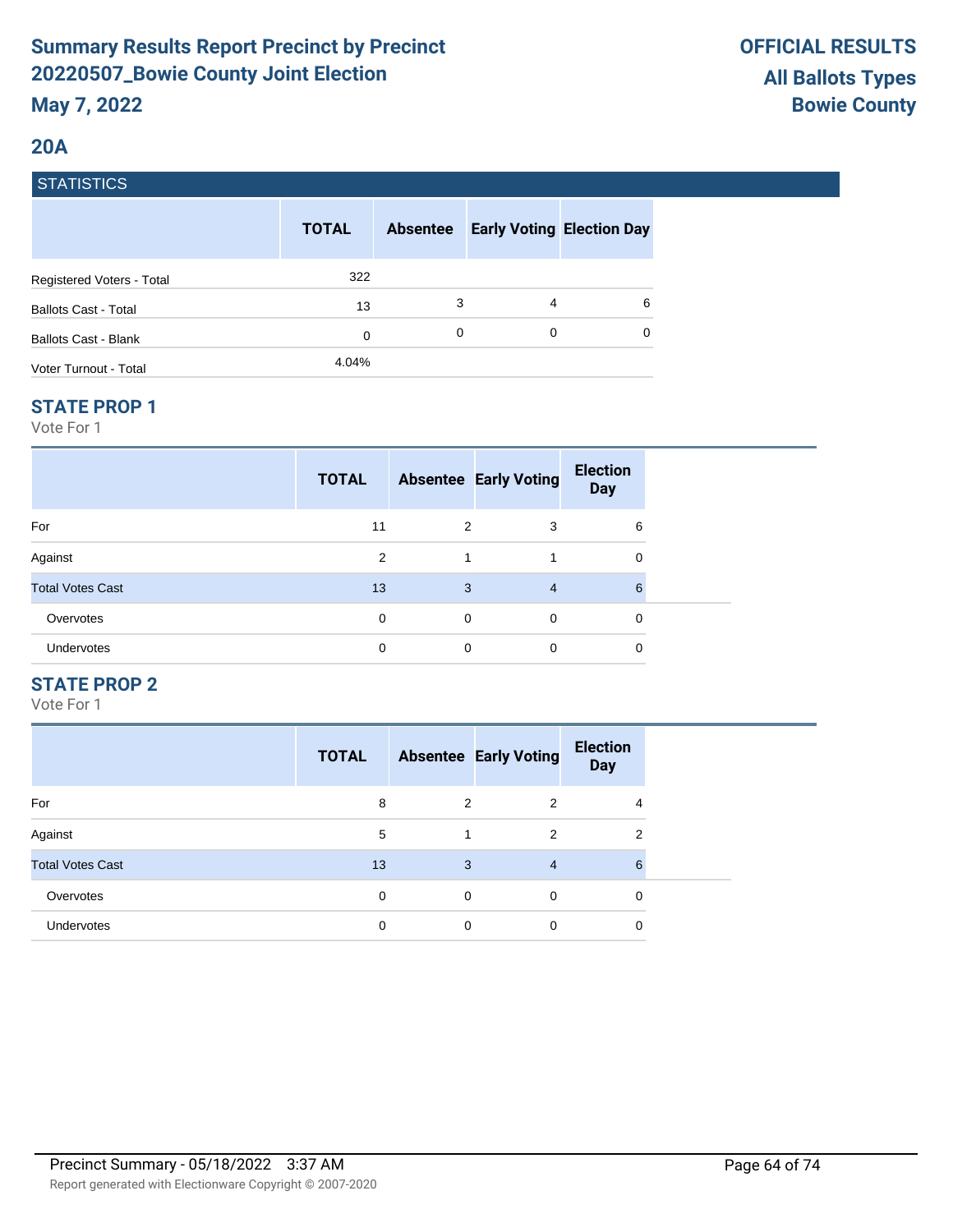### **21**

# **STATISTICS**

|                             | <b>TOTAL</b> | <b>Absentee</b> |   | <b>Early Voting Election Day</b> |
|-----------------------------|--------------|-----------------|---|----------------------------------|
| Registered Voters - Total   | 276          |                 |   |                                  |
| <b>Ballots Cast - Total</b> | 16           | 5               |   | 10                               |
| Ballots Cast - Blank        | 0            | 0               | 0 | $\Omega$                         |
| Voter Turnout - Total       | 5.80%        |                 |   |                                  |

#### **STATE PROP 1**

Vote For 1

|                         | <b>TOTAL</b> |                | <b>Absentee Early Voting</b> | <b>Election</b><br><b>Day</b> |  |
|-------------------------|--------------|----------------|------------------------------|-------------------------------|--|
| For                     | 13           | 4              |                              | 8                             |  |
| Against                 | 2            | $\mathbf 0$    | $\mathbf 0$                  | $\overline{2}$                |  |
| <b>Total Votes Cast</b> | 15           | $\overline{4}$ |                              | 10                            |  |
| Overvotes               | 0            | $\mathbf 0$    | 0                            | 0                             |  |
| Undervotes              |              |                | $\mathbf 0$                  | 0                             |  |

### **STATE PROP 2**

|                         | <b>TOTAL</b> |   | <b>Absentee Early Voting</b> | <b>Election</b><br><b>Day</b> |
|-------------------------|--------------|---|------------------------------|-------------------------------|
| For                     | 13           | 3 |                              | 9                             |
| Against                 | 3            | 2 | 0                            |                               |
| <b>Total Votes Cast</b> | 16           | 5 |                              | 10                            |
| Overvotes               | $\Omega$     | 0 | $\Omega$                     | 0                             |
| <b>Undervotes</b>       | 0            | 0 | 0                            | 0                             |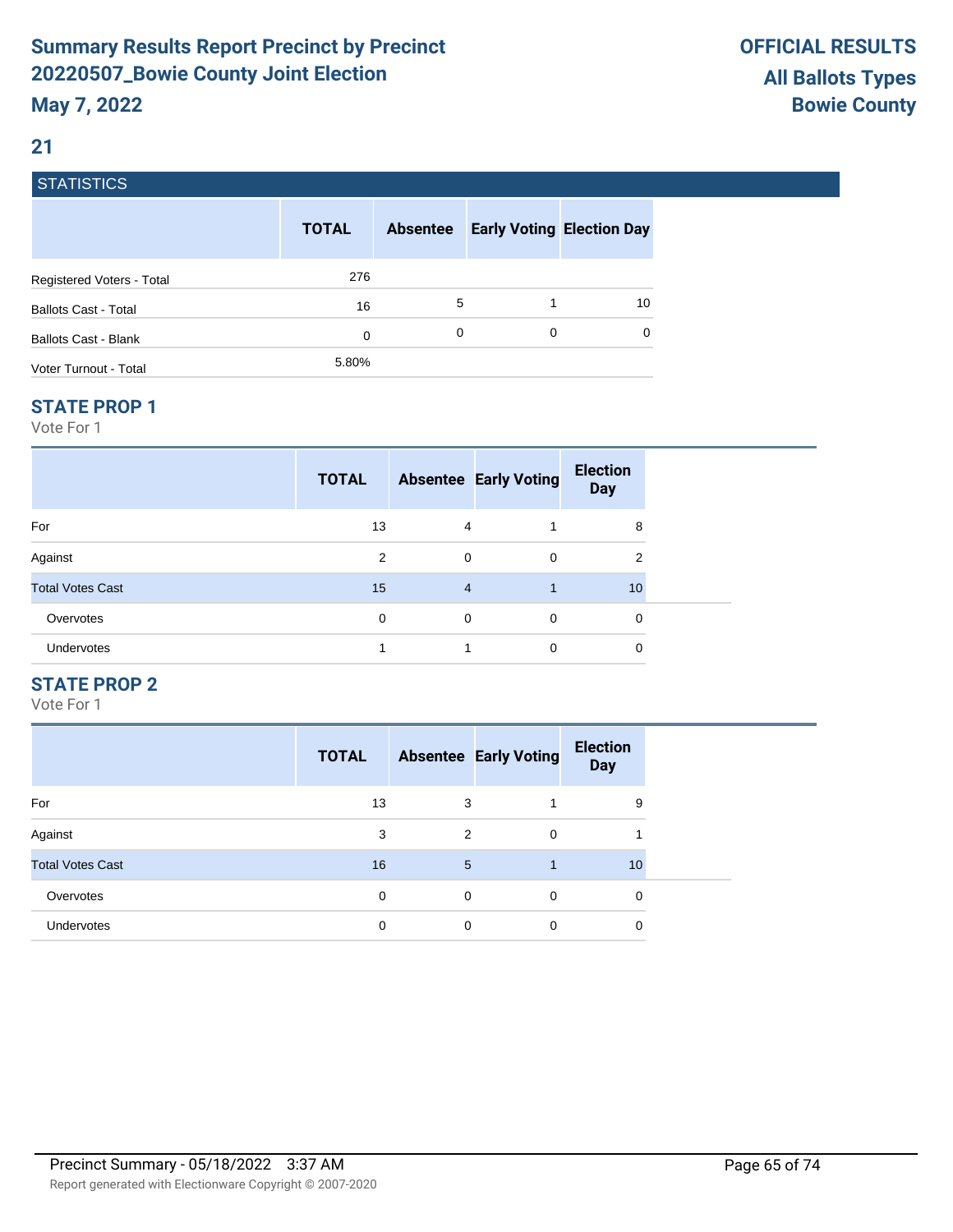#### **22**

### **STATISTICS**

|                             | <b>TOTAL</b> | <b>Absentee</b> |   | <b>Early Voting Election Day</b> |
|-----------------------------|--------------|-----------------|---|----------------------------------|
| Registered Voters - Total   | 241          |                 |   |                                  |
| <b>Ballots Cast - Total</b> | 15           |                 | 6 | 8                                |
| Ballots Cast - Blank        | 0            | 0               | 0 | $\Omega$                         |
| Voter Turnout - Total       | 6.22%        |                 |   |                                  |

#### **STATE PROP 1**

Vote For 1

| <b>TOTAL</b> |             | <b>Election</b><br><b>Day</b>                                   |  |
|--------------|-------------|-----------------------------------------------------------------|--|
| 14           | 5           | 8                                                               |  |
| 0            | $\mathbf 0$ | 0                                                               |  |
| 14           | 5           | 8                                                               |  |
| $\Omega$     | $\mathbf 0$ | 0                                                               |  |
|              |             | 0                                                               |  |
|              |             | <b>Absentee Early Voting</b><br>$\mathbf 0$<br>$\mathbf 0$<br>0 |  |

### **STATE PROP 2**

|                         | <b>TOTAL</b> |   | <b>Absentee Early Voting</b> | <b>Election</b><br><b>Day</b> |
|-------------------------|--------------|---|------------------------------|-------------------------------|
| For                     | 12           |   | 4                            |                               |
| Against                 | 3            | 0 | 2                            |                               |
| <b>Total Votes Cast</b> | 15           | 1 | 6                            | 8                             |
| Overvotes               | 0            | 0 | $\Omega$                     | 0                             |
| Undervotes              | 0            | 0 | 0                            | 0                             |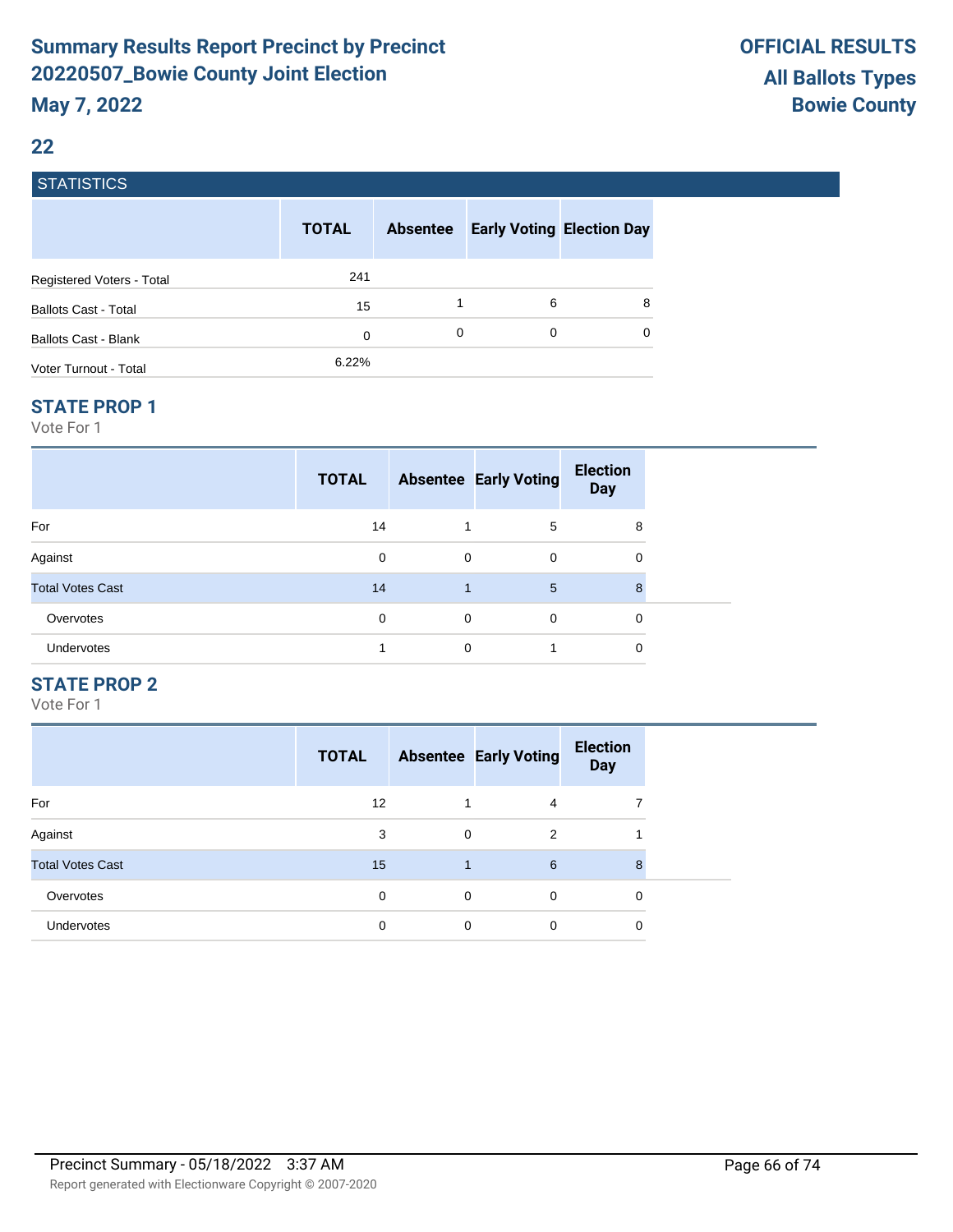### **22A**

### **STATISTICS**

|                             | <b>TOTAL</b> | <b>Absentee</b> | <b>Early Voting Election Day</b> |          |
|-----------------------------|--------------|-----------------|----------------------------------|----------|
| Registered Voters - Total   | 116          |                 |                                  |          |
| <b>Ballots Cast - Total</b> | 16           |                 | 0                                | 15       |
| <b>Ballots Cast - Blank</b> | 0            | 0               | 0                                | $\Omega$ |
| Voter Turnout - Total       | 13.79%       |                 |                                  |          |

#### **STATE PROP 1**

Vote For 1

|                         | <b>TOTAL</b> |              | <b>Absentee Early Voting</b> | <b>Election</b><br><b>Day</b> |  |
|-------------------------|--------------|--------------|------------------------------|-------------------------------|--|
| For                     | 14           |              | $\Omega$                     | 13                            |  |
| Against                 |              | $\mathbf 0$  | $\mathbf 0$                  |                               |  |
| <b>Total Votes Cast</b> | 15           | $\mathbf{1}$ | $\overline{0}$               | 14                            |  |
| Overvotes               |              | $\Omega$     | $\Omega$                     |                               |  |
| Undervotes              | 0            | 0            | $\Omega$                     | 0                             |  |

### **STATE PROP 2**

|                         | <b>TOTAL</b> |   | <b>Absentee Early Voting</b> | <b>Election</b><br><b>Day</b> |
|-------------------------|--------------|---|------------------------------|-------------------------------|
| For                     | 15           |   | $\Omega$                     | 14                            |
| Against                 |              | 0 | 0                            | л                             |
| <b>Total Votes Cast</b> | 16           | 1 | $\overline{0}$               | 15                            |
| Overvotes               | 0            | 0 | $\Omega$                     | 0                             |
| <b>Undervotes</b>       | 0            | 0 | 0                            | 0                             |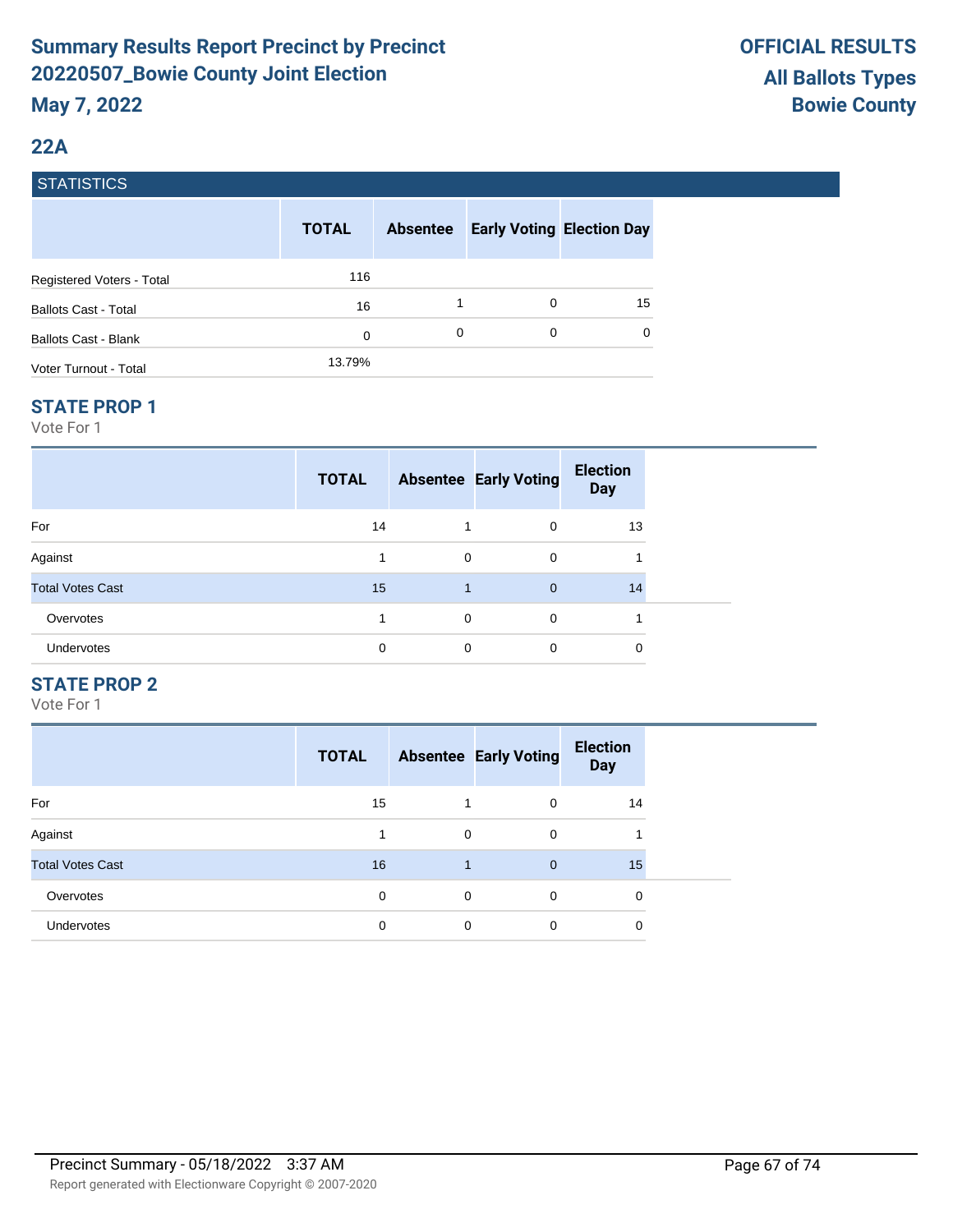### **24**

### **STATISTICS**

|                             | <b>TOTAL</b> | <b>Absentee</b> |    | <b>Early Voting Election Day</b> |
|-----------------------------|--------------|-----------------|----|----------------------------------|
| Registered Voters - Total   | 596          |                 |    |                                  |
| <b>Ballots Cast - Total</b> | 42           | 2               | 10 | 30                               |
| Ballots Cast - Blank        | 0            | 0               | 0  | $\Omega$                         |
| Voter Turnout - Total       | 7.05%        |                 |    |                                  |

#### **STATE PROP 1**

Vote For 1

|                         | <b>TOTAL</b> |   | <b>Absentee Early Voting</b> | <b>Election</b><br><b>Day</b> |  |
|-------------------------|--------------|---|------------------------------|-------------------------------|--|
| For                     | 40           |   | 9                            | 30                            |  |
| Against                 | 2            | 1 |                              | 0                             |  |
| <b>Total Votes Cast</b> | 42           | 2 | 10                           | 30                            |  |
| Overvotes               | 0            | 0 | 0                            | 0                             |  |
| <b>Undervotes</b>       | 0            | 0 | 0                            | 0                             |  |

### **STATE PROP 2**

|                         | <b>TOTAL</b> |   | <b>Absentee Early Voting</b> | <b>Election</b><br><b>Day</b> |
|-------------------------|--------------|---|------------------------------|-------------------------------|
| For                     | 39           |   | 9                            | 29                            |
| Against                 | 3            |   |                              |                               |
| <b>Total Votes Cast</b> | 42           | 2 | 10                           | 30                            |
| Overvotes               | $\Omega$     | 0 | $\Omega$                     | 0                             |
| <b>Undervotes</b>       | 0            | 0 | 0                            | 0                             |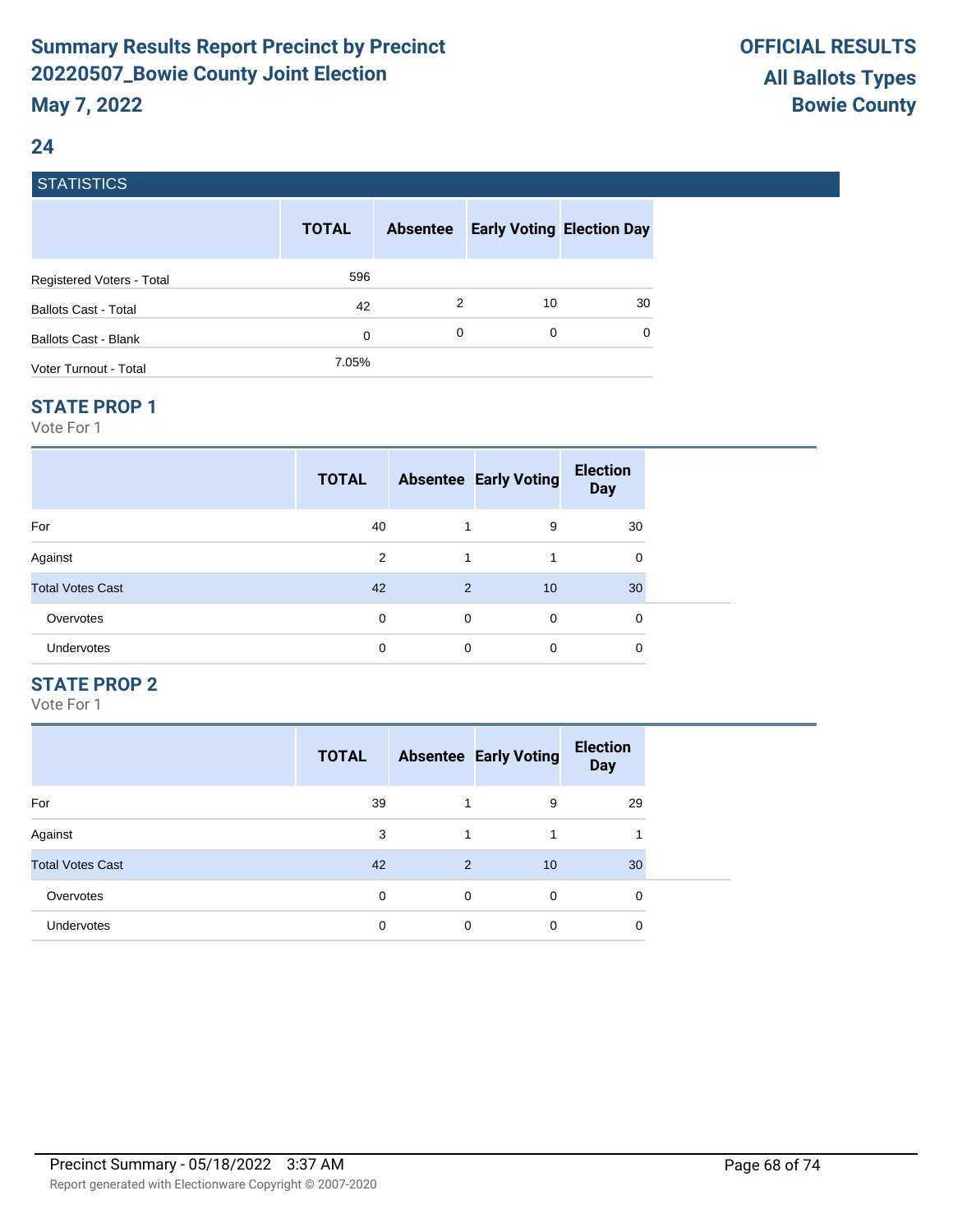### **25**

### **STATISTICS**

|                             | <b>TOTAL</b> | <b>Absentee</b> |    | <b>Early Voting Election Day</b> |
|-----------------------------|--------------|-----------------|----|----------------------------------|
| Registered Voters - Total   | 1,305        |                 |    |                                  |
| <b>Ballots Cast - Total</b> | 109          | 16              | 26 | 67                               |
| Ballots Cast - Blank        | 0            | 0               | 0  | $\Omega$                         |
| Voter Turnout - Total       | 8.35%        |                 |    |                                  |

#### **STATE PROP 1**

Vote For 1

|                         | <b>TOTAL</b> |             | <b>Absentee Early Voting</b> | <b>Election</b><br><b>Day</b> |  |
|-------------------------|--------------|-------------|------------------------------|-------------------------------|--|
| For                     | 100          | 14          | 23                           | 63                            |  |
| Against                 | 8            | 2           | 2                            | 4                             |  |
| <b>Total Votes Cast</b> | 108          | 16          | 25                           | 67                            |  |
| Overvotes               | 0            | $\mathbf 0$ | $\mathbf 0$                  | 0                             |  |
| <b>Undervotes</b>       | 4            | $\mathbf 0$ | 1                            | 0                             |  |

### **STATE PROP 2**

|                         | <b>TOTAL</b> |    | <b>Absentee Early Voting</b> | <b>Election</b><br><b>Day</b> |
|-------------------------|--------------|----|------------------------------|-------------------------------|
| For                     | 93           | 10 | 23                           | 60                            |
| Against                 | 16           | 6  | 3                            | 7                             |
| <b>Total Votes Cast</b> | 109          | 16 | 26                           | 67                            |
| Overvotes               | 0            | 0  | $\Omega$                     | 0                             |
| <b>Undervotes</b>       | 0            | 0  | 0                            | 0                             |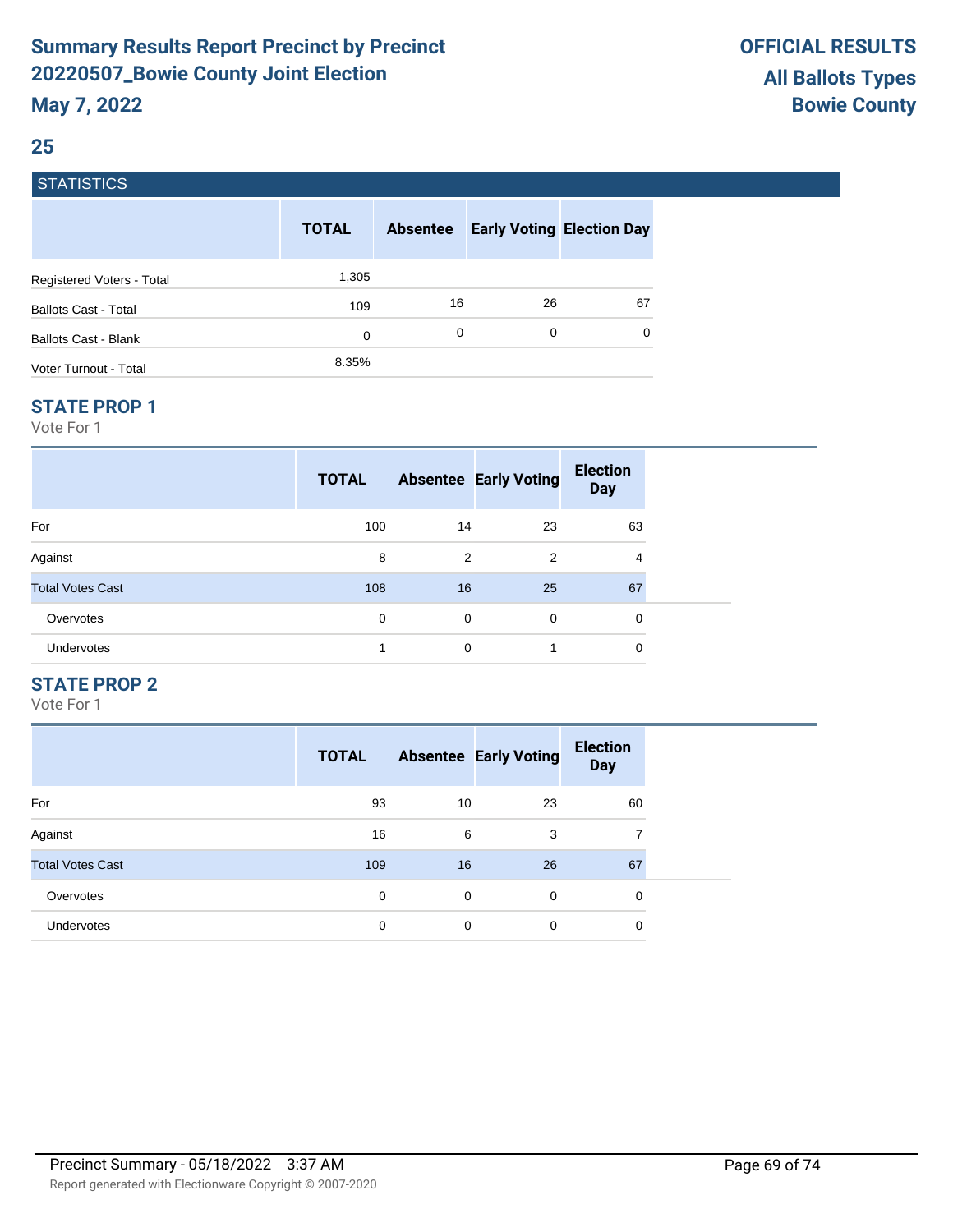### **27**

### **STATISTICS**

|                             | <b>TOTAL</b> | <b>Absentee</b> |   | <b>Early Voting Election Day</b> |
|-----------------------------|--------------|-----------------|---|----------------------------------|
| Registered Voters - Total   | 733          |                 |   |                                  |
| <b>Ballots Cast - Total</b> | 53           | 6               | 6 | 41                               |
| Ballots Cast - Blank        | 0            | 0               | 0 | $\Omega$                         |
| Voter Turnout - Total       | 7.23%        |                 |   |                                  |

#### **STATE PROP 1**

Vote For 1

|                         | <b>TOTAL</b> |             | <b>Absentee Early Voting</b> | <b>Election</b><br>Day |  |
|-------------------------|--------------|-------------|------------------------------|------------------------|--|
| For                     | 50           | 6           | 5                            | 39                     |  |
| Against                 | 2            | $\mathbf 0$ | 1                            |                        |  |
| <b>Total Votes Cast</b> | 52           | 6           | 6                            | 40                     |  |
| Overvotes               | 0            | 0           | $\mathbf 0$                  | 0                      |  |
| Undervotes              |              | 0           | 0                            |                        |  |

### **STATE PROP 2**

|                         | <b>TOTAL</b> |   | <b>Absentee Early Voting</b> | <b>Election</b><br><b>Day</b> |
|-------------------------|--------------|---|------------------------------|-------------------------------|
| For                     | 48           | 5 | 4                            | 39                            |
| Against                 | 4            | 1 | 2                            |                               |
| <b>Total Votes Cast</b> | 52           | 6 | 6                            | 40                            |
| Overvotes               | 0            | 0 | $\Omega$                     | 0                             |
| <b>Undervotes</b>       |              | 0 | 0                            |                               |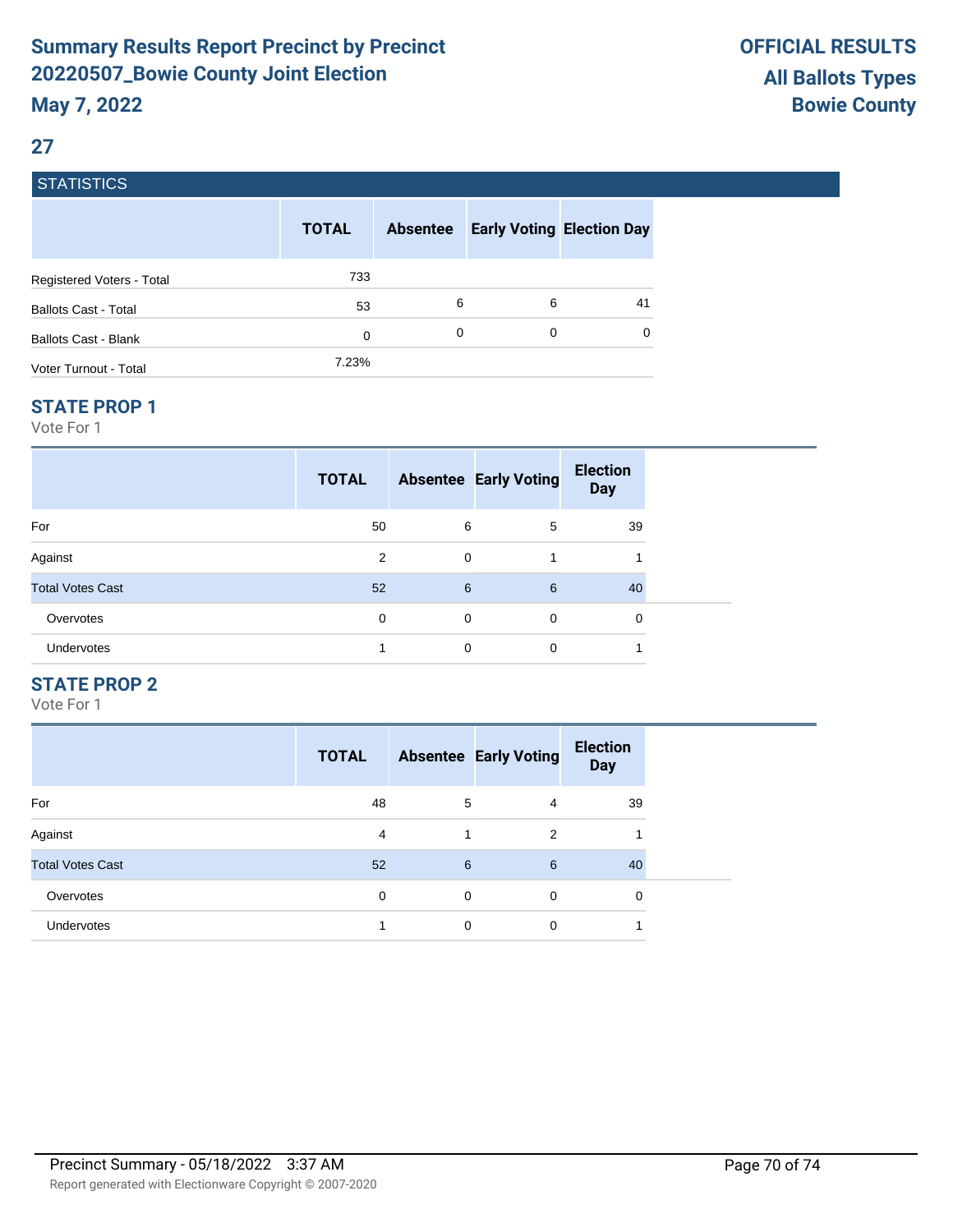### **28**

### **STATISTICS**

|                             | <b>TOTAL</b> | <b>Absentee</b> | <b>Early Voting Election Day</b> |          |
|-----------------------------|--------------|-----------------|----------------------------------|----------|
| Registered Voters - Total   | 837          |                 |                                  |          |
| <b>Ballots Cast - Total</b> | 42           | 2               | 13                               | 27       |
| Ballots Cast - Blank        | 0            | 0               | 0                                | $\Omega$ |
| Voter Turnout - Total       | 5.02%        |                 |                                  |          |

#### **STATE PROP 1**

Vote For 1

|                         | <b>TOTAL</b> |             | <b>Absentee Early Voting</b> | <b>Election</b><br><b>Day</b> |  |
|-------------------------|--------------|-------------|------------------------------|-------------------------------|--|
| For                     | 40           | 2           | 11                           | 27                            |  |
| Against                 | 2            | $\mathbf 0$ | 2                            | 0                             |  |
| <b>Total Votes Cast</b> | 42           | 2           | 13                           | 27                            |  |
| Overvotes               | 0            | $\mathbf 0$ | $\Omega$                     | 0                             |  |
| Undervotes              | 0            | 0           | $\mathbf 0$                  | 0                             |  |

### **STATE PROP 2**

|                         | <b>TOTAL</b> |   | <b>Absentee Early Voting</b> | <b>Election</b><br><b>Day</b> |
|-------------------------|--------------|---|------------------------------|-------------------------------|
| For                     | 40           | 2 | $12 \overline{ }$            | 26                            |
| Against                 | 2            | 0 |                              | 4                             |
| <b>Total Votes Cast</b> | 42           | 2 | 13                           | 27                            |
| Overvotes               | 0            | 0 | $\Omega$                     | 0                             |
| <b>Undervotes</b>       | 0            | 0 | 0                            | 0                             |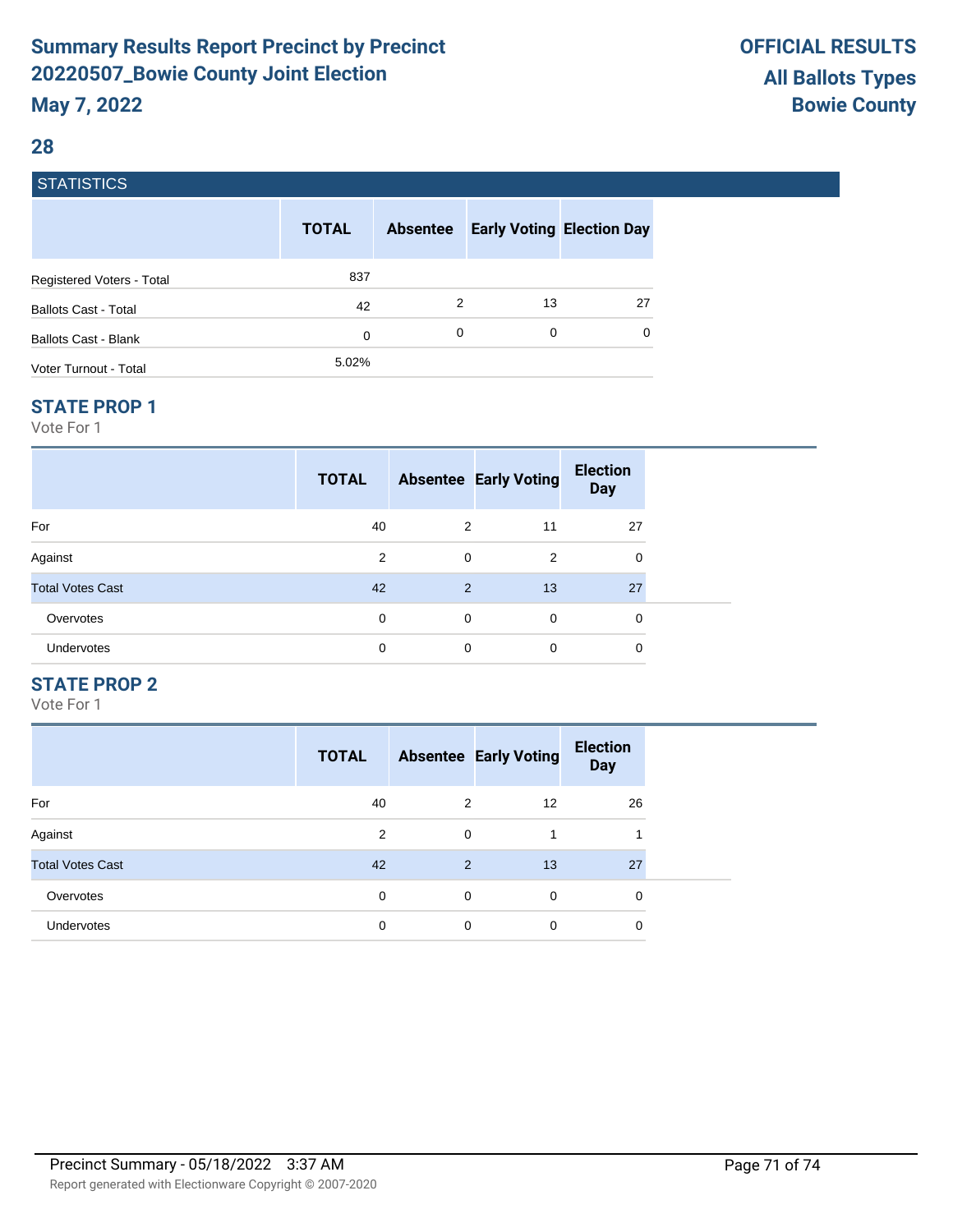### **29**

### **STATISTICS**

|                             | <b>TOTAL</b> | <b>Absentee</b> |   | <b>Early Voting Election Day</b> |
|-----------------------------|--------------|-----------------|---|----------------------------------|
| Registered Voters - Total   | 393          |                 |   |                                  |
| <b>Ballots Cast - Total</b> | 15           | 3               | 6 | 6                                |
| Ballots Cast - Blank        | 0            | 0               | 0 | 0                                |
| Voter Turnout - Total       | 3.82%        |                 |   |                                  |

#### **STATE PROP 1**

Vote For 1

| <b>TOTAL</b> |          | <b>Election</b><br><b>Day</b>   |                              |
|--------------|----------|---------------------------------|------------------------------|
| 15           | 6        | 6                               |                              |
| 0            | 0        | 0                               |                              |
| 15           | 6        | 6                               |                              |
| 0            | $\Omega$ | 0                               |                              |
| 0            | $\Omega$ | 0                               |                              |
|              |          | 3<br>$\mathbf 0$<br>3<br>0<br>0 | <b>Absentee Early Voting</b> |

#### **STATE PROP 2**

|                         | <b>TOTAL</b> |   | <b>Absentee Early Voting</b> | <b>Election</b><br><b>Day</b> |
|-------------------------|--------------|---|------------------------------|-------------------------------|
| For                     | 12           | 2 | 4                            | 6                             |
| Against                 | 2            | 0 | 2                            | 0                             |
| <b>Total Votes Cast</b> | 14           | 2 | 6                            | 6                             |
| Overvotes               | $\Omega$     | 0 | $\Omega$                     | 0                             |
| <b>Undervotes</b>       |              |   | 0                            | 0                             |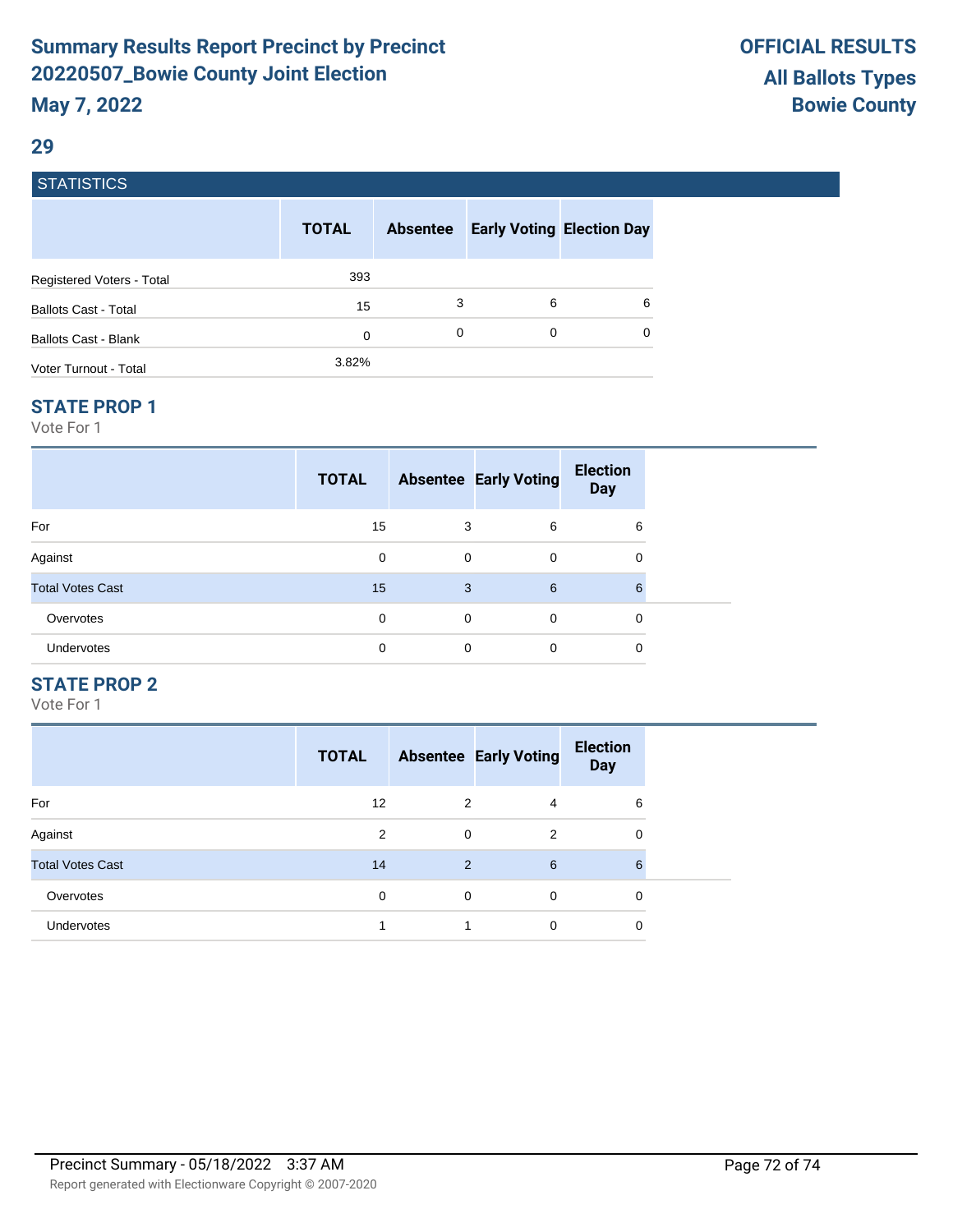# **Summary Results Report Precinct by Precinct 20220507\_Bowie County Joint Election May 7, 2022**

### **30**

## **STATISTICS**

|                             | <b>TOTAL</b> | <b>Absentee</b> | <b>Early Voting Election Day</b> |          |
|-----------------------------|--------------|-----------------|----------------------------------|----------|
| Registered Voters - Total   | 2,693        |                 |                                  |          |
| <b>Ballots Cast - Total</b> | 162          | 34              | 45                               | 83       |
| <b>Ballots Cast - Blank</b> | 0            | 0               | 0                                | $\Omega$ |
| Voter Turnout - Total       | 6.02%        |                 |                                  |          |

#### **STATE PROP 1**

Vote For 1

| <b>TOTAL</b> |   |          | <b>Election</b><br><b>Day</b>                 |  |
|--------------|---|----------|-----------------------------------------------|--|
| 141          |   | 40       | 71                                            |  |
| 16           |   | 4        | 8                                             |  |
| 157          |   | 44       | 79                                            |  |
| 0            | 0 | $\Omega$ | $\mathbf 0$                                   |  |
| 5            | 0 | 1        | 4                                             |  |
|              |   |          | <b>Absentee Early Voting</b><br>30<br>4<br>34 |  |

### **STATE PROP 2**

Vote For 1

|                         | <b>TOTAL</b> |    | <b>Absentee Early Voting</b> | <b>Election</b><br><b>Day</b> |
|-------------------------|--------------|----|------------------------------|-------------------------------|
| For                     | 136          | 28 | 41                           | 67                            |
| Against                 | 24           | 6  | 4                            | 14                            |
| <b>Total Votes Cast</b> | 160          | 34 | 45                           | 81                            |
| Overvotes               | 0            | 0  | $\mathbf 0$                  | 0                             |
| <b>Undervotes</b>       | 2            | 0  | 0                            | 2                             |